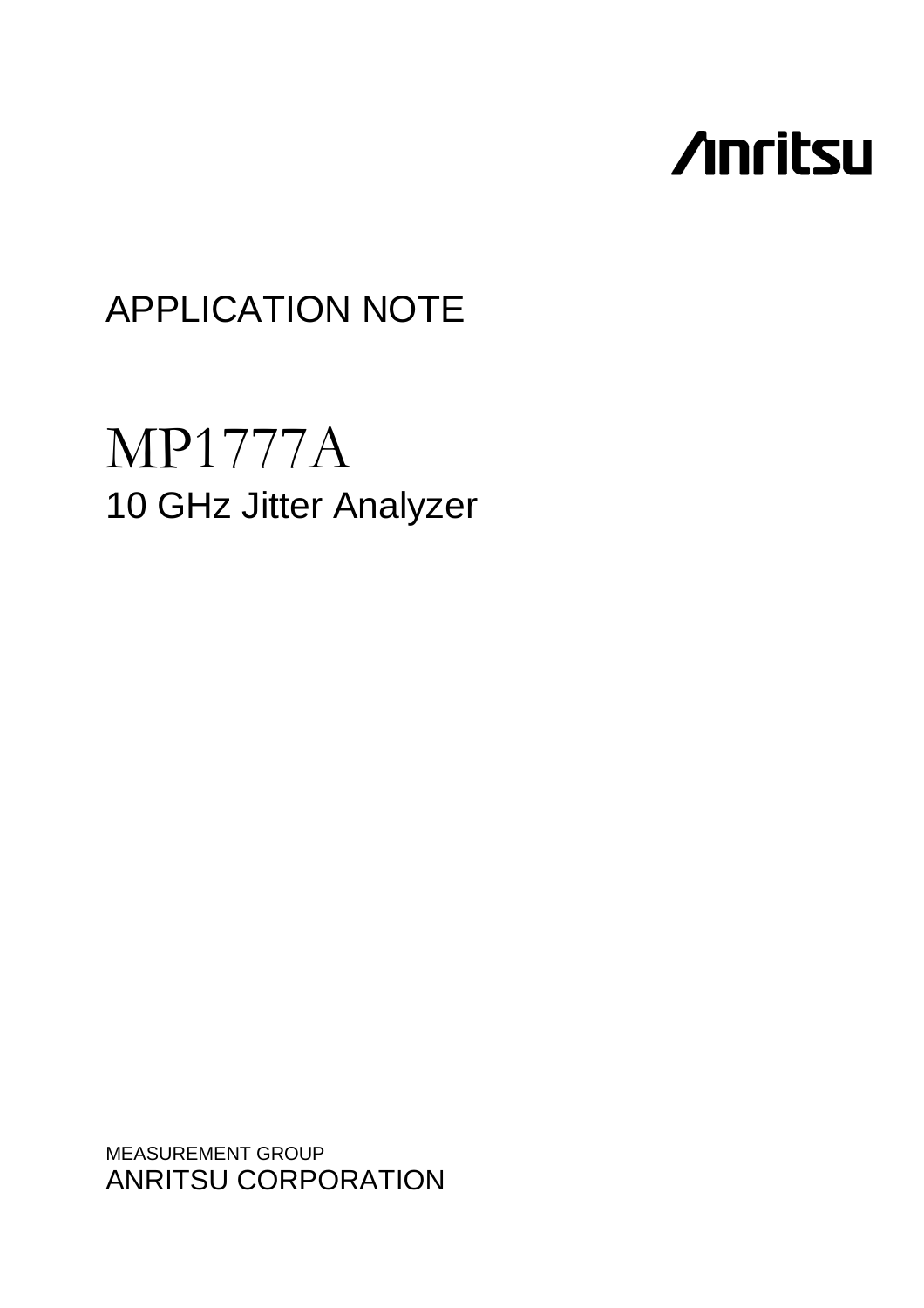Copyright © 1999 by ANRITSU CORPORATION

Printed in Japan

All rights reserved. No part of this manual may be reproduced in any form without written permission of ANRITSU CORPORATION.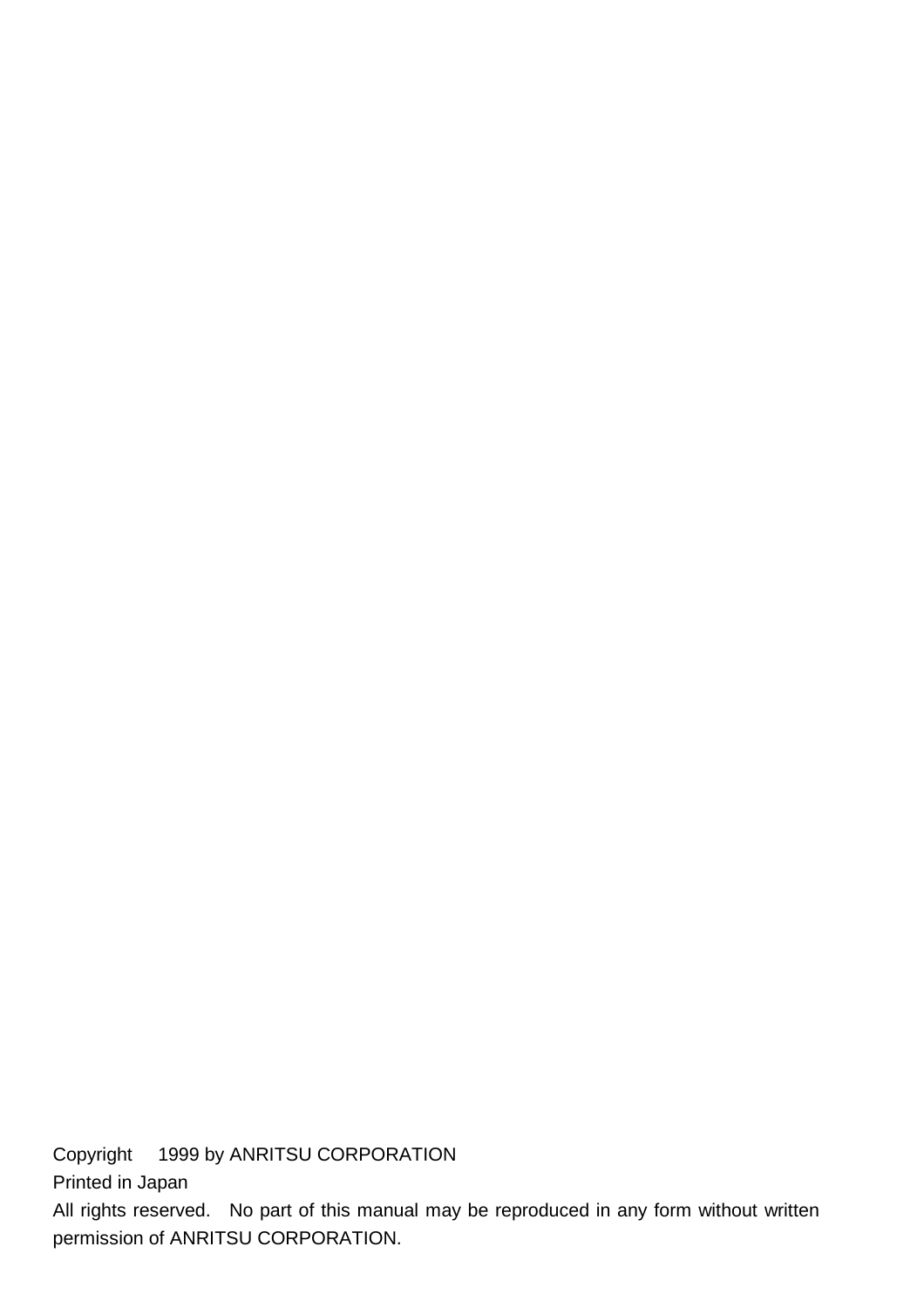| 1. |         | 1                                                                                        |
|----|---------|------------------------------------------------------------------------------------------|
| 2. |         | 1                                                                                        |
|    | 2.1     | 1                                                                                        |
|    | $2.2\,$ | 2                                                                                        |
|    | 2.3     | 3                                                                                        |
| 3. |         | 5                                                                                        |
|    | 3.1     | $\overline{5}$                                                                           |
|    | 3.2     | 5                                                                                        |
|    | 3.3     | 6                                                                                        |
|    | 3.4     | 6                                                                                        |
| 4. |         | 7                                                                                        |
| 5. |         | Examples of Jitter Measurement and Configuration of Measuring Instrument----------<br>8  |
|    | 5.1     | 8                                                                                        |
|    | 5.2     | Jitter Measurement Items and Configured Measuring Instrument -------------------<br>8    |
| 6. |         | 9                                                                                        |
|    | 6.1     | Example of Jitter Tolerance Measurement for STM-64/OC-192 Clock                          |
|    |         | 9                                                                                        |
|    | 6.2     | Example of Jitter Transfer Characteristics Measurement for STM-64/OC-192                 |
|    |         | 13                                                                                       |
|    | 6.3     | Example of Jitter Generation Measurement for STM-64/OC-192 Clock                         |
|    |         | 17                                                                                       |
|    | 6.4     | Example of Jitter Sweep Measurement for Clock recovery Module for                        |
|    |         | 20                                                                                       |
|    | 6.5     | Example of Jitter Transfer Characteristics Measurement for Clock recovery                |
|    |         | Module for Submarine Transmission System (G.975)----------------------------------<br>24 |
|    | 6.6     | Example of Jitter Generation Measurement for Clock recovery Module for                   |
|    |         | 28                                                                                       |
|    | 6.7     | Example of Jitter Tolerance Measurement for FEC (Forward Error Correction)               |
|    |         | 31                                                                                       |
|    | 6.8     | Example of Jitter Transfer Characteristics Measurement for                               |
|    |         | 35                                                                                       |
|    | 6.9     | Example of Jitter Generation Measurement for FEC Encoder/Decoder Module-----<br>39       |
|    |         | 6.10 Example of Jitter Sweep Measurement for MUX/DEMUX Module--------------------<br>42  |
|    |         | 6.11 Example of Jitter Generation Measurement for MUX/DEMUX Module --------------<br>46  |
|    |         | 6.12 Example of Frequency Tolerance Measurement for SDH/SONET Transmission               |
|    |         | 49                                                                                       |

## Contents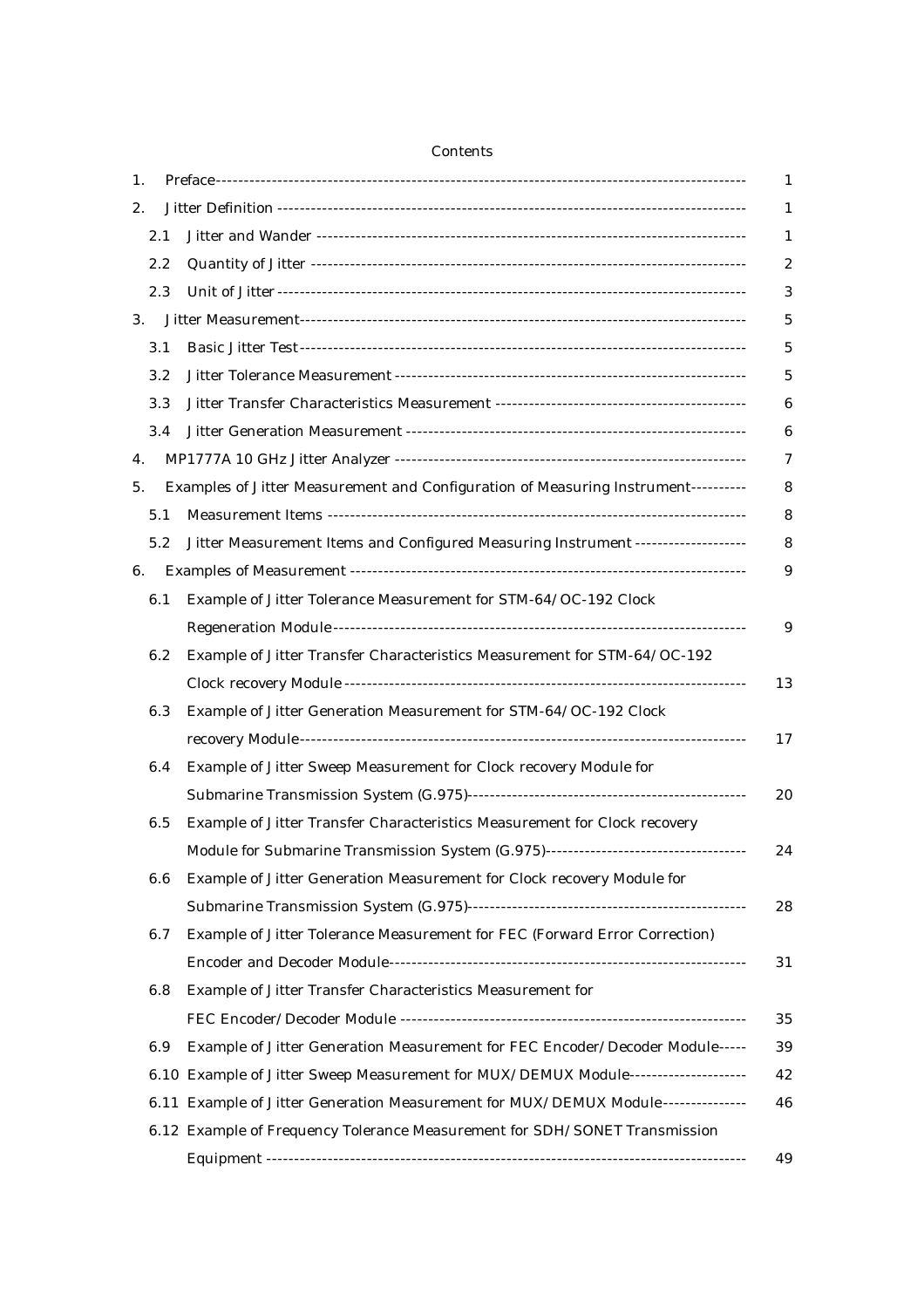| 6.13 Example of Jitter Tolerance Measurement for SDH/SONET Transmission    |    |
|----------------------------------------------------------------------------|----|
|                                                                            | 51 |
| 6.14 Example of Frequency Tolerance Measurement for Submarine Transmission |    |
|                                                                            | 56 |
| 6.15 Example of Jitter Tolerance Measurement for Submarine Transmission    |    |
|                                                                            | 58 |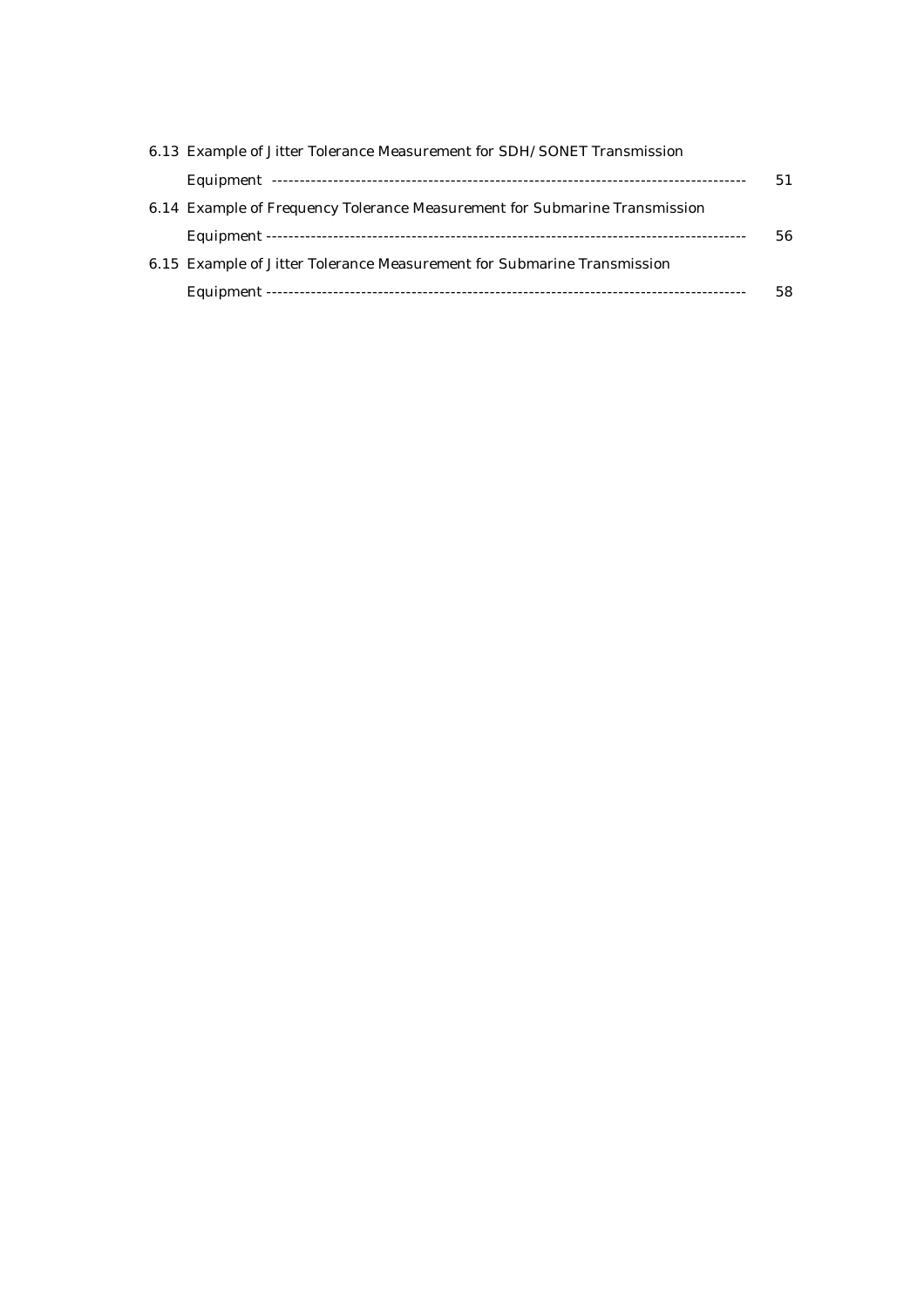#### 1. Preface

This application note describes jitter measurement for the components and transmission equipment that make up STM-64/OC-192 (9.95328 Gbit/s) and submarine transmission system that are currently being extensively developed and installed. This application note explains jitter definition, what jitter measurement includes, and the features of jitter measuring instrument MP1777A, which conforms to new ITU-T recommendation O.172. It also describes examples of measurement using the equipment.

#### 2. Jitter Definition

2.1 Jitter and Wander

In a digital network, the symptom in which the noise and transmission pattern on the transmission line disturb the timing of signals to be transmitted and put pulse waveforms out of phase before and after the average position is called jitter or wander (see Figure 2-1). There is no clear boundary between jitter and wander. However, generally, frequencies lower than a phase change frequency (phase modulation frequency) of 10 Hz are called wander frequencies. Frequencies higher than 10 Hz are called jitter frequencies (see Figure 2-2).



Figure 2-1 Jitter



Figure 2-2 Jitter and wander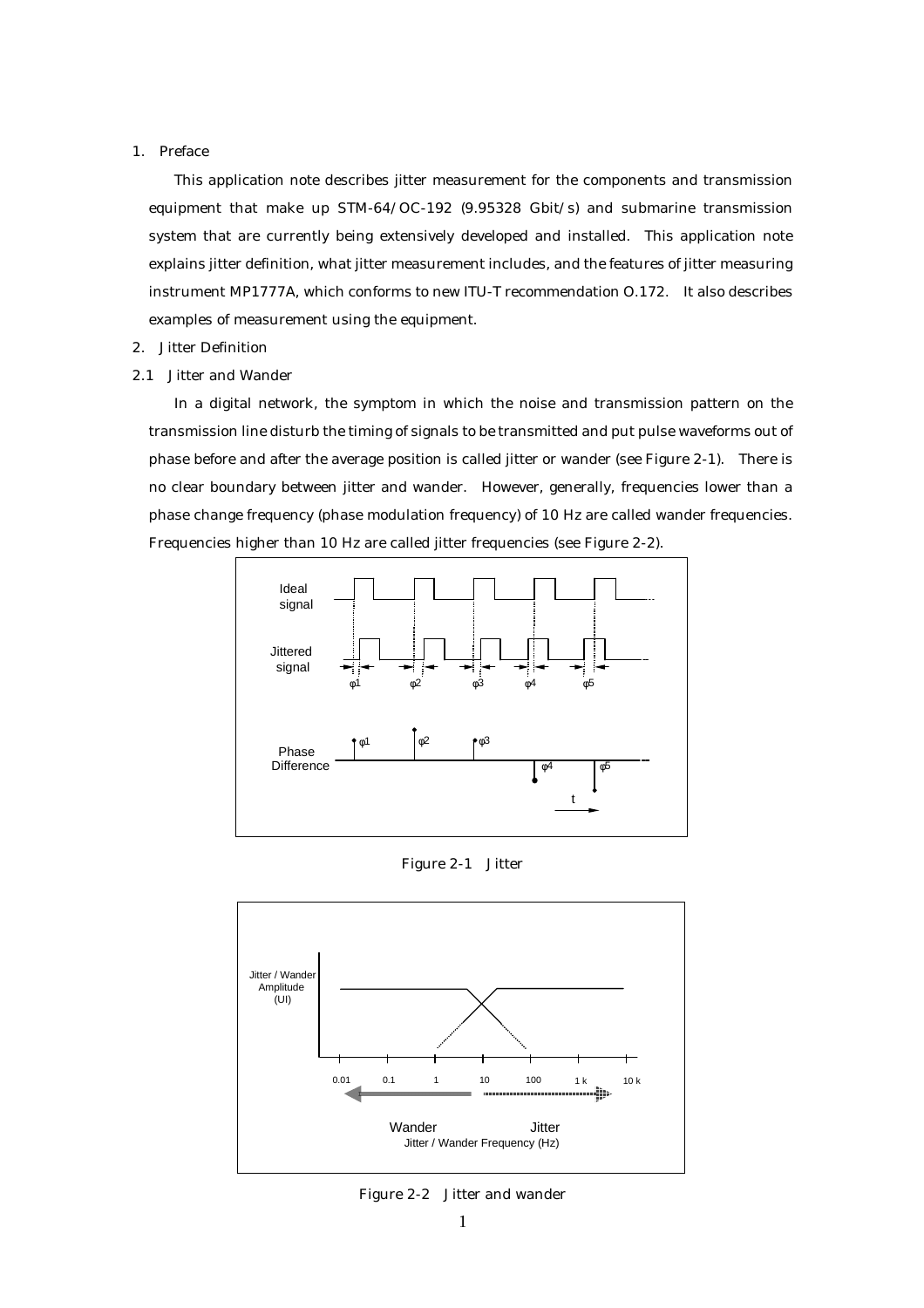#### 2.2 Quantity of Jitter

The quantity of jitter is represented as the amount of phase difference between the measured signal and reference signal. Figure 2-3 (a) and (b) show the waveforms of a reference signal and measured signals observed using an oscilloscope. The shaded areas near the rising and falling edges of the jittered signal shown in (b) of Figure 2-3 show the areas within which the edges momentarily fall as the signal enters and exits the phase states shown in (c) and (d) of Figure 2-3. The jitter difference between (c) and (d) is called the jitter amplitude, and the reciprocal of repetitive cycle (Tm) is called the jitter frequency (fm).



Figure 2-3 Jitter waveform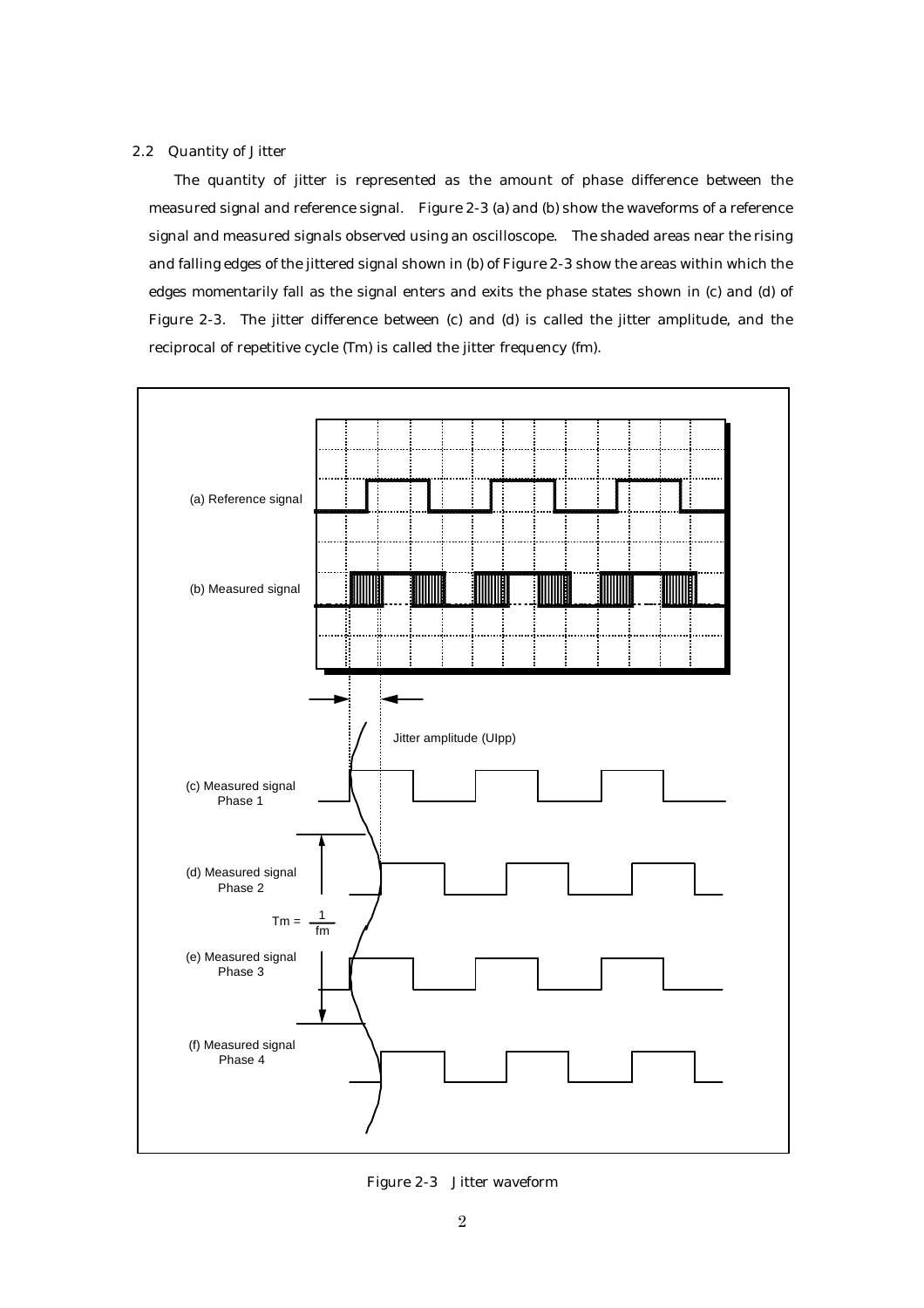### 2.3 Unit of Jitter

Jitter is the phase change of a digital signal, and the quantity of jitter is an index for evaluating the transmission quality. All transmission codes require a common unit. Unit Interval (UI) is used as a unit that indicates the jitter amplitude. One UI is defined as one cycle of bit clock (see Figure 2-4). Two types of units: UIpp (peak to peak of phase change width) and UIrms (effective value of phase change width) are actually used. Since these units are standardization parameters that are bit rate independent, the quantity of jitter can be compared at different bit rates (see Figure 2-5).



Figure 2-4 Unit of jitter (1)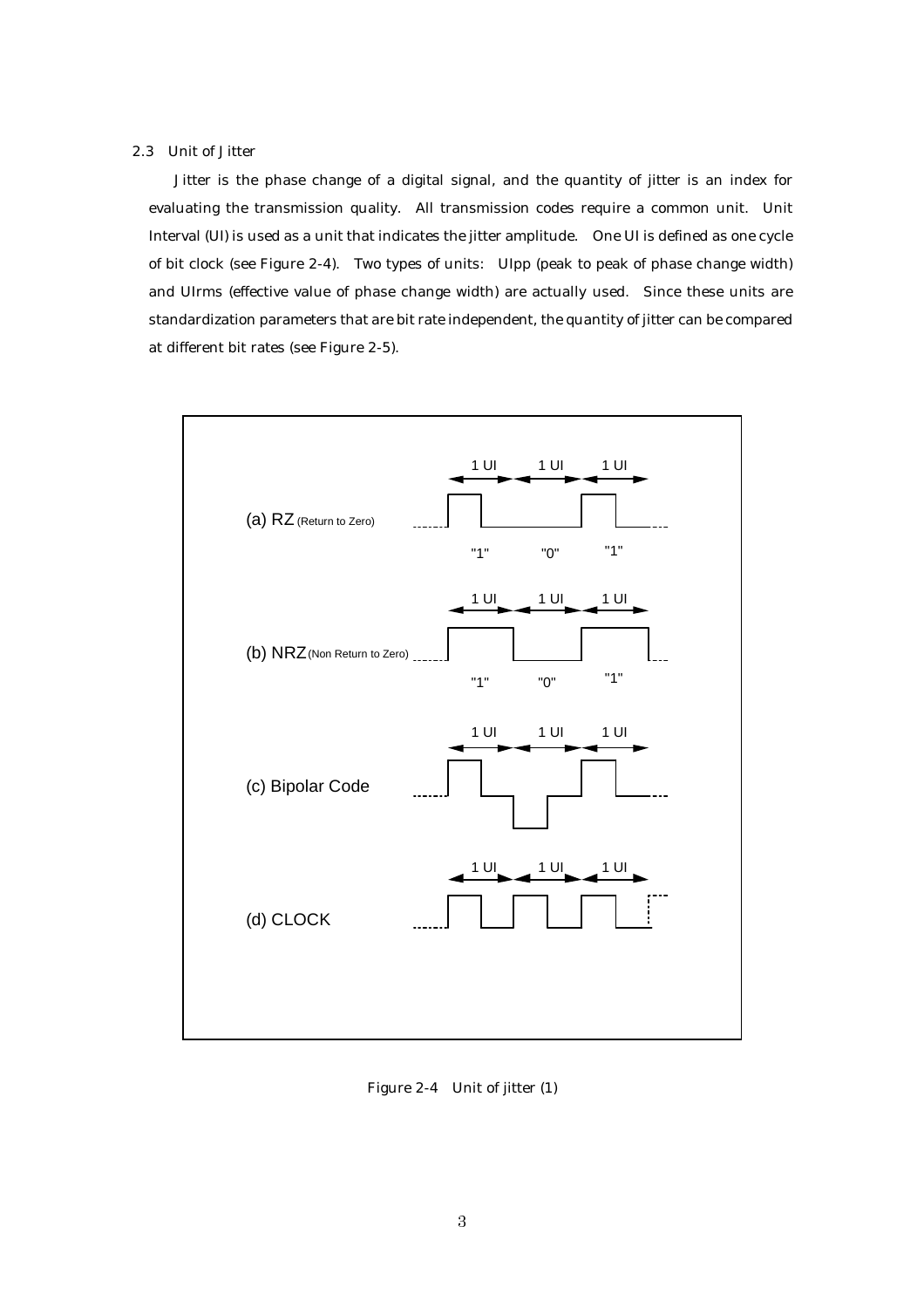

Figure 2-5 Unit of jitter (2)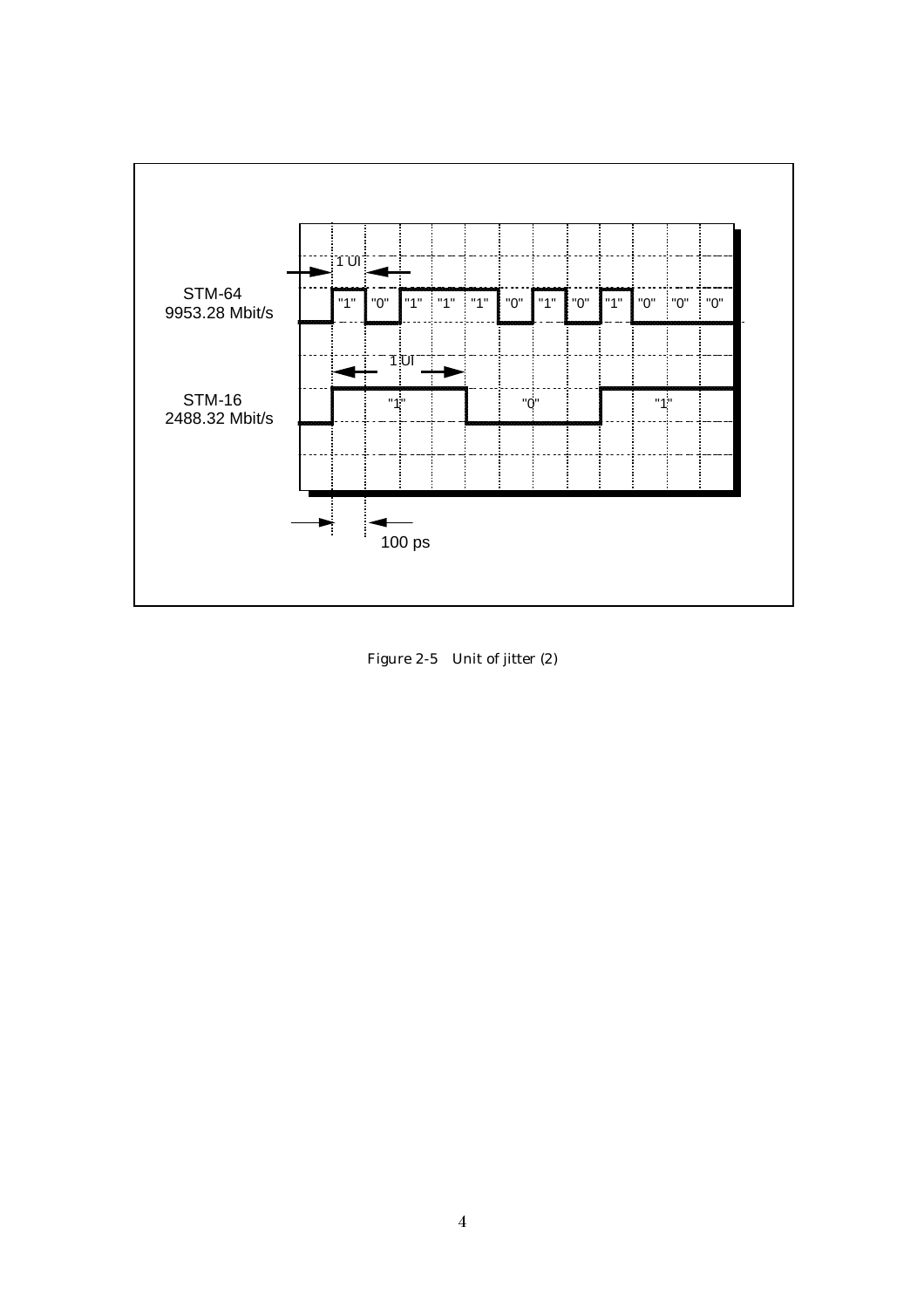#### 3. Jitter Measurement

3.1 Basic Jitter Test

Since jitter significantly affects the network transmission quality, quantitative evaluation of jitter is required. The jitter performance test includes the following three basic tests:

- 1. Jitter tolerance measurement
- 2. Jitter transfer characteristics measurement
- 3. Jitter generation measurement

#### 3.2 Jitter Tolerance Measurement

Jitter tolerance measurement evaluates to what extent a DUT operates without causing an error when the signal to be input to the DUT is sine-wave jitter modulated (sine-wave phase modulated) and the jitter amplitude is increased. The jitter tolerance of the DUT is evaluated by changing the jitter modulation frequency to repeat measurement and link the measurement results at measurement points as shown in Figure 3-1.



Figure 3-1 Jitter tolerance measurement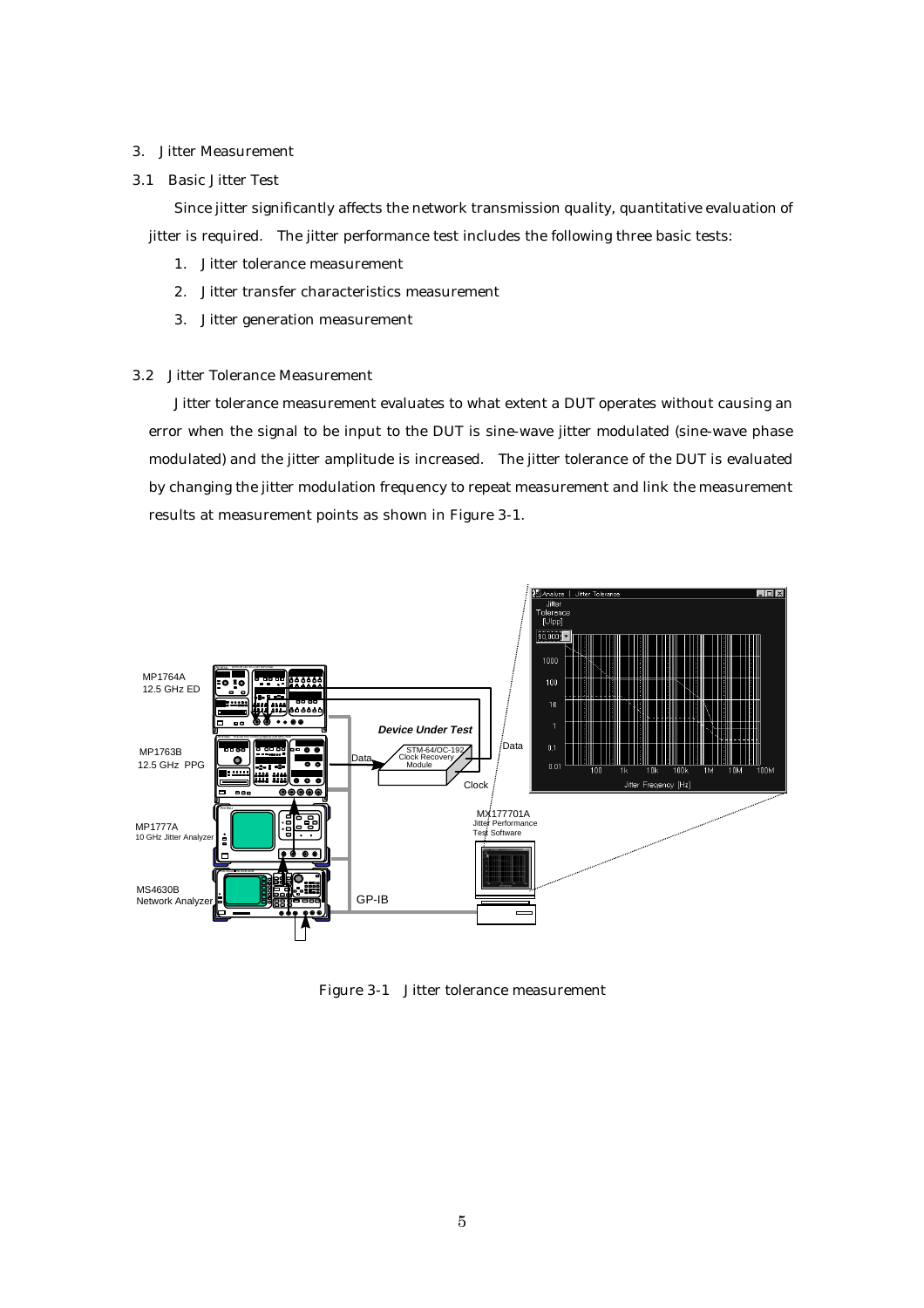#### 3.3 Jitter Transfer Characteristics Measurement

Jitter transfer characteristics measurement evaluates to what extent the jitter amplitude is transferred to the output side when the sine-wave modulated (sine-wave phase modulated) signal is input to a DUT. The measurement results are obtained from the jitter amplitude (Jin) added to the input side and the jitter amplitude (Jout) measured in the output side by expression (1). This measurement is very important for restricting jitter accumulation.



Figure 3-2 Jitter transfer characteristics measurement Jitter Gain (dB) = 20 LOG (Jout/Jin) --------------------------------------------Expression (1)

#### 3.4 Jitter Generation Measurement

Jitter generation measurement requires that the quantity of jitter generated by a DUT be 0.01 UIrms or less at all STM-1 to 16/OC-1 to OC-48 bit rates. However, ITU-T has recently considered reviewing jitter generation measurement.



Figure 3-3 Jitter Generation Measurement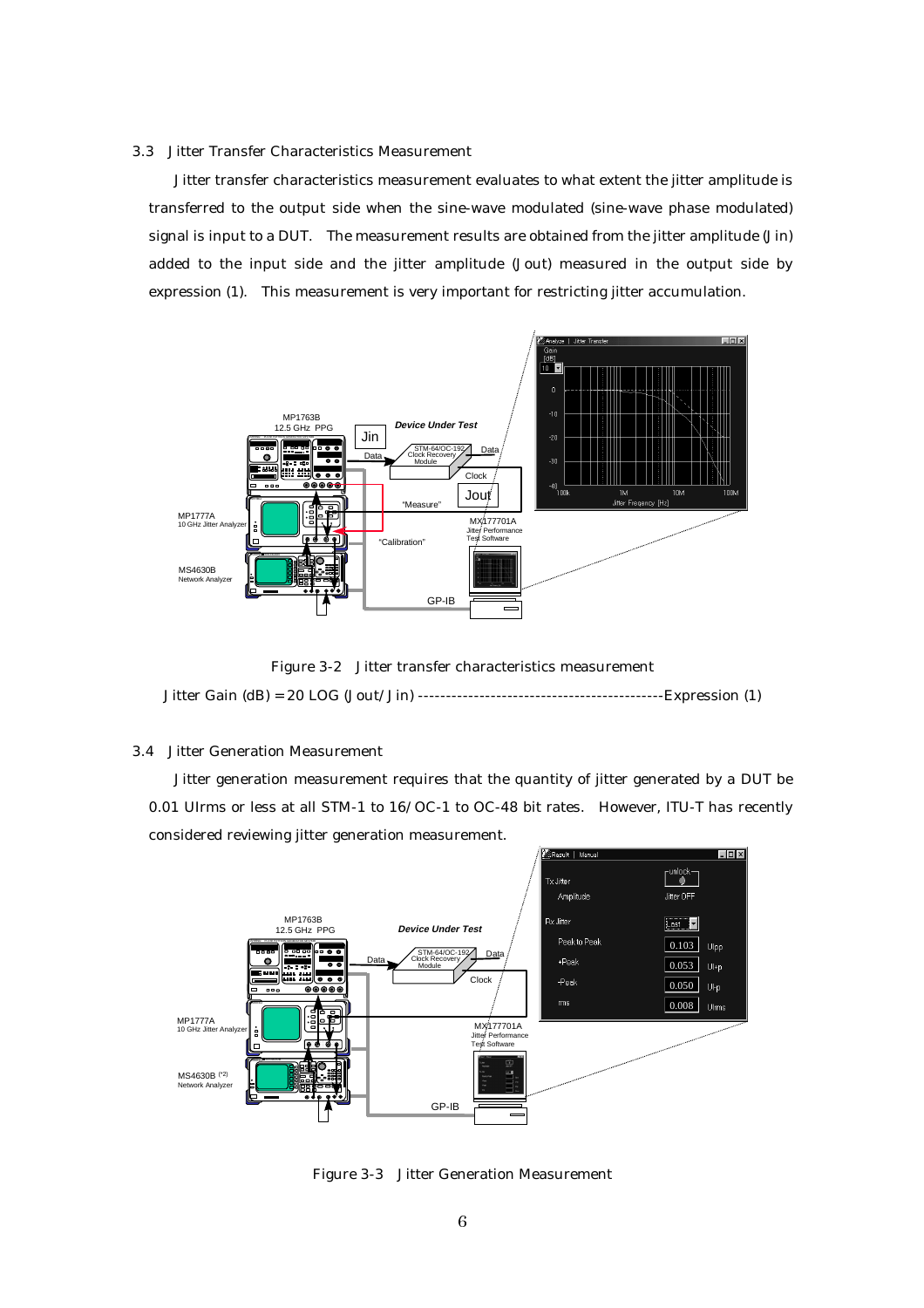#### 4. MP1777A 10 GHz Jitter Analyzer

The MP1777A 10 GHz Jitter Analyzer is the world-first measurement instrument that conforms to new ITU-T recommendation O.172 (SDH jitter measuring instrument standard) and supports jitter measurement at 10 Gbit/s. This jitter analyzer can be used in various applications such as development and production of STM-64/OC-192 transmission equipment and optical modules that are currently being installed in submarine transmission systems and main land network lines.

#### Features

• Jitter measurement that conforms to new ITU-T recommendation O.172 (March. 1999) is possible.

- Jitter bandwidth: 80 MHz
- Maximum jitter modulation amplitude: 3200 UIpp
- Bit rates that support the two-system submarine transmission system can be added. Option 01: 2494.16 MHz, 4988.32 MHz, 9976.64 MHz Option 02: 2666.0571 MHz, 5332.1142 MHz, 10664.2284 MHz (ITU-T G.975)
- Automatic jitter tolerance measurement

[Example of configuration]

MP1763B 12.5 GHz Pulse Pattern Generator

MP1764A 12.5 GHz Error Detector

MS4630B Network Analyzer

MX177701A Jitter Performance Test Software

• Automatic jitter transfer measurement

[Example of configuration]

MP1763B 12.5 GHz Pulse Pattern Generator

MS4630B Network Analyzer

MX177701A Jitter Performance Test Software



Figure 4-1 MP1777A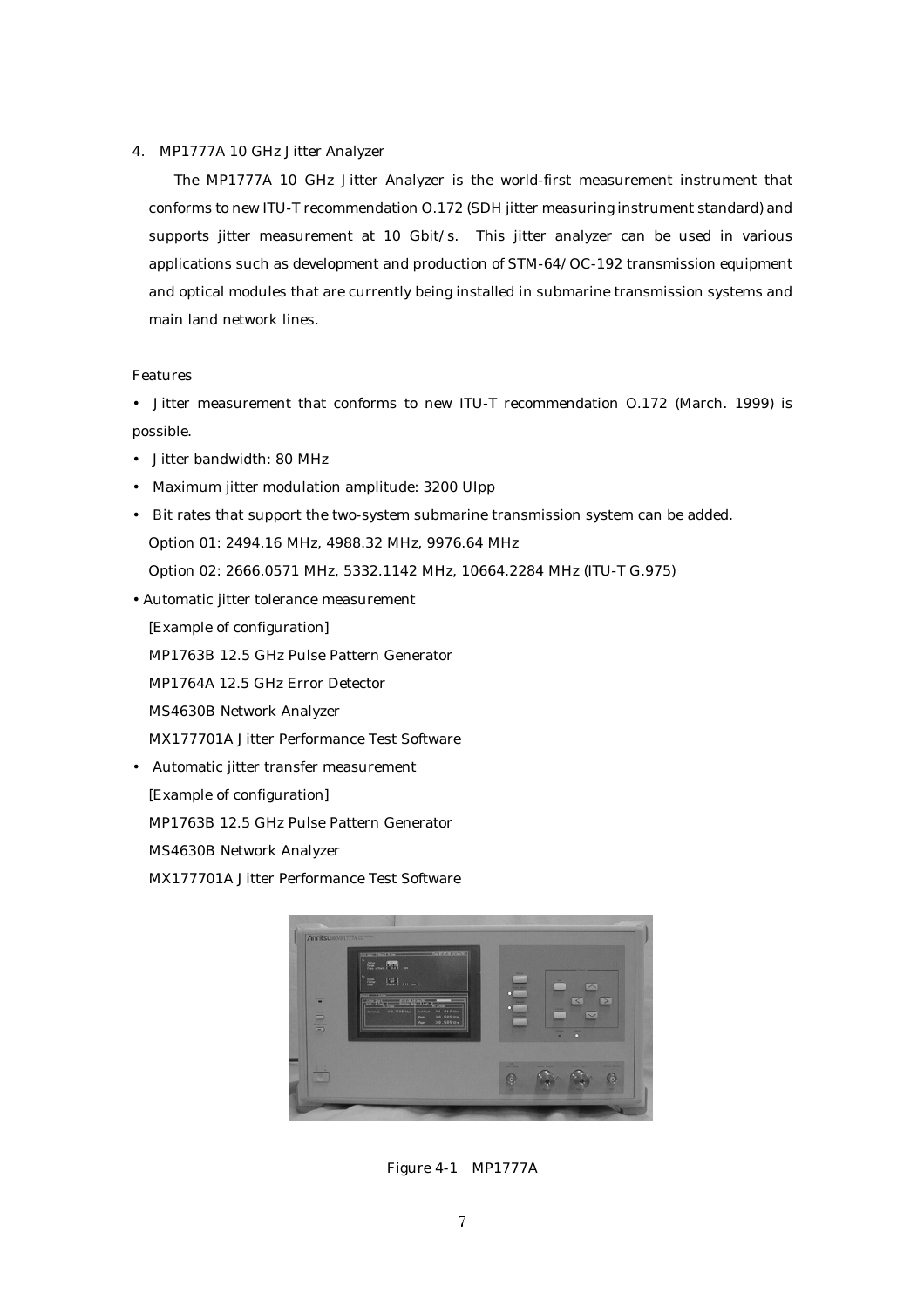- 5. Examples of Jitter Measurement and Configuration of Measuring Instrument
- 5.1 Measurement Items
	- (1) Jitter tolerance measurement for STM-64/OC-192 clock recovery module
	- (2) Jitter transfer characteristics measurement for STM-64/OC-192 clock recovery module
	- (3) Jitter generation measurement for STM-64/OC-192 clock recovery module
	- (4) Jitter sweep measurement for clock recovery module for submarine transmission system

(5) Jitter transfer characteristics measurement for clock recovery module for submarine transmission system

(6) Jitter generation measurement for clock recovery module for submarine transmission system

- (7) Jitter tolerance measurement for FEC encoder and decoder module
- (8) Jitter transfer characteristics measurement for FEC encoder and decoder module
- (9) Jitter generation measurement for FEC encoder and decoder module
- (10) Jitter sweep measurement for MUX/DEMUX module
- (11) Jitter generation measurement for MUX/DEMUX module
- (12) Frequency tolerance measurement for SDH/SONET transmission equipment
- (13) Jitter tolerance measurement for SDH/SONET transmission equipment
- (14) Frequency tolerance measurement for submarine transmission equipment
- (15) Jitter tolerance measurement for submarine transmission equipment

|                         |                          | <b>Measurement</b> item   |                           |                          |                           |                           |                           |                           |                           |                         |                           |              |              |                |                |
|-------------------------|--------------------------|---------------------------|---------------------------|--------------------------|---------------------------|---------------------------|---------------------------|---------------------------|---------------------------|-------------------------|---------------------------|--------------|--------------|----------------|----------------|
|                         | (1)                      | (2)                       | (3)                       | (4)                      | (5)                       | (6)                       | (7)                       | (8)                       | (9)                       | (10)                    | (11)                      | (12)         | (13)         | (14)           | (15)           |
| <b>MP1777A</b>          | ✓                        | ✓                         | ✓                         | ✓                        | ✓                         | $\checkmark$              | $\checkmark$              | $\checkmark$              | $\checkmark$              | ✓                       | ✓                         | $\checkmark$ | ✓            | ✓              | $\checkmark$   |
| Option 01               |                          |                           |                           | $\overline{(\sqrt{)^4}}$ | $\overline{(\sqrt{)^4}}$  | $\overline{(\sqrt{)^4}}$  |                           | ✓                         | ✓                         | $\overline{(\sqrt{6})}$ | $\overline{(\sqrt{6})}$   |              |              |                |                |
| 2494M / 4988M /         |                          |                           |                           |                          |                           |                           |                           |                           |                           |                         |                           |              |              |                |                |
| 9977M                   |                          |                           |                           |                          |                           |                           |                           |                           |                           |                         |                           |              |              |                |                |
| Option 02               |                          |                           |                           | ✓                        | ✓                         | $\checkmark$              |                           | $(\checkmark)$            | $(\checkmark)$            | $\overline{(\sqrt{6})}$ | $\overline{(\sqrt{6})}$   |              |              |                |                |
| 2494M / 4988M /         |                          |                           |                           |                          |                           |                           |                           |                           |                           |                         |                           |              |              |                |                |
| 9977M                   |                          |                           |                           |                          |                           |                           |                           |                           |                           |                         |                           |              |              |                |                |
| Option 10               |                          | $\overline{(\sqrt{2})^2}$ | $\overline{(\sqrt{2})^2}$ |                          | $\overline{(\sqrt{2})^2}$ | $\overline{(\sqrt{2})^2}$ |                           | $\overline{(\sqrt{2})^2}$ | $\overline{(\sqrt{2})^2}$ |                         | $\overline{(\sqrt{2})^2}$ |              |              |                |                |
| <b>High-Sensitivity</b> |                          |                           |                           |                          |                           |                           |                           |                           |                           |                         |                           |              |              |                |                |
| Input                   |                          |                           |                           |                          |                           |                           |                           |                           |                           |                         |                           |              |              |                |                |
| <b>MP1763B</b>          | $\checkmark$             | $\checkmark$              | $\checkmark$              | ✓                        | ✓                         | ✓                         | $\overline{(\sqrt{5})^5}$ | $\overline{(\sqrt{2})^5}$ | $\overline{(\sqrt{5})^5}$ | $\checkmark$            | $\checkmark$              |              |              |                |                |
| 12.5 GHz PPG            |                          |                           |                           |                          |                           |                           |                           |                           |                           |                         |                           |              |              |                |                |
| <b>MP1764A</b>          | $\checkmark$             |                           |                           | $\checkmark$             |                           |                           | $\overline{(\sqrt{5})}$   |                           |                           | $\checkmark$            |                           |              |              |                |                |
| 12.5 GHz ED             |                          |                           |                           |                          |                           |                           |                           |                           |                           |                         |                           |              |              |                |                |
| MP3630A (Tx)*           | $\overline{(\sqrt{)^1}}$ | $(\checkmark)^1$          | $(\sqrt{1})^1$            | $(\sqrt{1})^1$           | $(\sqrt{1})^1$            | $(\sqrt{1})^1$            | ✓                         | $\checkmark$              | $\checkmark$              | $(\sqrt{1})^1$          | $(\sqrt{1})^1$            | $\checkmark$ | $\checkmark$ | $(\sqrt{7})$   | $(\sqrt{2})^7$ |
| SDH/SONE                |                          |                           |                           |                          |                           |                           |                           |                           |                           |                         |                           |              |              |                |                |
| Analyzer                |                          |                           |                           |                          |                           |                           |                           |                           |                           |                         |                           |              |              |                |                |
| $MP3630A (Rx)*$         | $\overline{(\sqrt{)^1}}$ |                           |                           | $(\checkmark)$           |                           |                           | ✓                         |                           |                           | $(\sqrt{)^1}$           |                           | ✓            | ✓            | $(\sqrt{2})^7$ | $(\sqrt{2})^7$ |
| SDH/SONE                |                          |                           |                           |                          |                           |                           |                           |                           |                           |                         |                           |              |              |                |                |
| Analyzer                |                          |                           |                           |                          |                           |                           |                           |                           |                           |                         |                           |              |              |                |                |
| <b>MS4630B</b>          | $\checkmark$             | ✓                         | $(\sqrt{3})$              | ✓                        | $\checkmark$              | $(\sqrt{3})$              | ✓                         | ✓                         | $(\sqrt{3})$              | $\checkmark$            | $\checkmark$              |              |              |                |                |
| Network Analyzer        |                          |                           |                           |                          |                           |                           |                           |                           |                           |                         |                           |              |              |                |                |
| <b>MP9659B</b>          |                          |                           |                           |                          |                           |                           |                           |                           |                           |                         |                           | ✓            | ✓            | ✓              | ✓              |
| 10 G E/O, O/E           |                          |                           |                           |                          |                           |                           |                           |                           |                           |                         |                           |              |              |                |                |
| Converter               |                          |                           |                           |                          |                           |                           |                           |                           |                           |                         |                           |              |              |                |                |
| MX177701A               | $\checkmark$             | $\checkmark$              | $\overline{(\sqrt{)^3}}$  | ✓                        | $\checkmark$              | $\overline{(\sqrt{)^3}}$  | ✓                         | ✓                         | $\overline{(\sqrt{)^3}}$  | $\checkmark$            | $\checkmark$              | ✓            | ✓            | ✓              | $\checkmark$   |
| Automatic<br>jitter     |                          |                           |                           |                          |                           |                           |                           |                           |                           |                         |                           |              |              |                |                |
| measurement             |                          |                           |                           |                          |                           |                           |                           |                           |                           |                         |                           |              |              |                |                |
| software                |                          |                           |                           |                          |                           |                           |                           |                           |                           |                         |                           |              |              |                |                |

### 5.2 Jitter Measurement Items and Configured Measuring Instrument

 $({\checkmark})^1$ : This device can be used instead of MP1763B/MP1764A.

 $(\sqrt{2})^2$ : This option is used when the DUT output level is less than 0.7 Vpp.

 $(\sqrt{3})$ : This device is not required when MX177701A Jitter Performance Test Software is not used.

 $(\sqrt{9})^4$ : This option is used for evaluation for 2494M/4988M/9974M submarine transmission.

 $(\sqrt{2})^5$ : The programmable pattern enables this device to be used instead of ME3630A.

 $({\checkmark})^6$ : This option is used for evaluation at the submarine transmission bit rate.

 $({\checkmark})^7$  : Only SDH/SONET interface can be used.

\* ME3630A requires jitter tolerance options such as option 24 (TX) and option 34 (RX).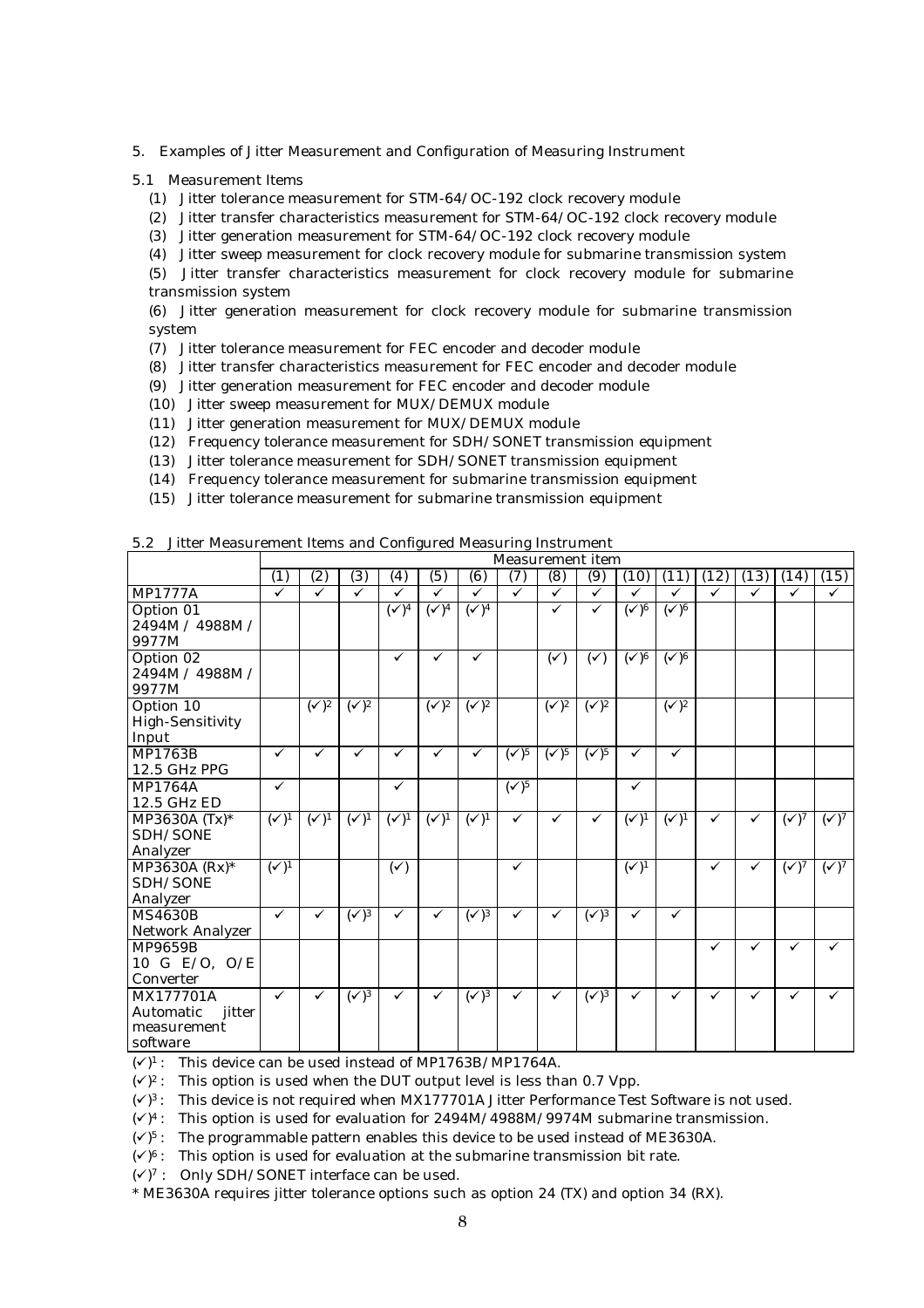6. Examples of Measurement

6.1 Example of Jitter Tolerance Measurement for STM-64/OC-192 Clock recovery Module

This jitter tolerance measurement measures the jitter tolerance point at which an error occurs when a jitter-modulated data signal is input to an STM-64/OC-192 clock recovery module.

The MX177701A Jitter Performance Test Software enables use of a measurement method (jitter tolerance measurement) that finds and evaluates the jitter tolerance point. This software also enables use of a measurement method (jitter sweep measurement) that adds a preset jitter value to check only whether an error occurs. The former method (jitter tolerance measurement) is suitable for applications such as performance evaluation for a DUT in research and development departments. The latter method (jitter sweep measurement) is suitable for the applications such as shipment inspection during mass production of the DUT in manufacturing departments.

#### 6.1.1 Example of measurement connection



Figure 6-1-1 Connection for jitter tolerance measurement

Note: The MX177701A Jitter Performance Test Software does not exercise control related to the interfaces with the MP1763B 12.5 GHz Pulse Pattern Generator and MP1764A 12.5 GHz Error Detector. Before automatic jitter measurement is started, they must be set to the optimum condition.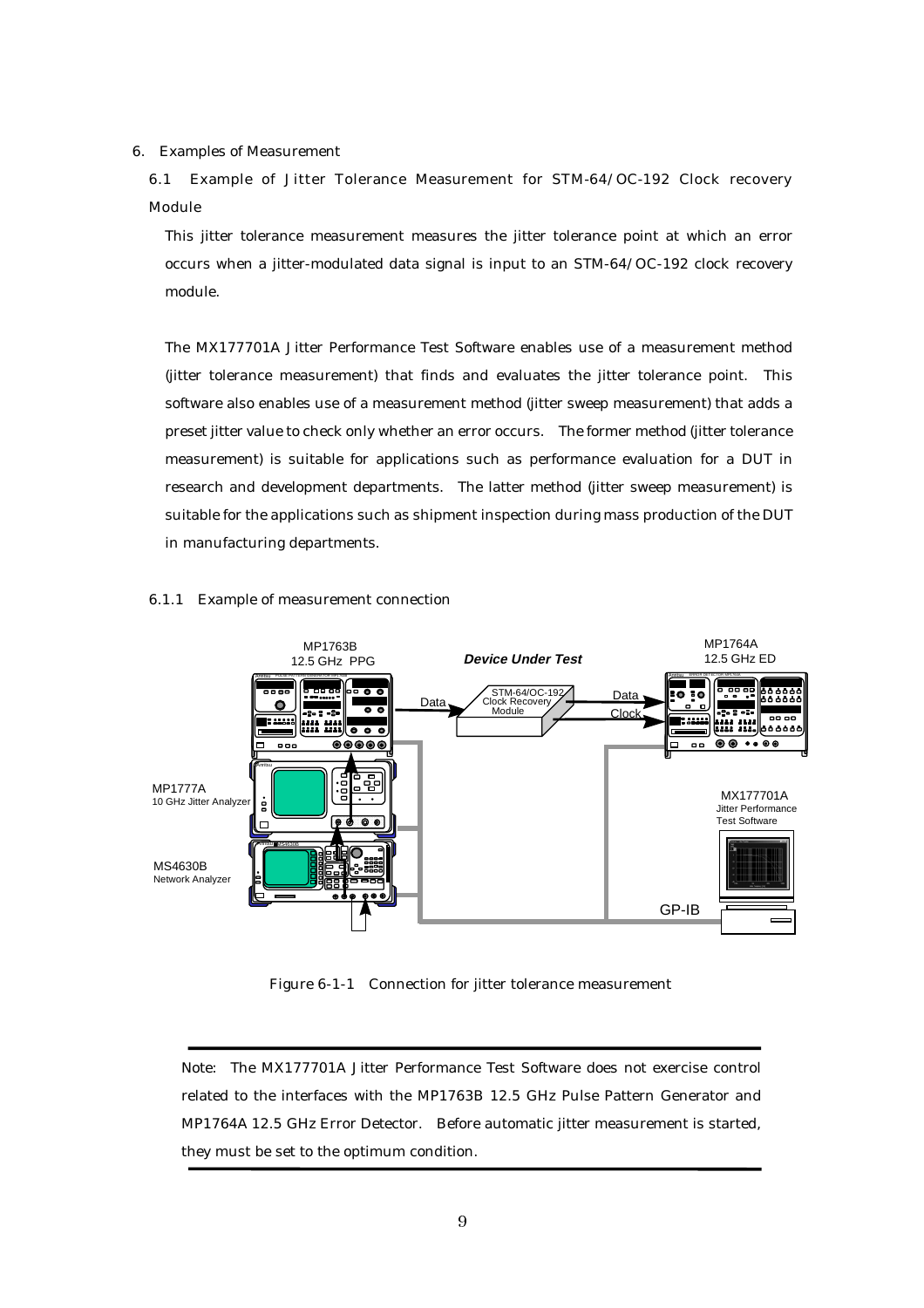#### 6.1.2 Measurement procedure

This section explains the measurement procedure for the measurement method (jitter tolerance measurement) that finds and evaluates the jitter tolerance point.

#### [Measurement procedure]

(1) Set the bit rate and clock conditions on the main screen of the MX177701A Jitter Performance Test Software.



(2) Set the measurement point (Tolerance Table) and applicable standard (Mask) on the Test menu screen of the MX177701A Jitter Performance Test Software.

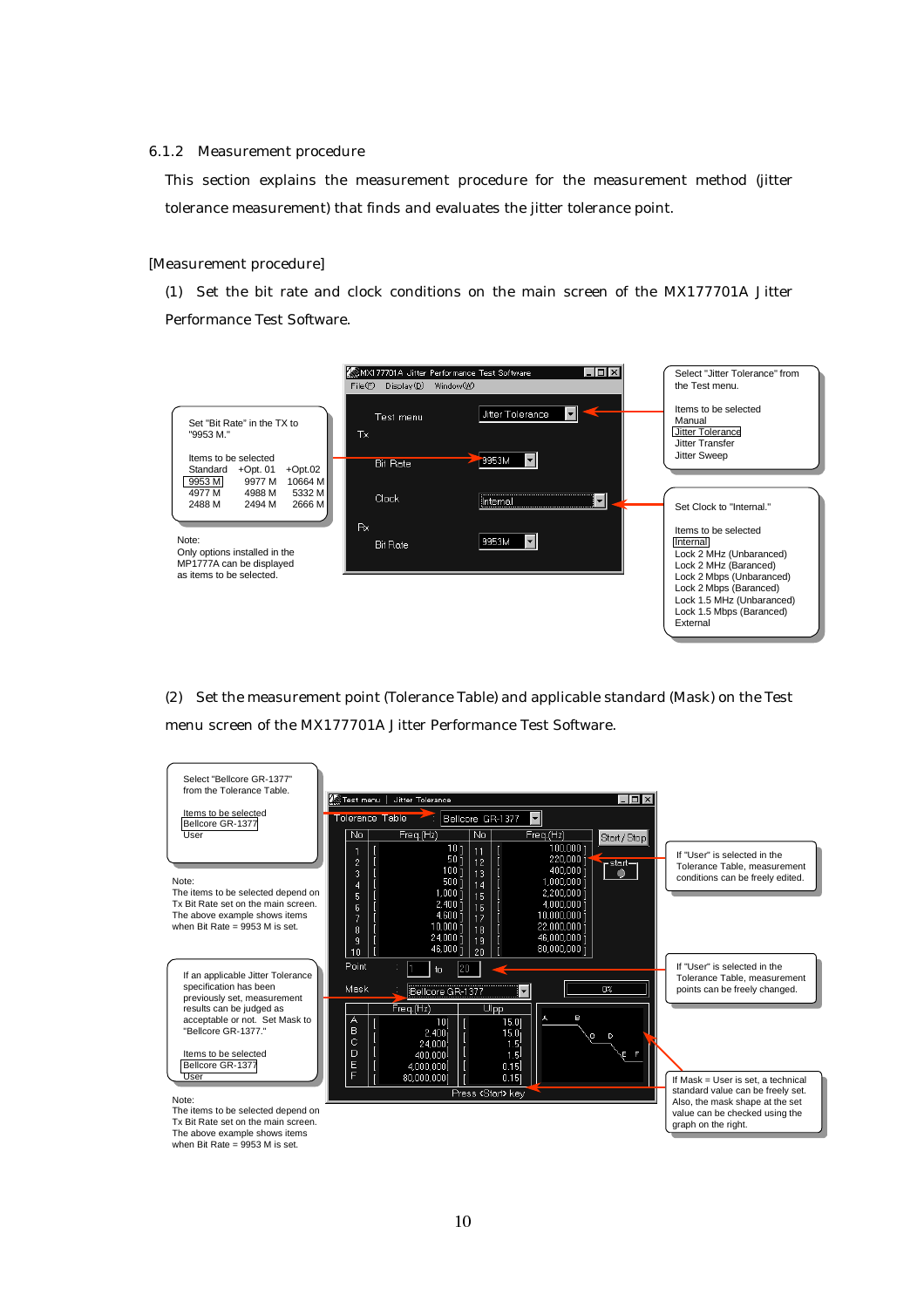(3) Press the Start/Stop button on the Test menu screen of the MX177701A Jitter Performance Test Software to start measurement.



(4) Check the numeric measurement results on the Result screen of the MX177701A Jitter Performance Test Software. JG at the right is an abbreviation of Judge and indicates the acceptance/rejection decision for the Mask (standard value) set on the Test menu screen. " ${\circ}$ " means acceptance, and " ${\bullet}$ " means rejection.



Note: To display the Result screen, the Test menu screen must be opened in advance.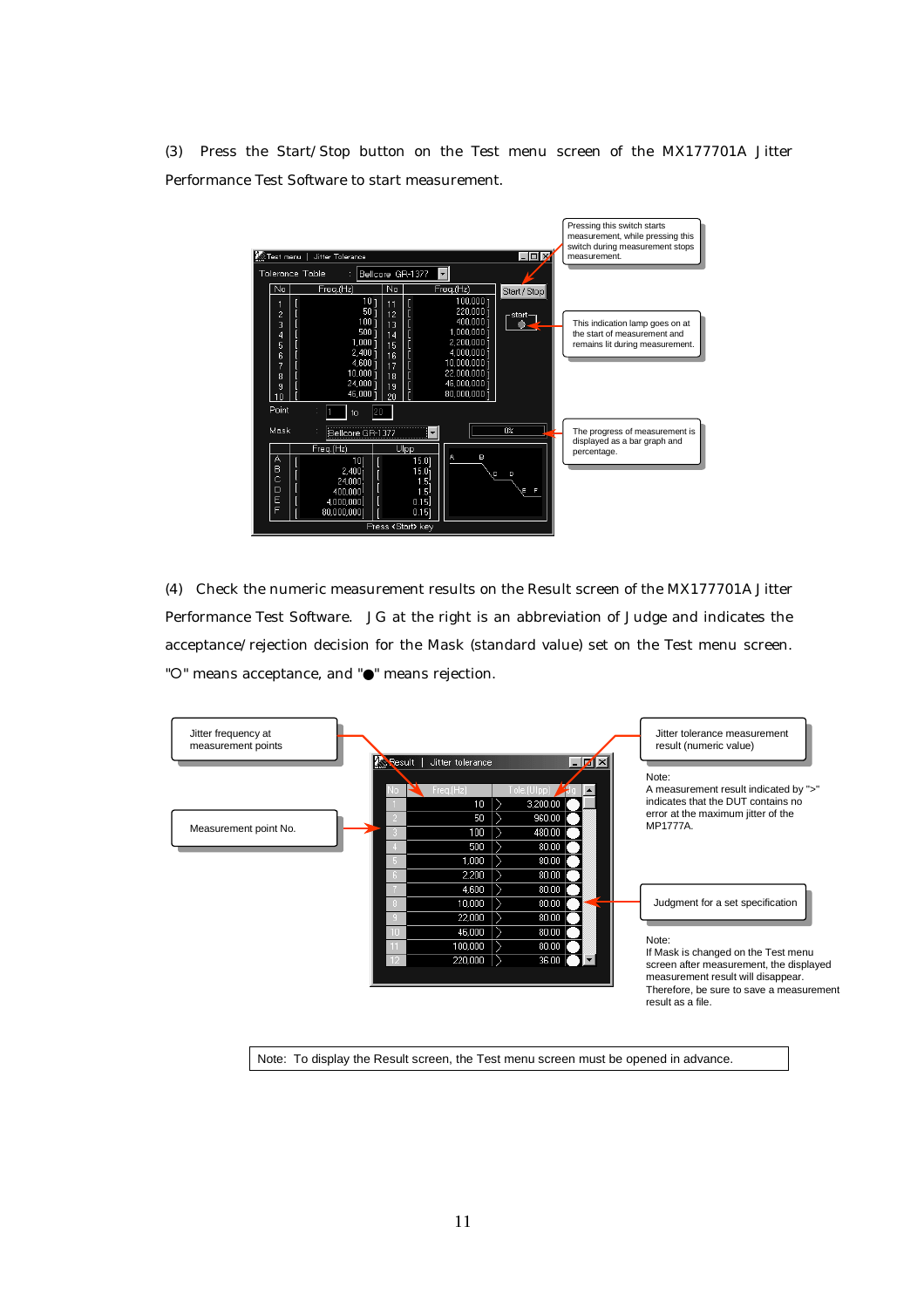(5) Display the measurement results as graphic data on the Analyze screen of the MX177701A Jitter Performance Test Software. The solid line indicates the measurement results, and the dotted line indicates the standard value (Mask).

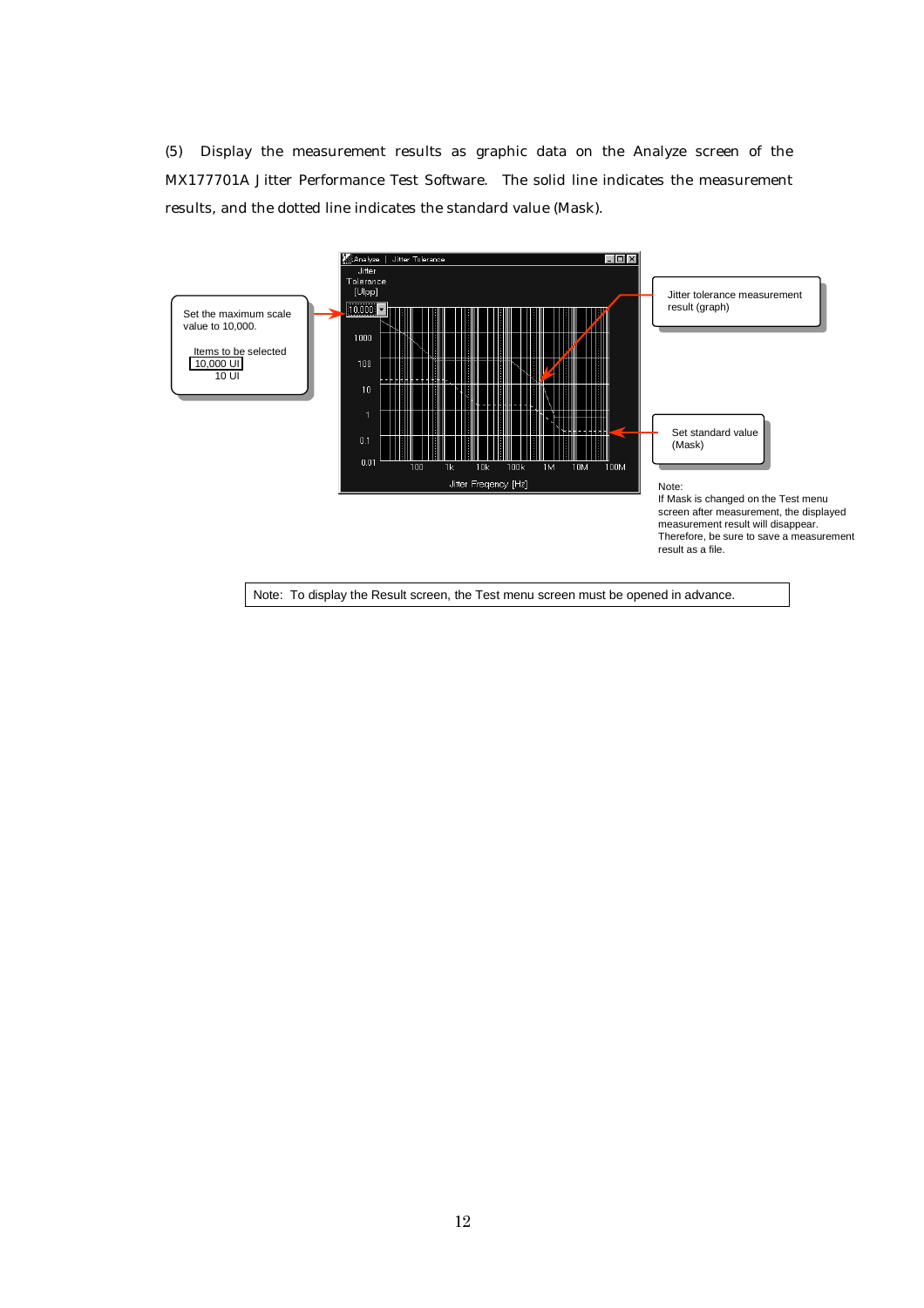6.2 Example of Jitter Transfer Characteristics Measurement for STM-64/OC-192 Clock recovery Module

This jitter transfer characteristics measurement measures to what extent a DUT attenuates the jitter component of a jitter-modulated data signal at each jitter frequency when a signal is input to an STM-64/OC-192 clock recovery module.

The MX177701A Jitter Performance Test Software automatically controls the MP1777A 10 GHz Jitter Analyzer and MS4630B Network Analyzer for the measurement. This software enables jitter transfer measurement at 55 points for only 100 seconds, and is suitable for the applications in research and development departments and manufacturing and inspection departments.

#### MP1763B **Device Under Test** 12.5 GHz PPG Anritsu PULSE PATTERN GENERATOR MP1763B  $\overline{\phantom{a}}\bullet\overline{\phantom{a}}\bullet$ Data STM-64/OC-192<br>Clock Recovery Data C  $\overline{\bullet}$   $\overline{\bullet}$ Module 22. . . . . . <del>.</del>  $\overline{\bullet\bullet\bullet}$ Clock ෧෧෧෫  $0.05$ Anritsu "Measure" MP1777A MX177701A 10 GHz Jitter Analyze ġ Jitter Performance Test Software "Calibration" ш Anritsu MS4630B MS4630B Network Analyzer GP-IB

#### 6.2.1 Example of measurement connection

Figure 6-2-1 Connection for jitter transfer characteristics measurement

Note: The MX177701A Jitter Performance Test Software does not exercise control related to the interface with the MP1763B 12.5 GHz Pulse Pattern Generator. Before automatic jitter measurement is started, it must be set to the optimum condition.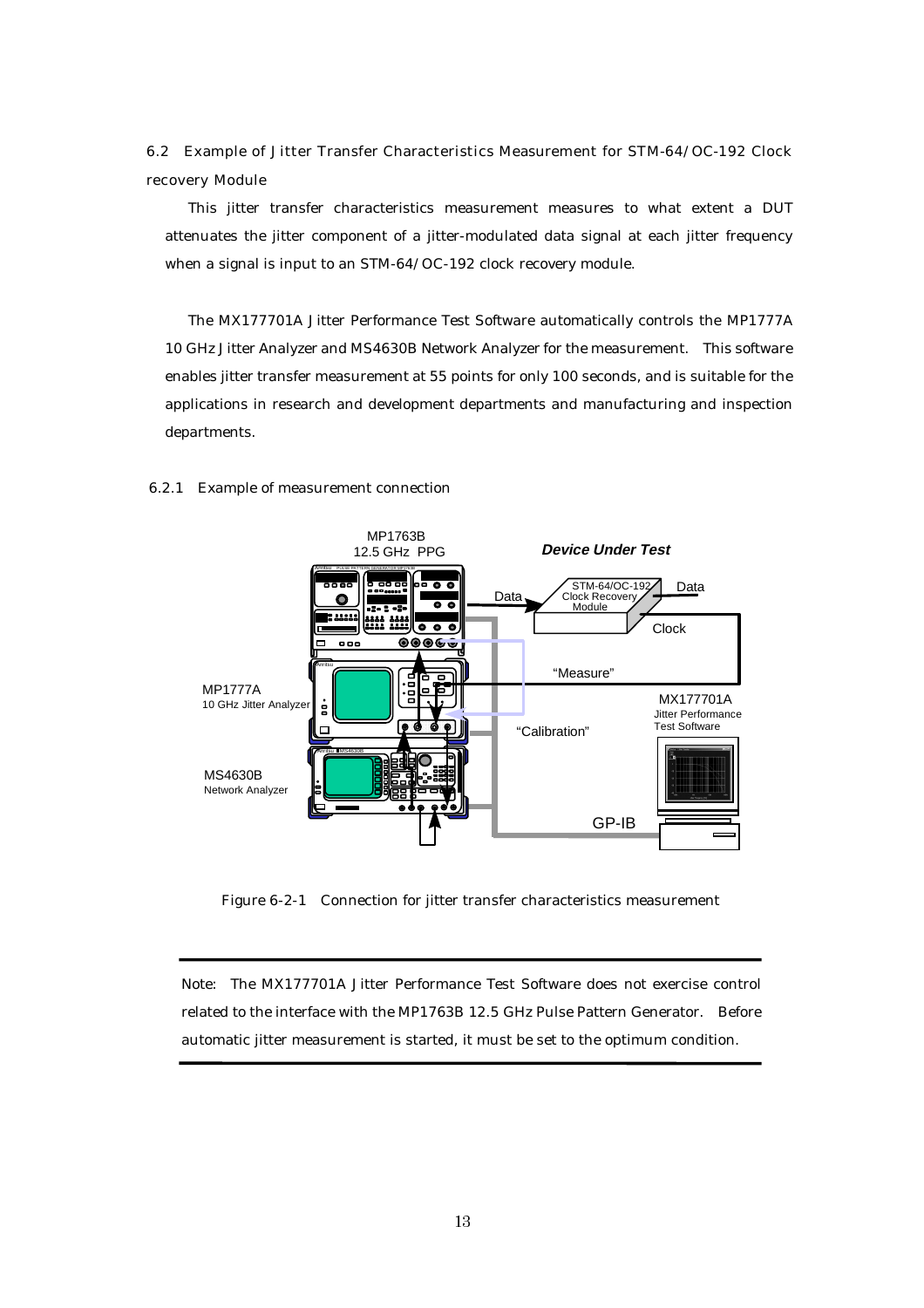#### 6.2.2 Measurement procedure

This section explains the procedure for jitter transfer measurement for a STM-64/OC-192 clock recovery module.

[Measurement procedure]

(1) Set the bit rate and clock conditions on the main screen of the MX177701A Jitter Performance Test Software.



(2) Set the measurement point (Tolerance Table) and applicable standard (Mask) on the Test menu screen of the MX177701A Jitter Performance Test Software.

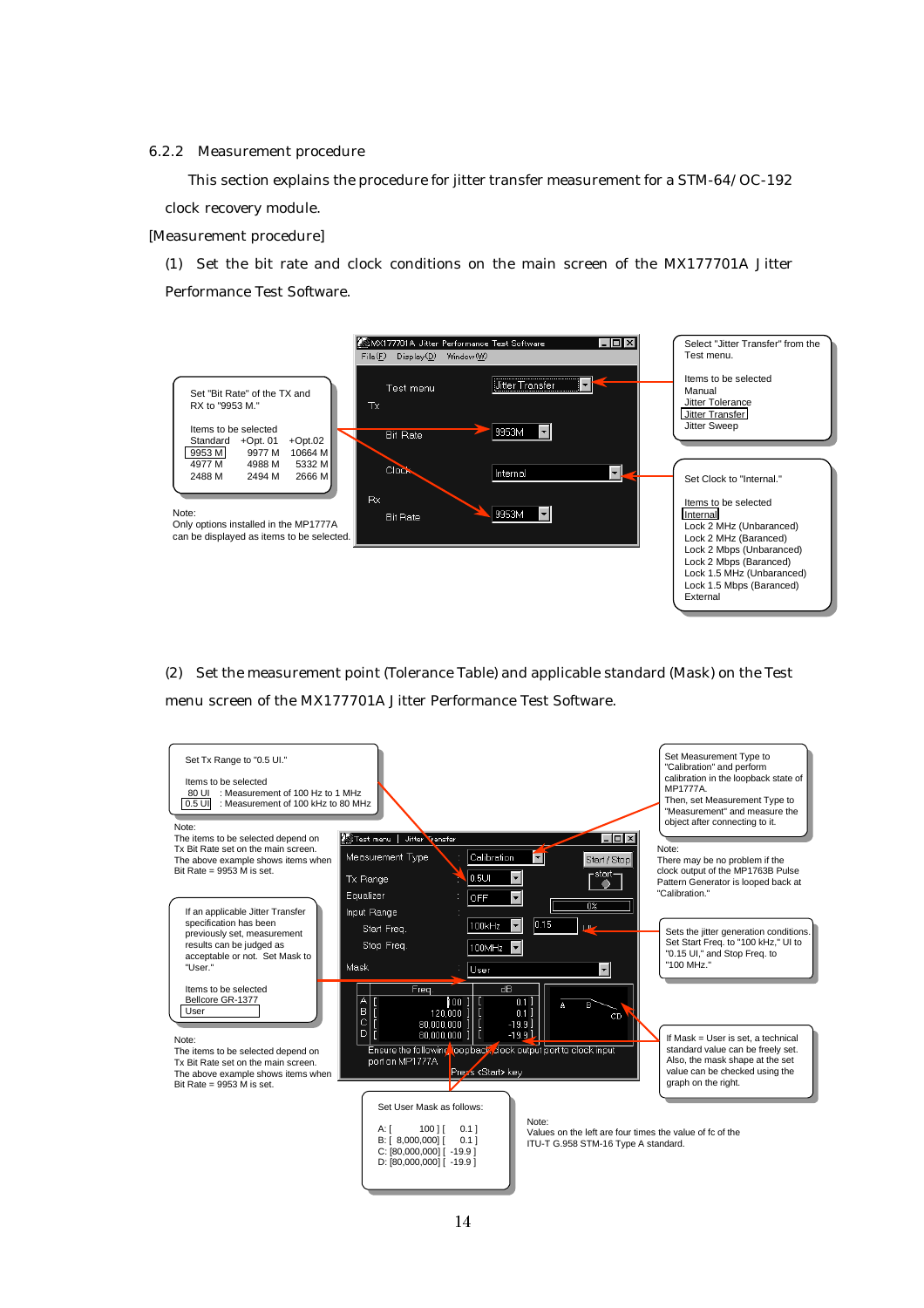(3) Press the Start/Stop button on the Test menu screen of the MX177701A Jitter Performance Test Software to start measurement.



(4) Check the numeric measurement results on the Result screen of the MX177701A Jitter Performance Test Software. JG at the right is an abbreviation of Judge and indicates the acceptance/rejection decision for the Mask (standard value) set on the Test menu screen. " ${\circ}$ " means acceptance, and " ${\bullet}$ " means rejection.

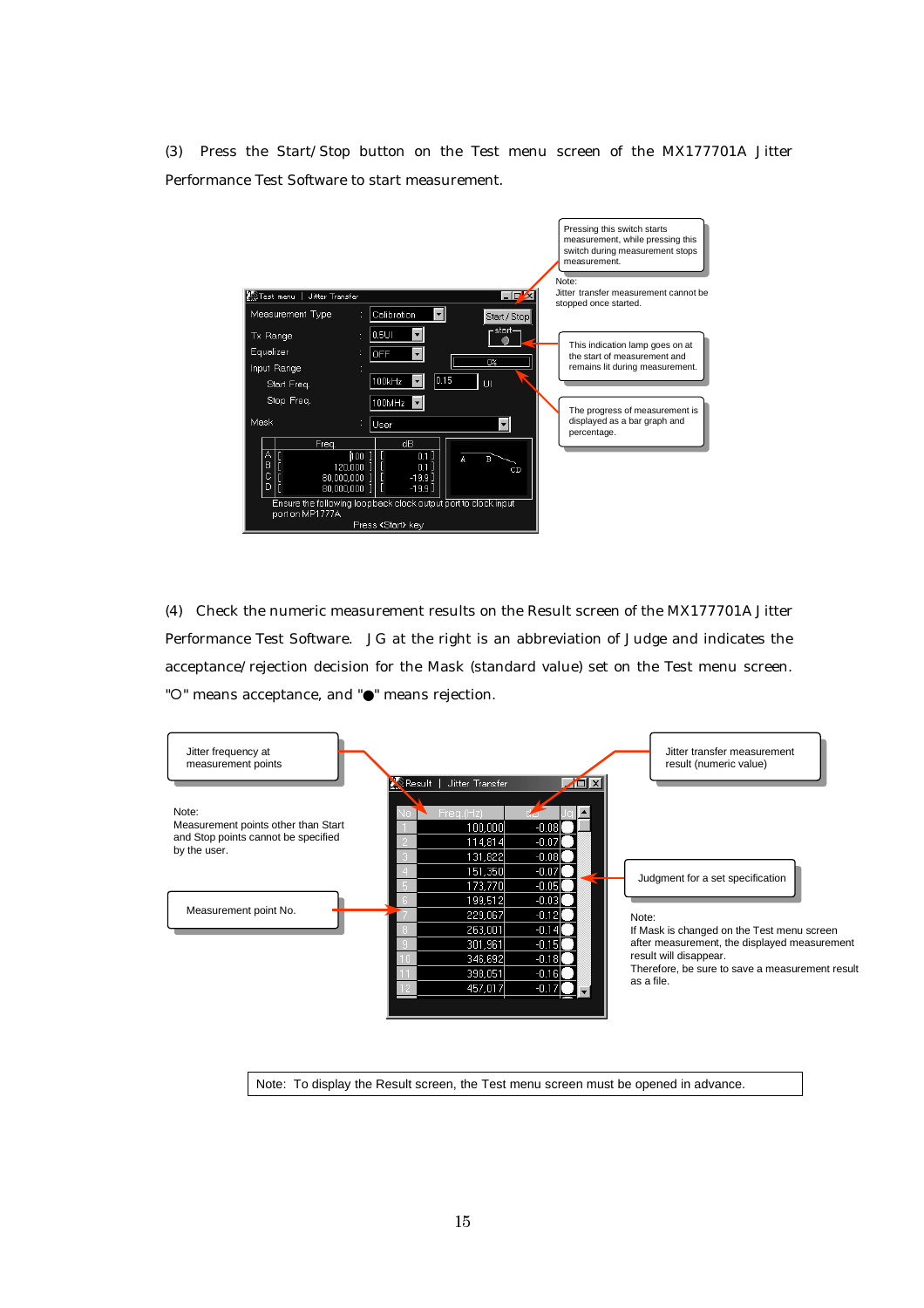(5) Display the measurement results as graphic data on the Analyze screen of the MX177701A Jitter Performance Test Software. The solid line indicates the measurement results, and the dotted line indicates the standard value (Mask).

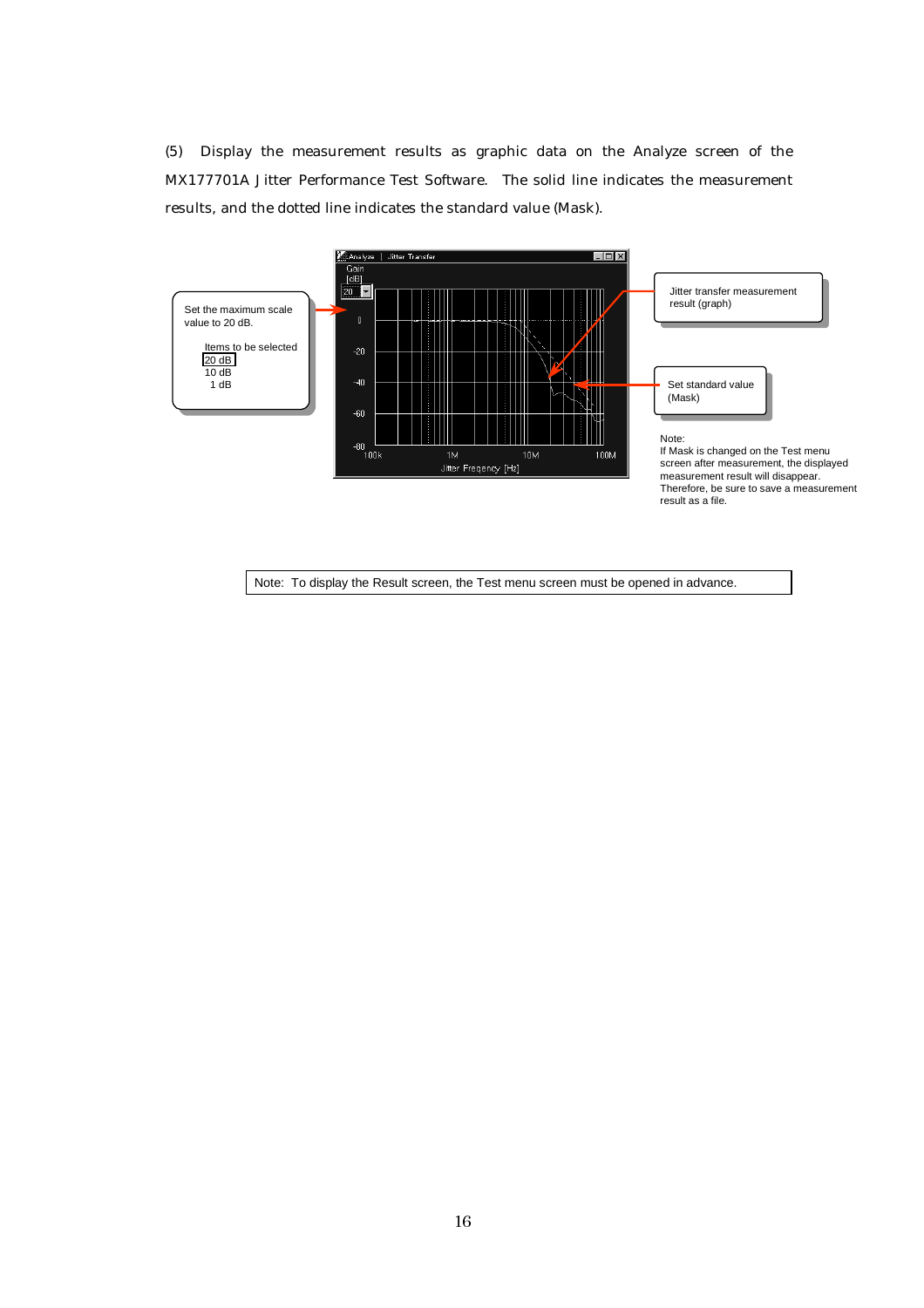6.3 Example of Jitter Generation Measurement for STM-64/OC-192 Clock recovery Module

This Jitter generation measurement measures the jitter of a DUT when a data signal without jitter (Jitter = OFF) is input to an STM-64/OC-192 clock recovery module.

Jitter generation measurement has generally been done using UIrms units. However, ITU-T has recently reviewed jitter generation measurement, and measurement using UIpp units is also requested. The MP1777A enables measurement that satisfies a jitter band of 80 MHz in UIpp and UIrms units.

#### 6.3.1 Example of measurement connection



Figure 6-3-1 Connection for jitter generation measurement

#### Note:

(1) The MX177701A Jitter Performance Test Software does not exercise control related to the interface with the MP1763B 12.5 GHz Pulse Pattern Generator. Before automatic jitter measurement is started, it must be set to the optimum condition. (2) For jitter generation measurement, the jitter generator does not require a modulated signal. When the MX177701A Jitter Performance Test Software is not used, the MS4630B Network Analyzer is not required for measurement.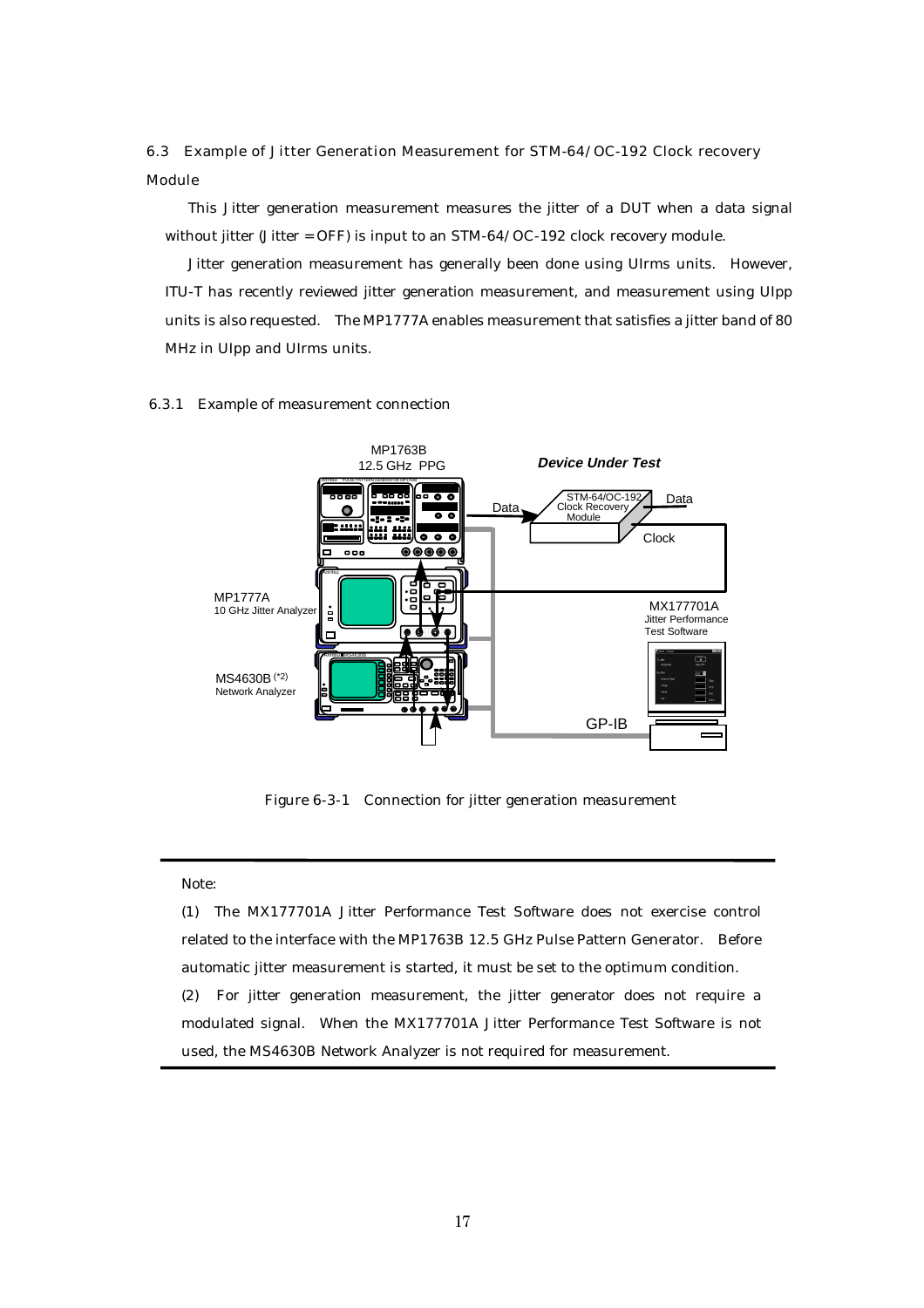6.3.2 Measurement procedure

This section explains the procedure for jitter generation measurement for a STM-64/OC-192 clock recovery module (reference standard Bellcore GR-1377).

[Measurement procedure]

(1) Set the bit rate and clock conditions on the main screen of the MX177701A Jitter Performance Test Software.



(2) Set the measurement conditions on the Test menu screen for the MX177701A Jitter Performance Test Software.



If output jitter is measured in units of UIpp, perform measurement after setting the measurement time to 60 s.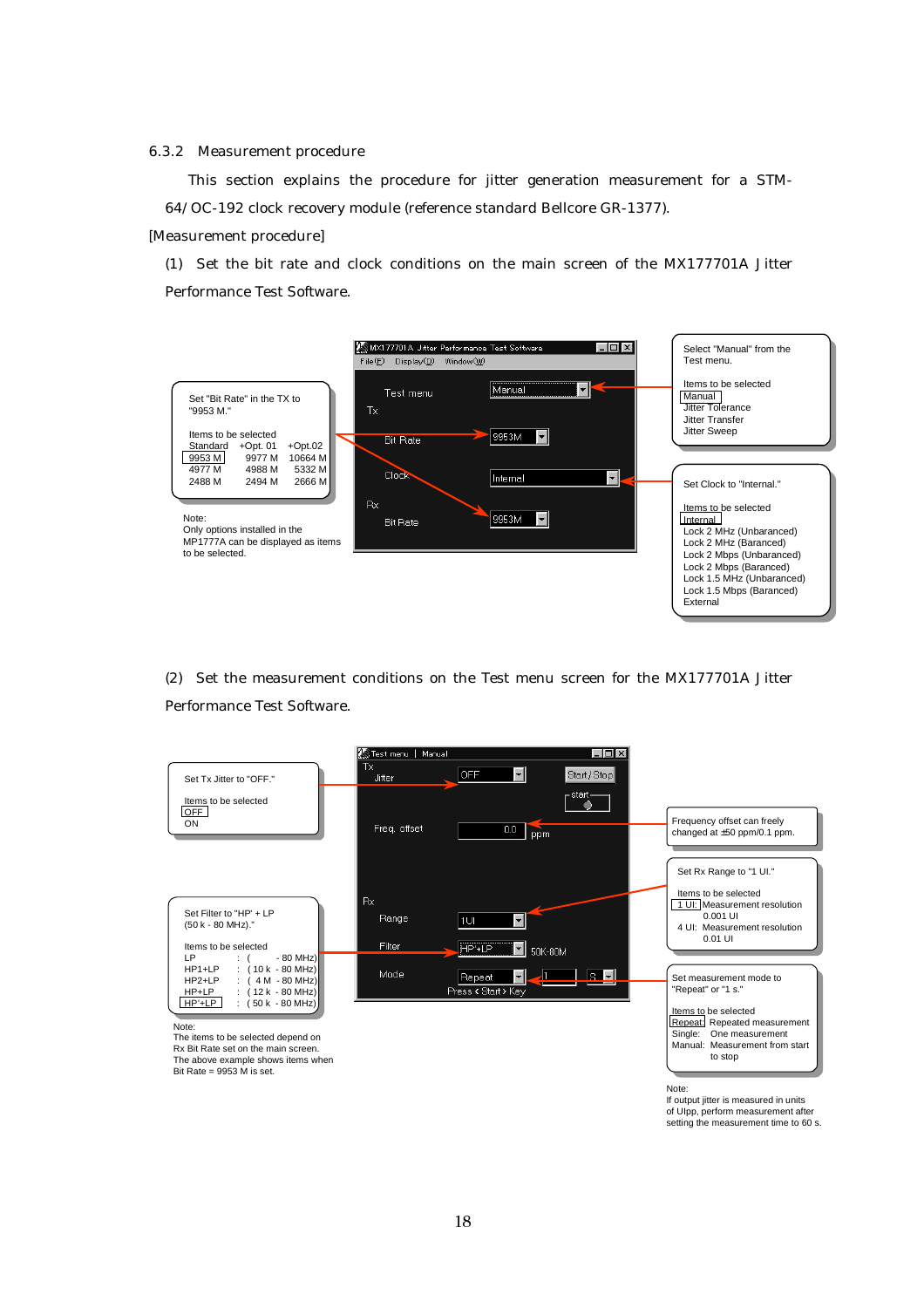(3) Press the Start/Stop button on the Test menu screen for the MX177701A Jitter Performance Test Software to start measurement.

| <b>KS</b> Test menu<br>Manual | L 0                        |                                                                 |
|-------------------------------|----------------------------|-----------------------------------------------------------------|
| Тx<br><b>Jitter</b>           | <b>OFF</b><br>Start / Stop | Pressing this switch starts<br>measurement, while pressing this |
|                               | ⊢start∘                    | switch during measurement stops<br>measurement.                 |
| Freq. offset                  | 0.0<br>ppm                 |                                                                 |
|                               |                            | This indication lamp goes on<br>at the start of measurement and |
|                               |                            | remains lit during measurement.                                 |
| <b>Rx</b>                     |                            |                                                                 |
| Range                         | 1UI                        |                                                                 |
| Filter                        | <br>$P+IP$<br>50K-80M      |                                                                 |
| Mode                          | Repeat<br>S                |                                                                 |
|                               | Press < Start > Key        |                                                                 |

(4) Check the numeric measurement results on the Result screen of the MX177701A Jitter Performance Test Software.

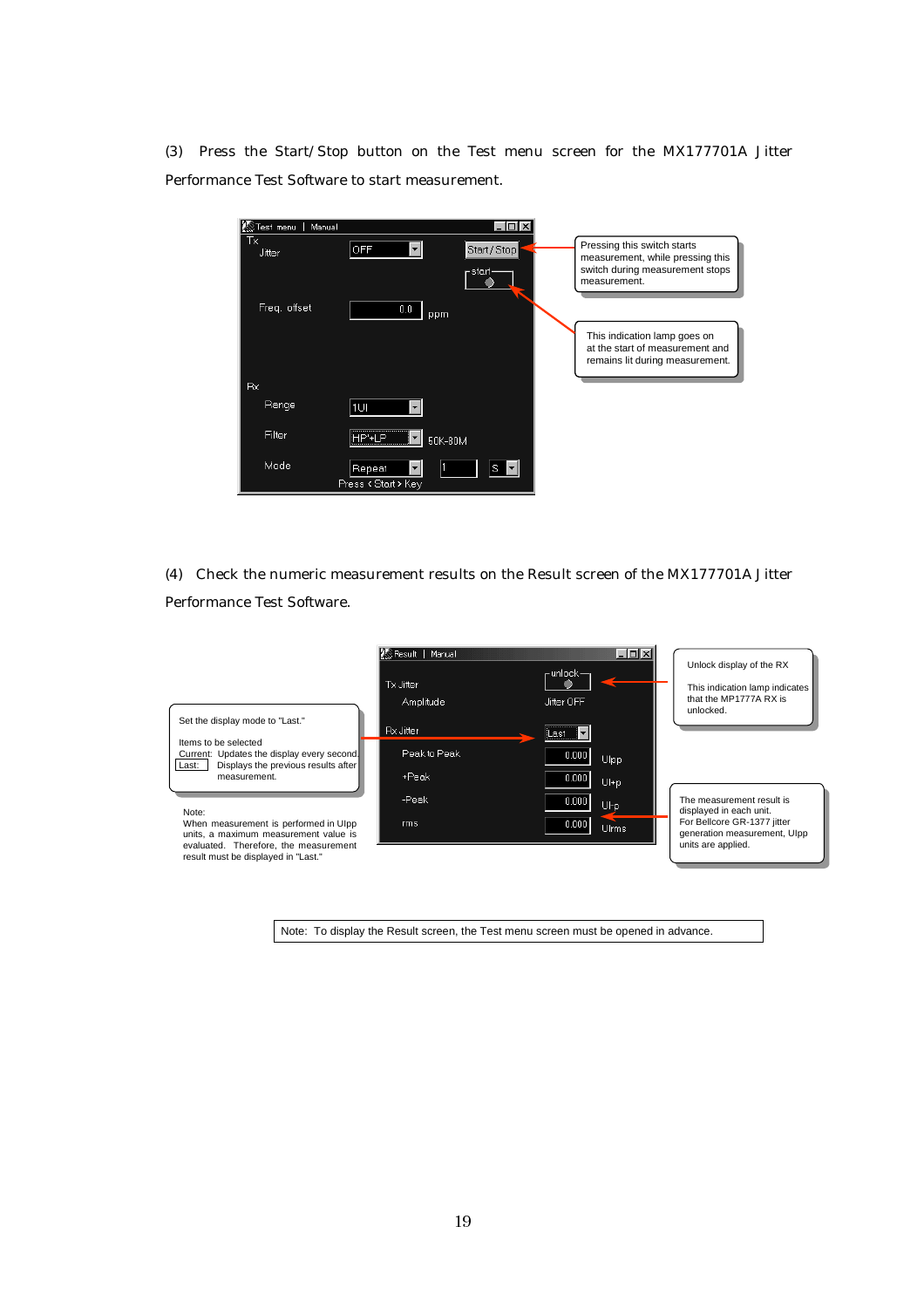6.4 Example of Jitter Sweep Measurement for Clock recovery Module for Submarine Transmission System

This jitter sweep measurement checks whether an error occurs when a jitter-modulated data signal is input to a clock recovery module for submarine transmission systems.

MX177701A Jitter Performance Test Software enables use of a measurement method (jitter tolerance measurement) that finds and evaluates the jitter tolerance point. This software also enables use of a measurement method (jitter sweep measurement) that adds a preset jitter value to check only whether an error occurs. The former method (jitter tolerance measurement) is suitable for the applications such as performance evaluation for the DUT in research and development departments. The latter method (jitter sweep measurement) is suitable for the applications such as shipment inspection during mass production of the DUT in the manufacturing departments.

#### 6.4.1 Example of measurement connection



Figure 6-4-1 Connection for jitter sweep measurement

#### Notes:

(1) The signal input to the clock recovery module for submarine transmission system is generally RZ. An NRZ/RZ converter is required for the output of the MP1763B Pulse Pattern Generator.

(2) The MX177701A Jitter Performance Test Software does not exercise control related to the interfaces with the MP1763B Pulse Pattern Generator and MP1764A Error Detector. Before measurement, they must be set to the optimum condition.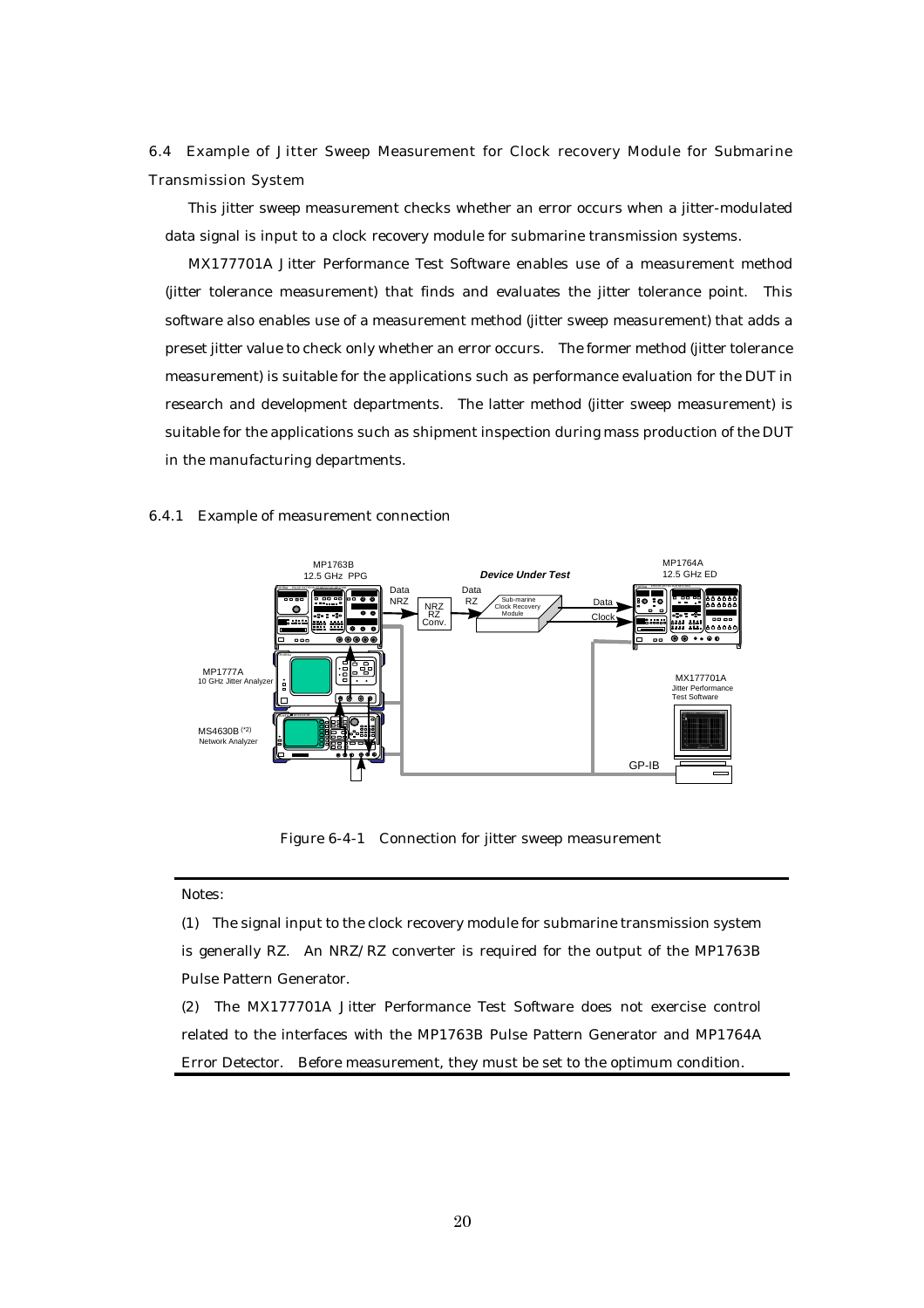#### 6.4.2 Measurement procedure

This section explains an example of measurement (jitter sweep measurement) that adds a preset jitter value to check only whether an error occurs.

#### [Measurement procedure]

(1) Set the bit rate and clock conditions on the main screen of the MX177701A Jitter Performance Test Software.



(2) Set the measurement point (Sweep Table) on the Test menu screen of the MX177701A Jitter Performance Test Software.

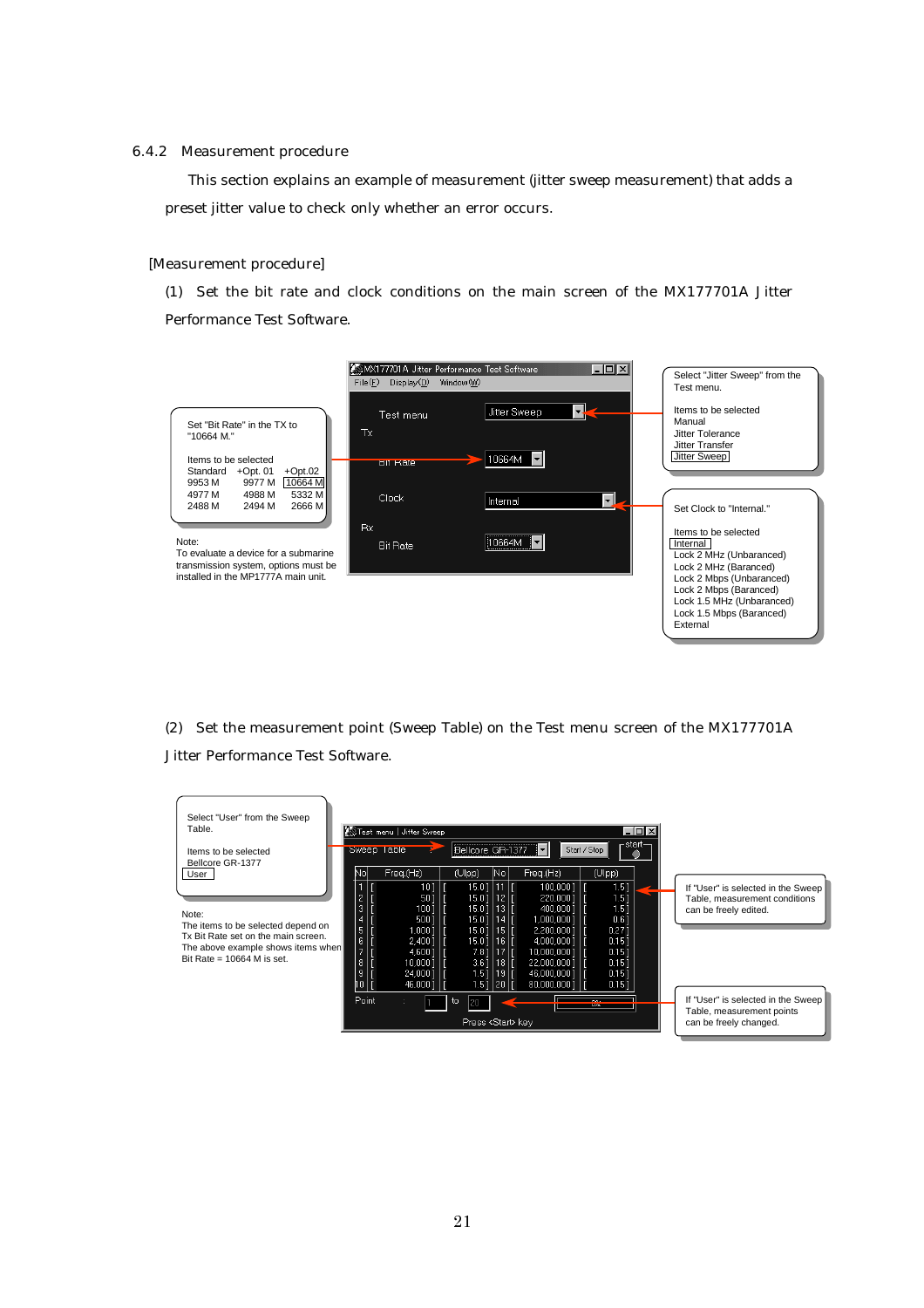(3) Press the Start/Stop button on the Test menu screen of the MX177701A Jitter Performance Test Software to start measurement.



(4) Check the numeric measurement results on the Result screen of the MX177701A Jitter Performance Test Software. JG at the right end is an abbreviation of Judge and indicates whether an error occured when the quantity of jitter with the Sweep Table value set on the Test menu screen is generated. "  $\circ$  " means that no error occurs, and " $\bullet$ " means that an error occurs.

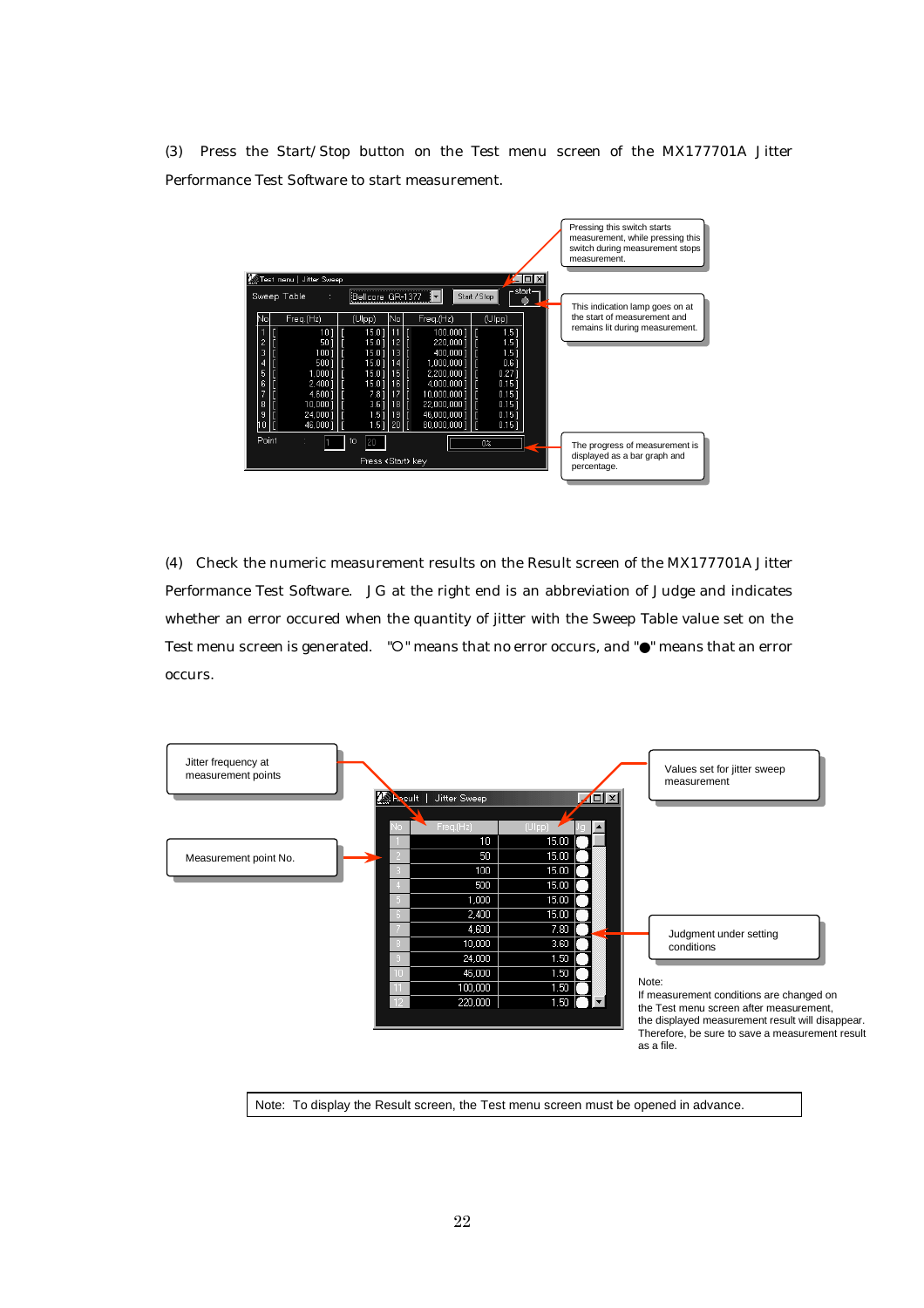(5) Display the measurement results as graphic data on the Analyze screen of the MX177701A Jitter Performance Test Software.  $\circ$  or  $\times$  indicates the measurement point. { indicates that no error occurs, and ✕ indicates that an error occurs.

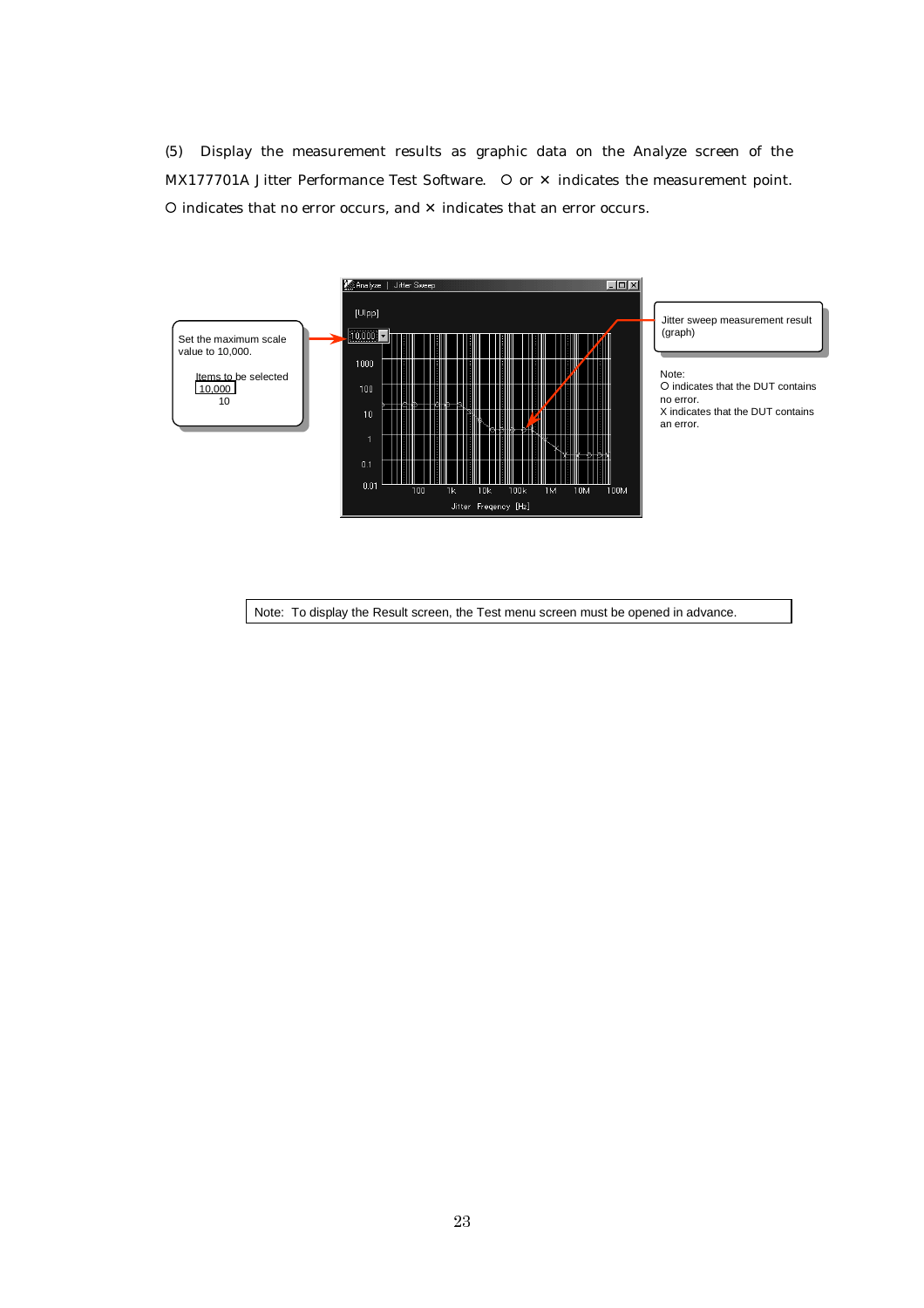6.5 Example of Jitter Transfer Characteristics Measurement for Clock recovery Module for Submarine Transmission System

This jitter transfer characteristics measurement measures to what extent the DUT attenuates the jitter component of a jitter-modulated data signal at each jitter frequency when a signal is input to a clock recovery module for submarine transmission systems.

The MX177701A Jitter Performance Test Software automatically controls the MP1777A 10 GHz Jitter Analyzer and MS4630B Network Analyzer for the measurement. This software enables jitter transfer measurement at 55 points for only 100 seconds, and is suitable for the applications in research and development departments and manufacturing and inspection departments.



#### 6.5.1 Example of measurement connection

Figure 6-5-1 Connection for jitter transfer characteristics measurement

Notes:

(2) The MX177701A Jitter Performance Test Software does not exercise control related to the interface with the MP1763B Pulse Pattern Generator. Before measurement, it must be set to the optimum condition.

<sup>(1)</sup> The signal input to the clock recovery module for submarine transmission system is generally RZ. The NRZ/RZ converter is required for the output of the MP1763B Pulse Pattern Generator.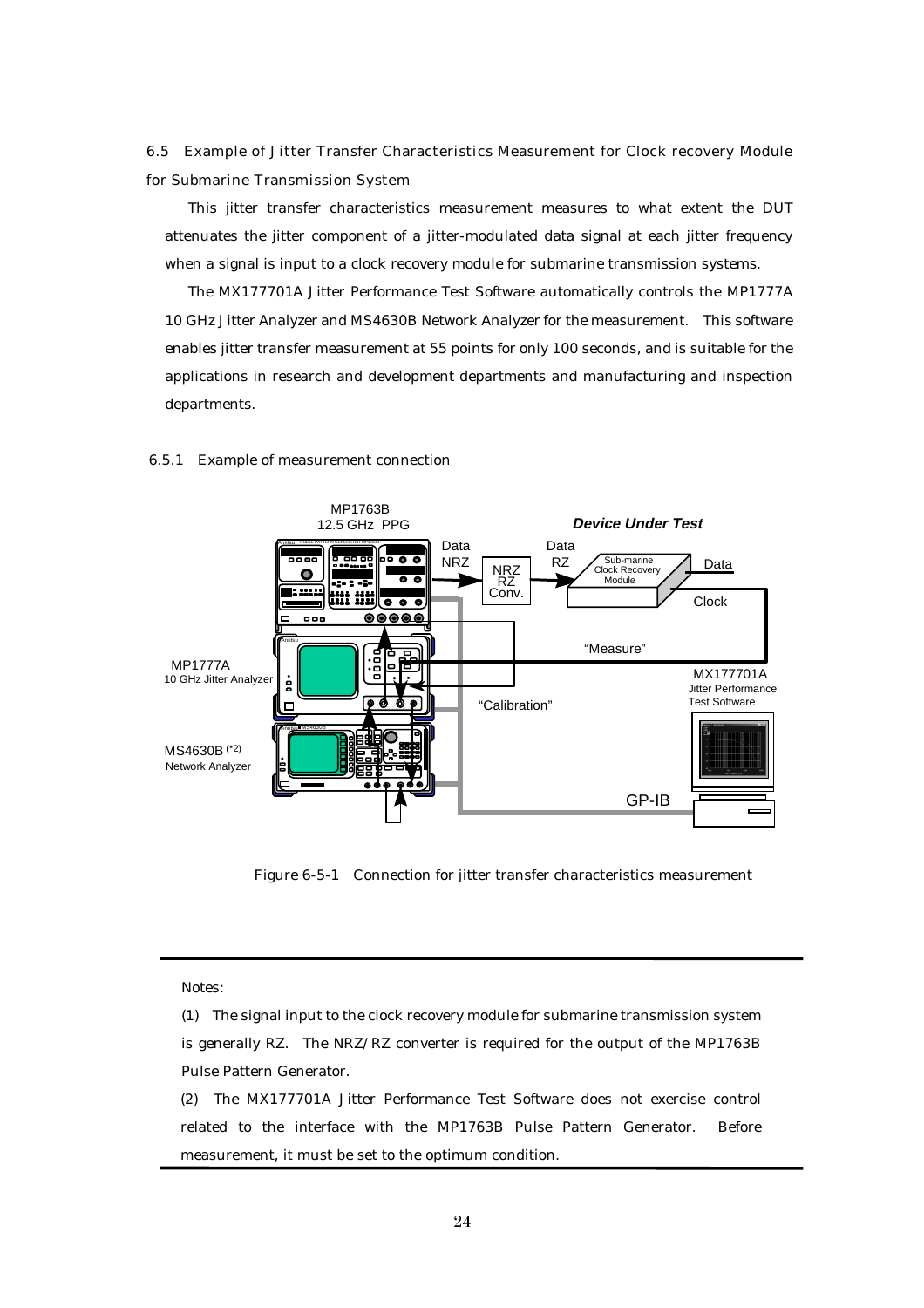#### 6.5.2 Measurement procedure

This section explains the procedure for jitter transfer measurement for a clock recovery module for submarine transmission systems.

#### [Measurement procedure]

(1) Set the bit rate and clock conditions on the main screen of the MX177701A Jitter Performance Test Software.



(2) Set the measurement point (Tolerance Table) and applicable standard (Mask) on the Test menu screen of the MX177701A Jitter Performance Test Software.

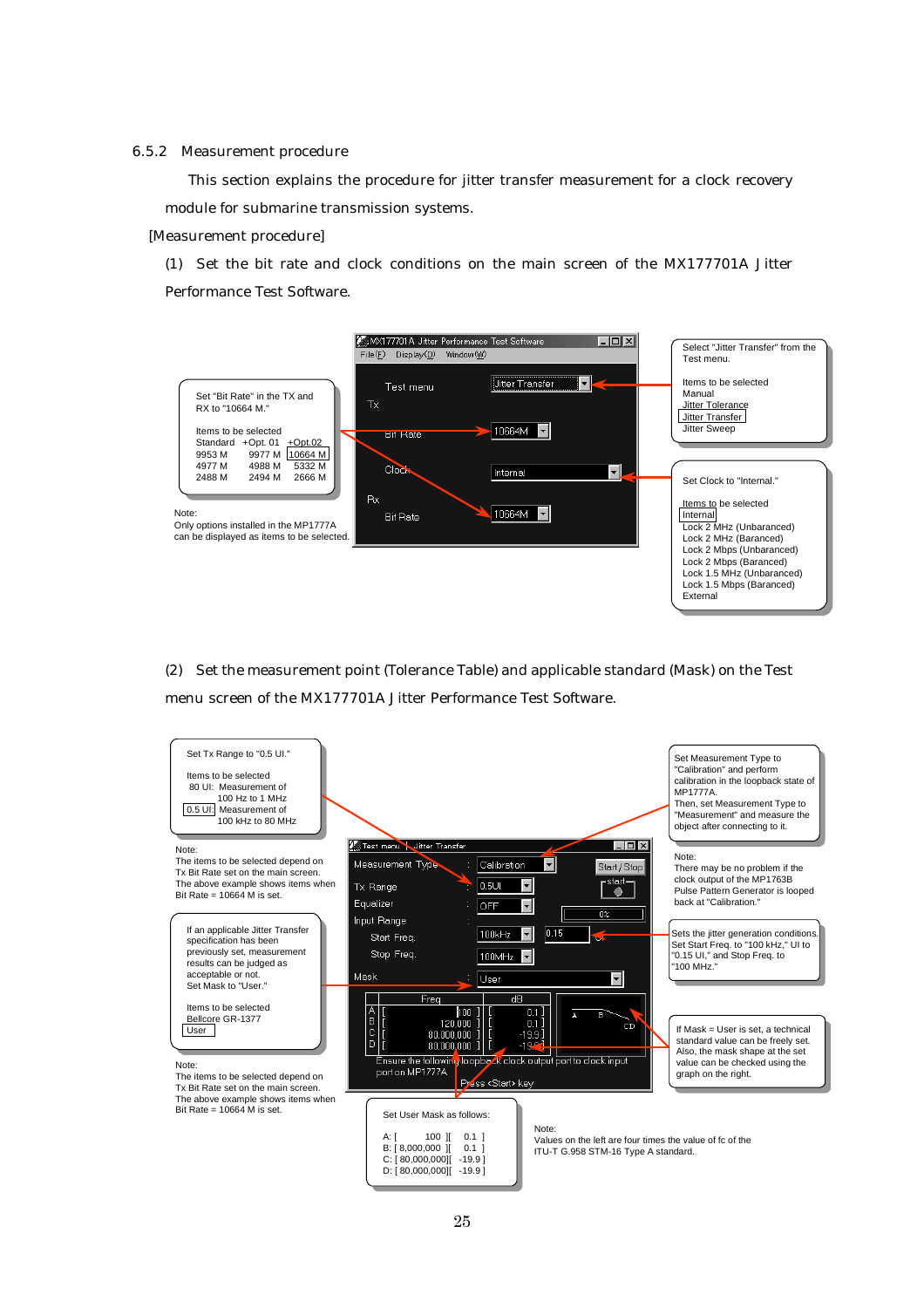(3) Press the Start/Stop button on the Test menu screen of the MX177701A Jitter Performance Test Software to start measurement.



(4) Check the numeric measurement results on the Result screen of the MX177701A Jitter Performance Test Software. JG at the right is an abbreviation of Judge and indicates the acceptance/rejection decision for the Mask (standard value) set on the Test menu screen. " ${\circ}$ " means acceptance, and " ${\bullet}$ " means rejection.

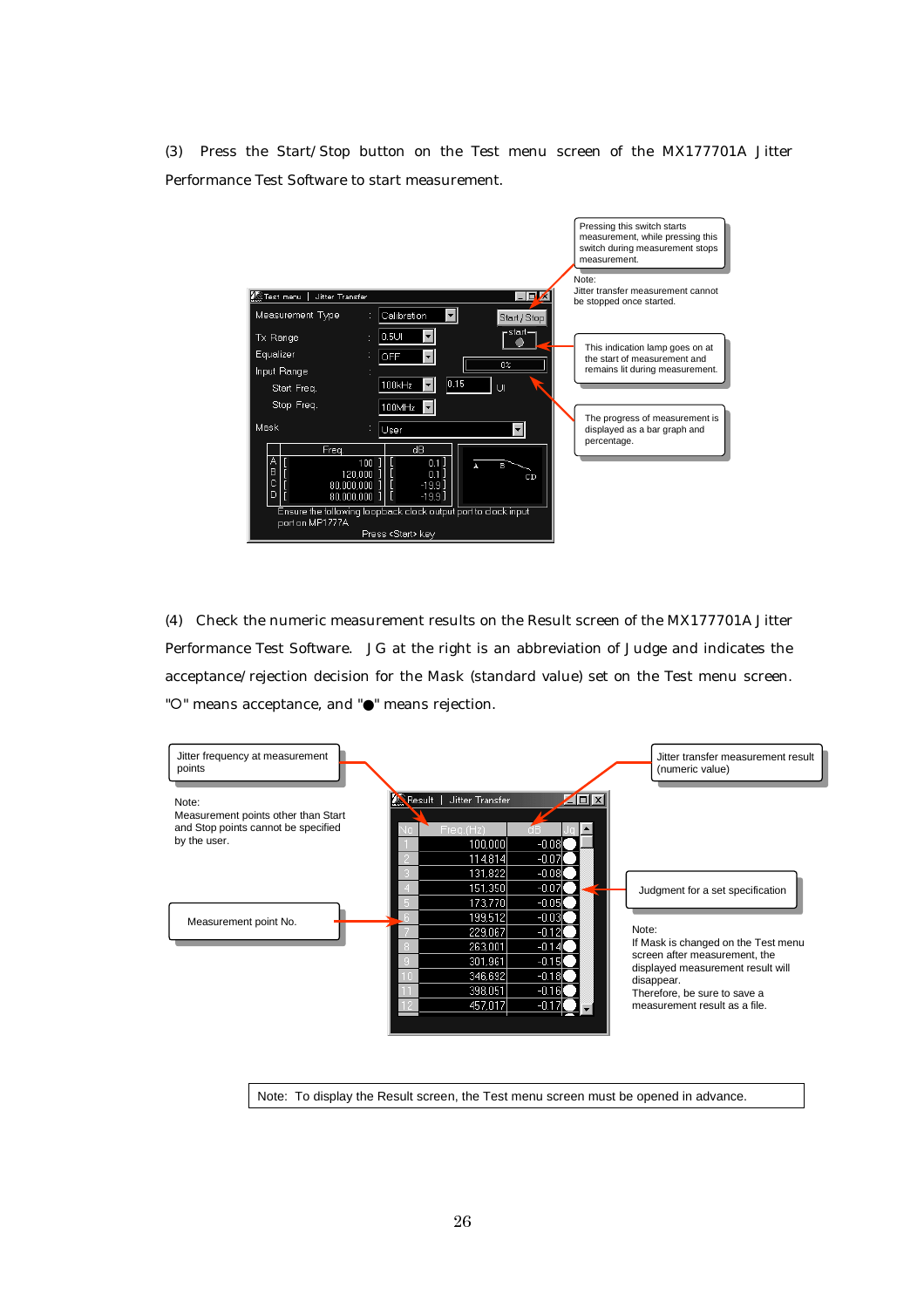(5) Display the measurement results as graphic data on the Analyze screen of the MX177701A Jitter Performance Test Software. The solid line indicates the measurement results, and the dotted line indicates the standard value (Mask).

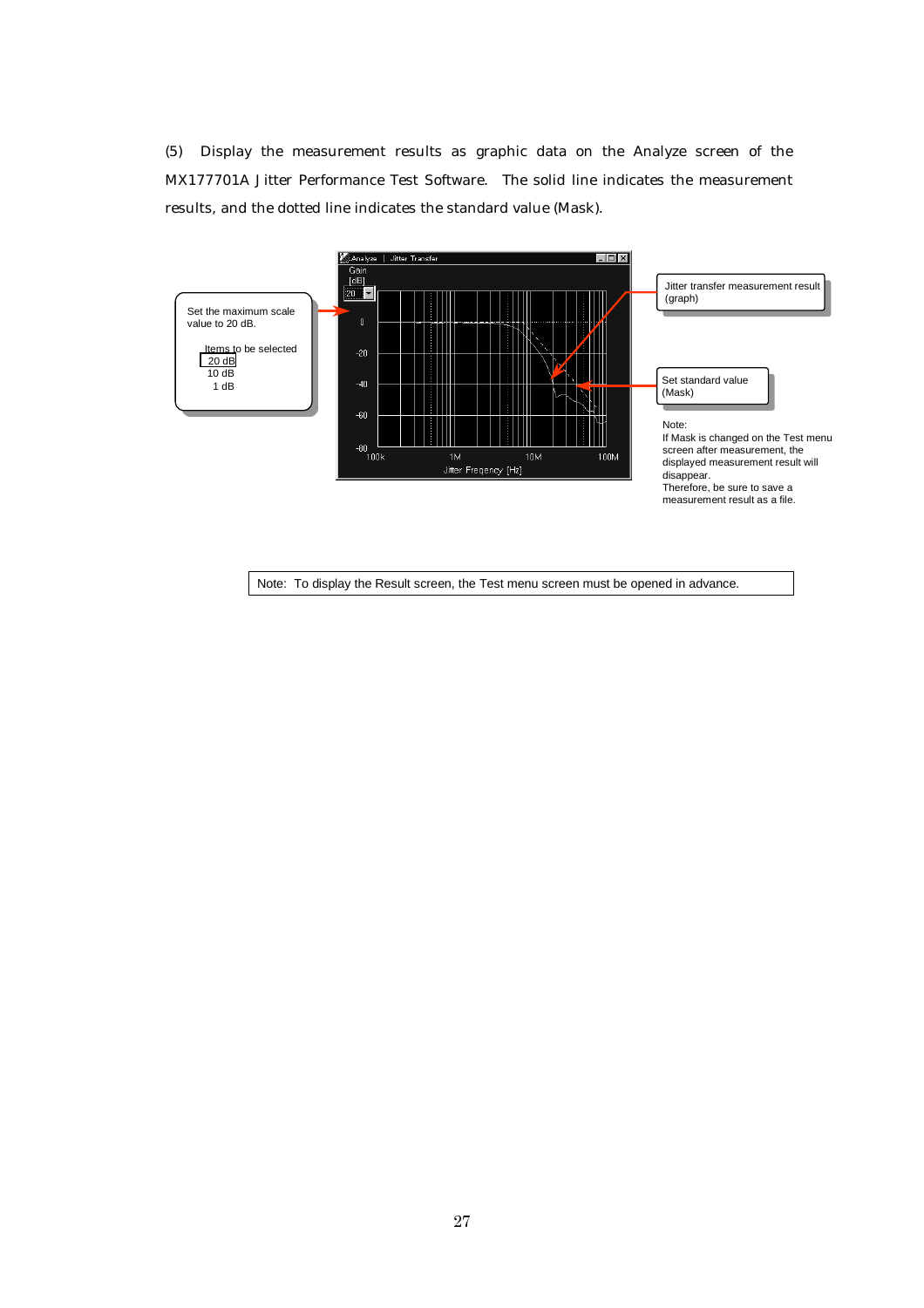6.6 Example of Jitter Generation Measurement for Clock recovery Module for Submarine Transmission System

This jitter generation measurement measures the jitter of a DUT when a data signal without jitter (Jitter = OFF) is input to a clock recovery module for submarine transmission systems.

The jitter standard related to submarine transmission equipment is not available. However, this section explains an example of measurement to which the SDH standard is applied based on conversion with SDH. Jitter generation measurement has generally been made using UIrms units. However, ITU-T has recently reviewed jitter generation measurement, and measurement using UIpp units is also requested. The MP1777A enables measurement that satisfies a jitter band of 80 MHz in UIpp and UIrms units.



Figure 6-6-1 Connection for jitter generation measurement

#### Notes:

(1) The MX177701A Jitter Performance Test Software does not exercise control related to the interface with the MP1763B 12.5 GHz Pulse Pattern Generator. Before automatic jitter measurement is started, it must be set to the optimum condition. (2) For jitter generation measurement, the jitter generator does not require the

modulated signal. When the MX177701A Jitter Performance Test Software is not used, the MS4630B Network Analyzer is not required for measurement.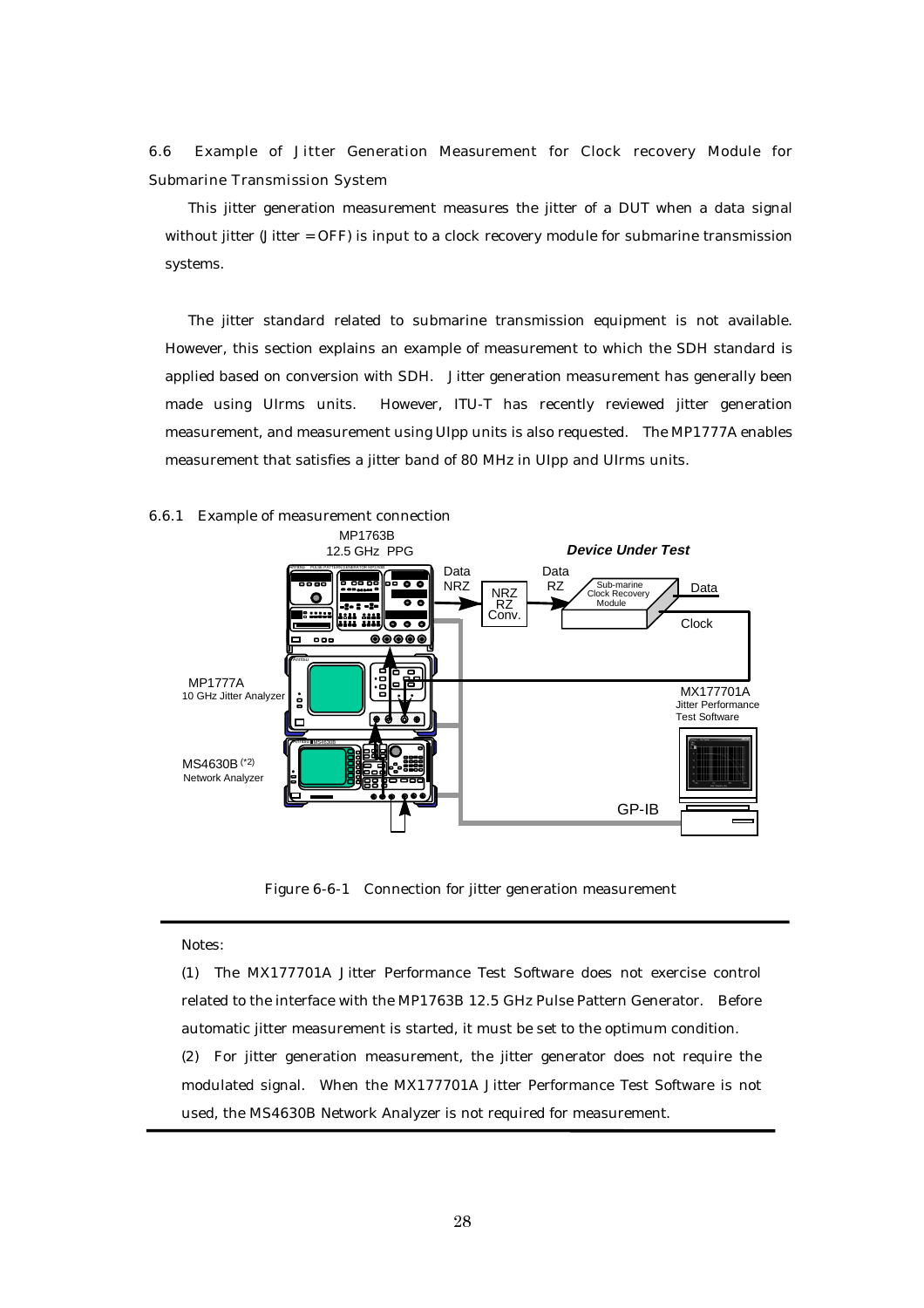6.6.2 Measurement procedure

This section explains the procedure for jitter generation measurement for a clock recovery module for submarine transmission systems (reference standard Bellcore GR-1377). [Measurement procedure]

(1) Set the bit rate and clock conditions on the main screen of the MX177701A Jitter Performance Test Software.



(2) Set the measurement conditions on the Test menu screen of the MX177701A Jitter Performance Test Software.

![](_page_32_Figure_5.jpeg)

UIpp, perform measurement after setting the measurement time to 60 s.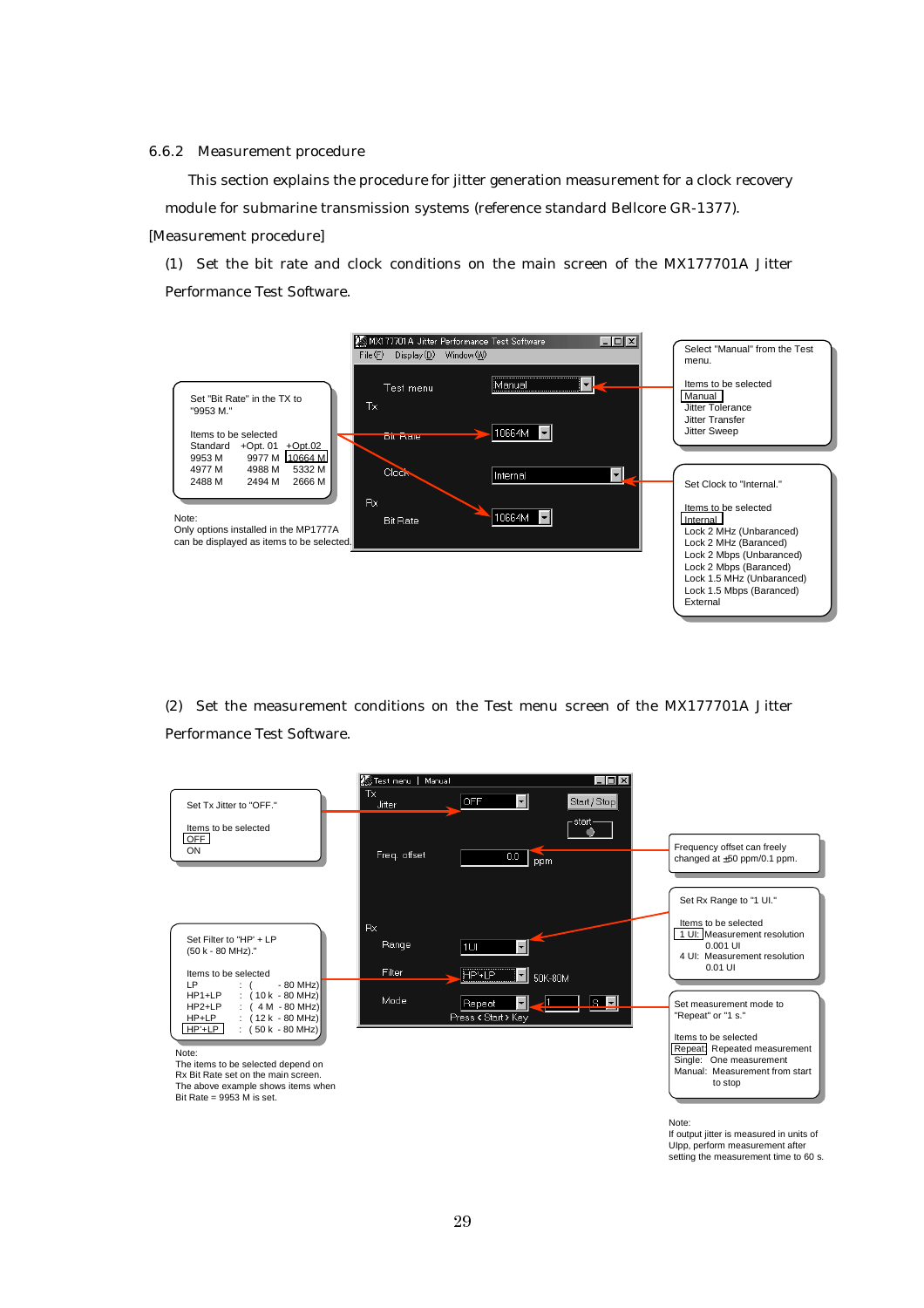(3) Press the Start/Stop button on the Test menu screen of the MX177701A Jitter Performance Test Software to start measurement.

| Manual<br><b>KS</b> Test menu | $-1$                                   |                                                                                                                    |
|-------------------------------|----------------------------------------|--------------------------------------------------------------------------------------------------------------------|
| Тx<br>Jitter                  | <b>OFF</b><br>Start / Stop<br>– start- | Pressing this switch starts<br>measurement, while pressing this<br>switch during measurement stops<br>measurement. |
| Freq. offset                  | $0.0\,$<br>ppm                         |                                                                                                                    |
|                               |                                        | This indication lamp goes on at the<br>start of measurement and remains<br>lit during measurement.                 |
| Rx                            |                                        |                                                                                                                    |
| Range                         | 1UI                                    |                                                                                                                    |
| Filter                        | HP'+I <u>P</u><br>50K-80M              |                                                                                                                    |
| Mode                          | S.<br>Repeat<br>Press < Start > Key    |                                                                                                                    |

(4) Check the numeric measurement results on the Result screen of the MX177701A Jitter Performance Test Software.

![](_page_33_Figure_3.jpeg)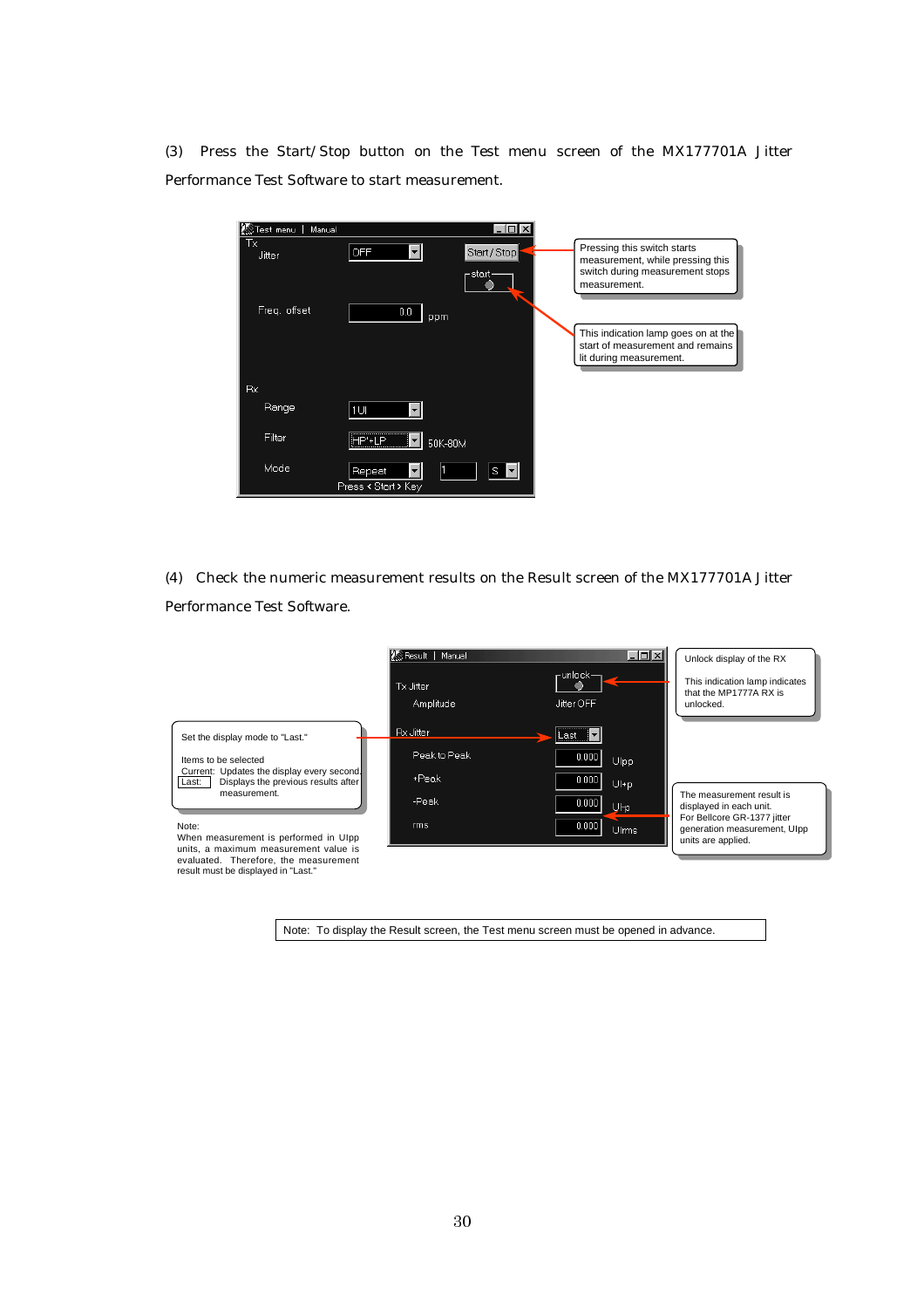6.7 Example of Jitter Tolerance Measurement for FEC (Forward Error Correction) Encoder and Decoder Module

This jitter tolerance measurement measures the jitter tolerance point at which an error occurs when a jitter-modulated data signal is input to an FEC encoder and decoder module.

The MX177701A Jitter Performance Test Software enables use of a measurement method (jitter tolerance measurement) that finds and evaluates the actual jitter tolerance point. This software also enables use of a measurement method (jitter sweep measurement) that adds a preset jitter value to check only whether an error occurs. The former method (jitter tolerance measurement) is suitable for applications such as performance evaluation for the measured in research and development departments. The latter method (jitter sweep measurement) is suitable for applications such as shipment inspection during mass production of the DUT in manufacturing departments.

#### 6.7.1 Example of measurement connection

![](_page_34_Figure_4.jpeg)

Figure 6-7-1 Connection for jitter tolerance measurement

Note: The MX177701A Jitter Performance Test Software does not exercise control related to the interface with the ME3630A SDH/SONET Analyzer. Before automatic jitter measurement is started, it must be set to the optimum condition.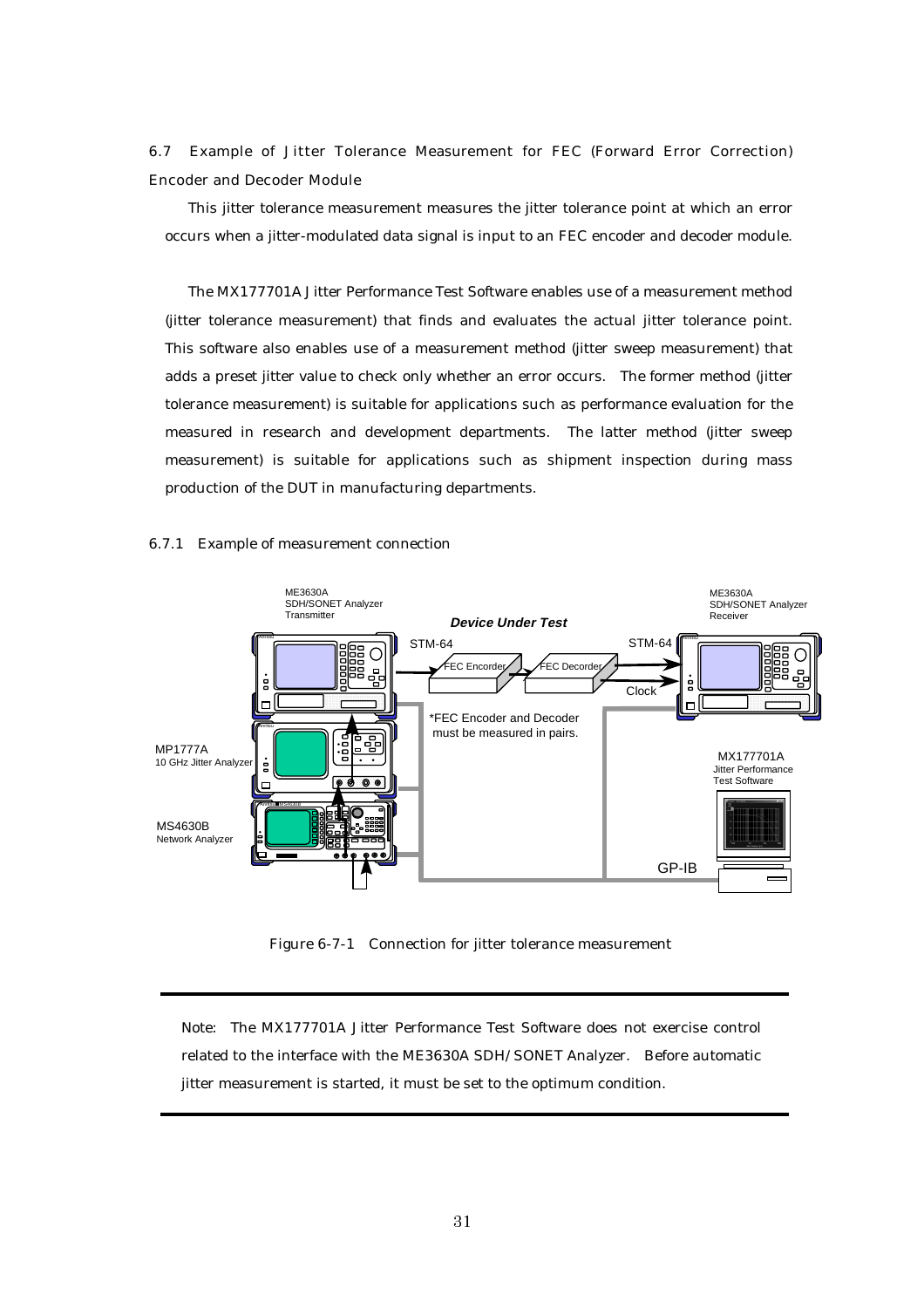#### 6.7.2 Measurement procedure

This section explains the measurement procedure for the measurement method (jitter tolerance measurement) that finds and evaluates the jitter tolerance point.

#### [Measurement procedure]

(1) Set the bit rate and clock conditions on the main screen of the MX177701A Jitter Performance Test Software.

![](_page_35_Figure_4.jpeg)

(2) Set the measurement point (Tolerance Table) and applicable standard (Mask) on the Test menu screen for the MX177701A Jitter Performance Test Software.

![](_page_35_Figure_6.jpeg)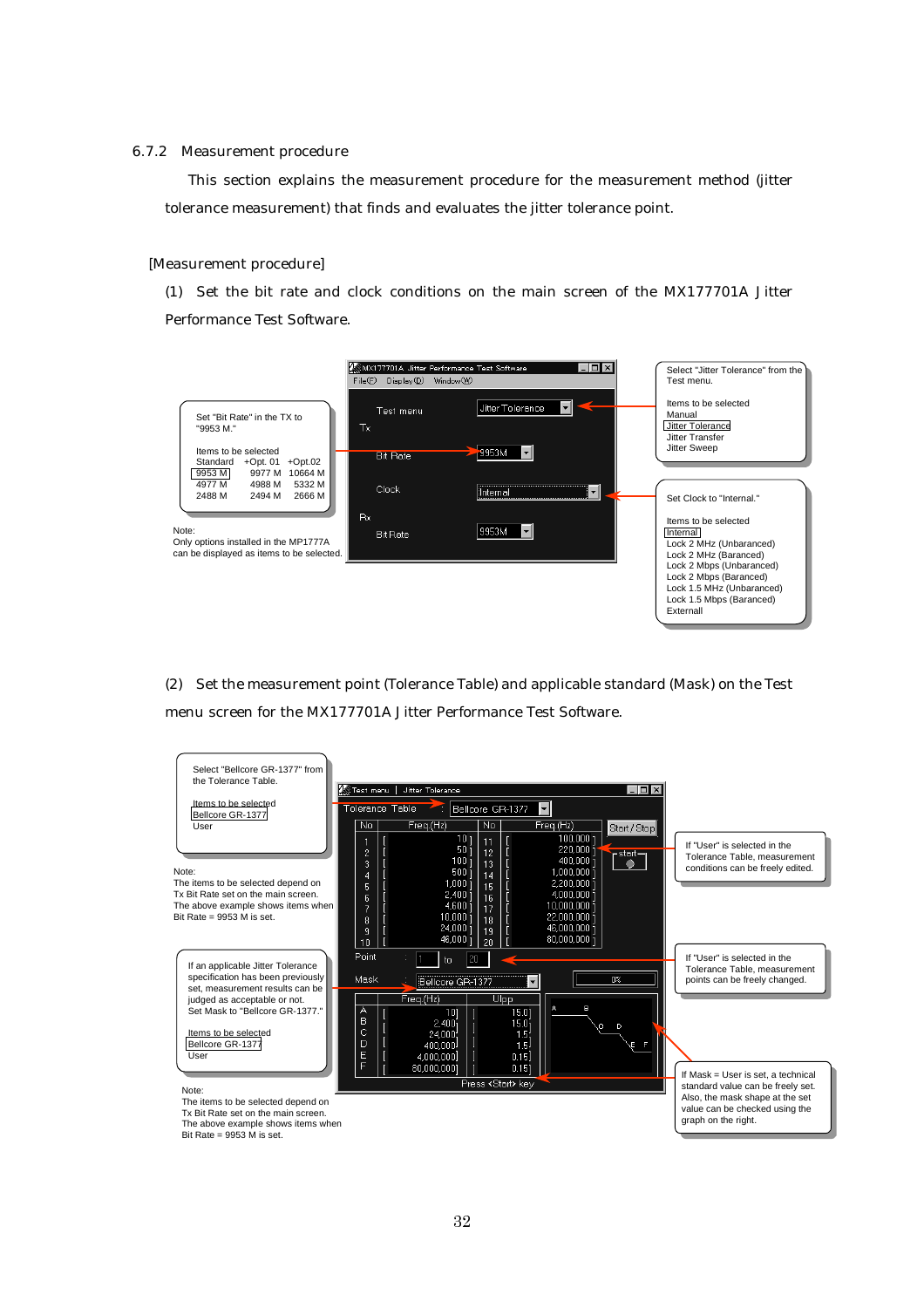(3) Press the Start/Stop button on the Test menu screen of the MX177701A Jitter Performance Test Software to start measurement.

![](_page_36_Figure_1.jpeg)

(4) Check the numeric measurement results on the Result screen of the MX177701A Jitter Performance Test Software. JG at the right is an abbreviation of Judge and indicates the acceptance/rejection decision for the Mask (standard value) set on the Test menu screen. "O" means acceptance, and "●" means rejection.

![](_page_36_Figure_3.jpeg)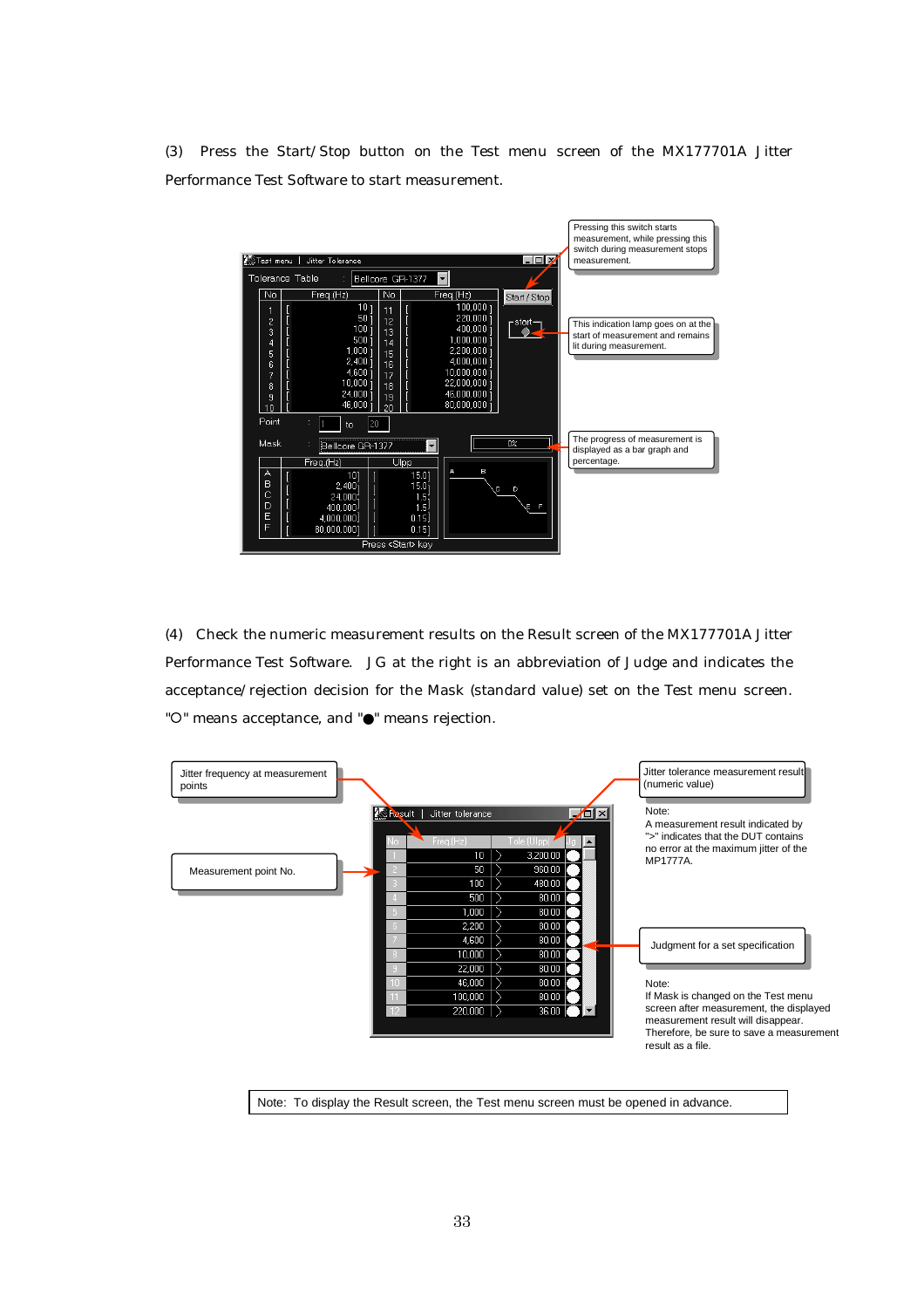(5) Display the measurement results as graphic data on the Analyze screen of the MX177701A Jitter Performance Test Software. The solid line indicates the measurement results, and the dotted line indicates the standard value (Mask).

![](_page_37_Figure_1.jpeg)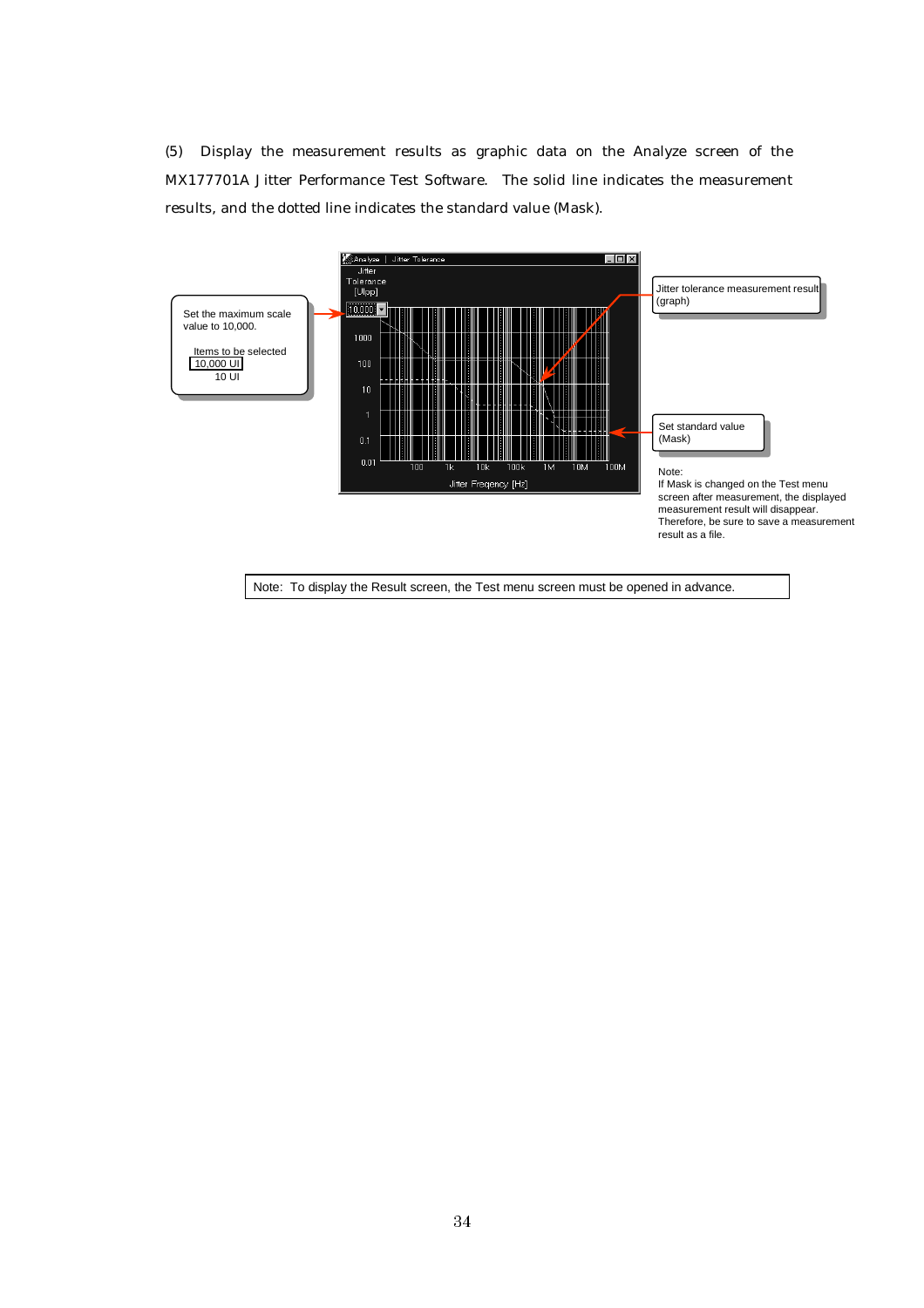6.8 Example of Jitter Transfer Characteristics Measurement for FEC Encoder and Decoder Module

This jitter transfer characteristics measurement measures to what extent the DUT attenuates the jitter component of the jitter-modulated data signal at each jitter frequency when the signal is input to an FEC encoder and decoder module.

The MX177701A Jitter Performance Test Software automatically controls the MP1777A 10 GHz Jitter Analyzer and MS4630B Network Analyzer for the measurement. This software enables jitter transfer measurement at 55 points for only 100 seconds, and is suitable for applications in research and development departments and manufacturing and inspection departments.

![](_page_38_Figure_3.jpeg)

#### 6.8.1 Example of measurement connection

Figure 6-8-1 Connection for jitter transfer characteristics measurement

Notes:

(1) The signal input to a clock recovery module for submarine transmission systems is generally RZ. An NRZ/RZ converter is required for the output of the ME3630A SDH/SONET Analyzer.

(2) The MX177701A Jitter Performance Test Software does not exercise control related to the interface with the ME3630A SDH/SONET Analyzer. Before measurement, it must be set to the optimum condition.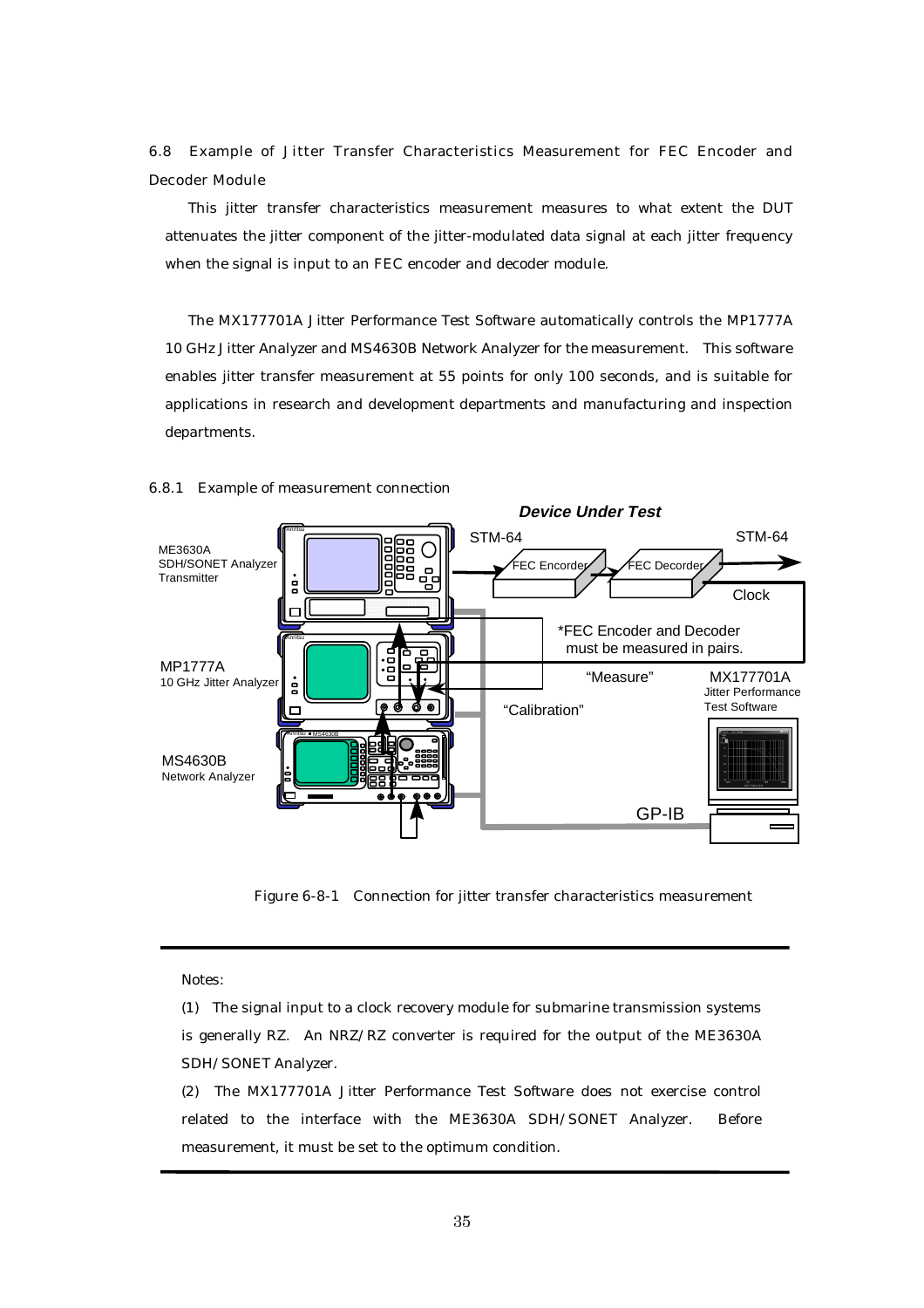#### 6.8.2 Measurement procedure

This section explains the procedure for jitter transfer measurement for an FEC encoder/decoder module.

#### [Measurement procedure]

(1) Set the bit rate and clock conditions on the main screen of the MX177701A Jitter Performance Test Software.

![](_page_39_Figure_4.jpeg)

(2) Set the measurement point (Tolerance Table) and applicable standard (Mask) on the Test menu screen of the MX177701A Jitter Performance Test Software.

![](_page_39_Figure_6.jpeg)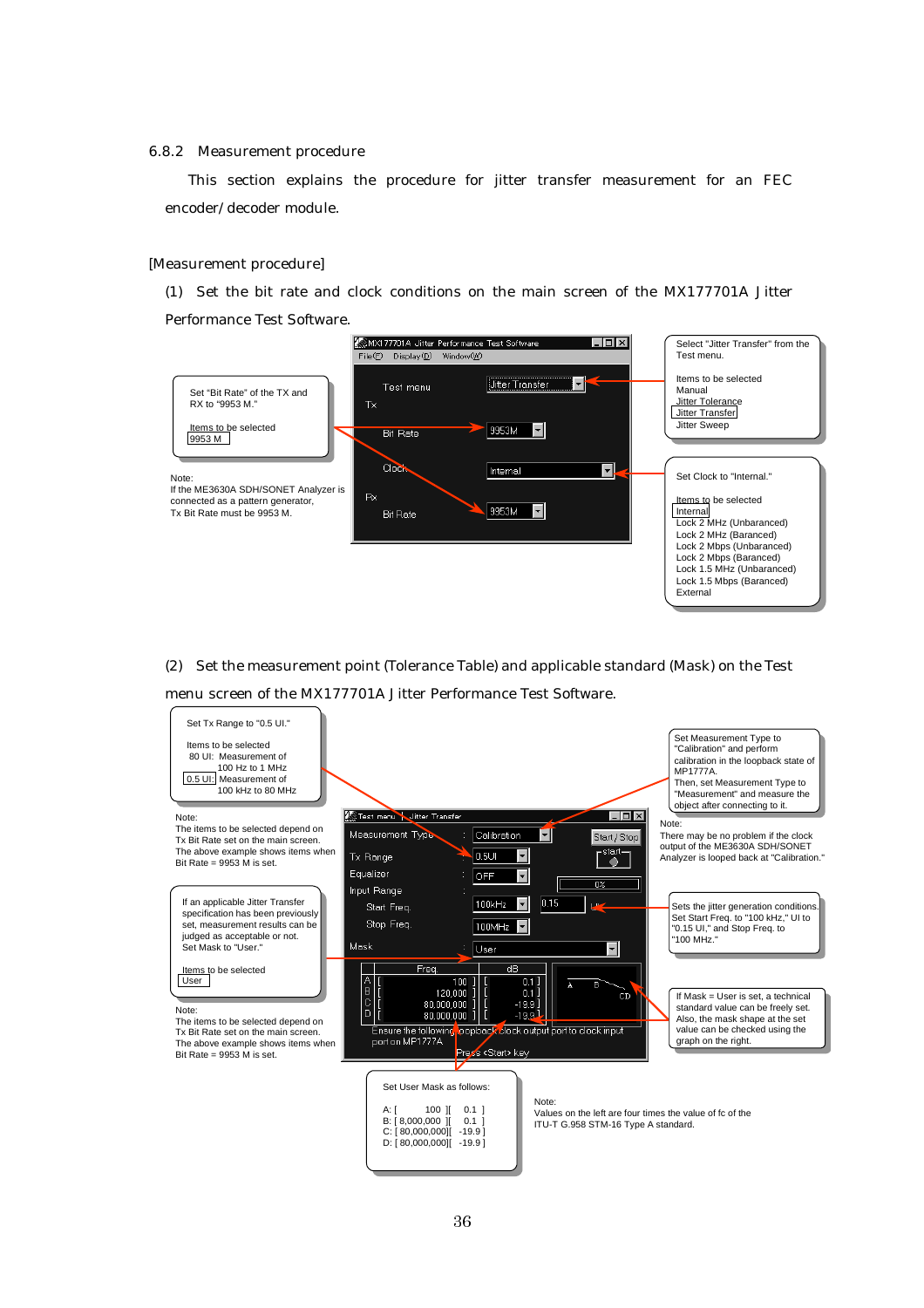(3) Press the Start/Stop button on the Test menu screen of the MX177701A Jitter Performance Test Software to start measurement.

![](_page_40_Figure_1.jpeg)

(4) Check the numeric measurement results on the Result screen of the MX177701A Jitter Performance Test Software. JG at the right is an abbreviation of Judge and indicates the acceptance/rejection decision for the Mask (standard value) set on the Test menu screen. " ${\circ}$ " means acceptance, and " ${\bullet}$ " means rejection.

![](_page_40_Figure_3.jpeg)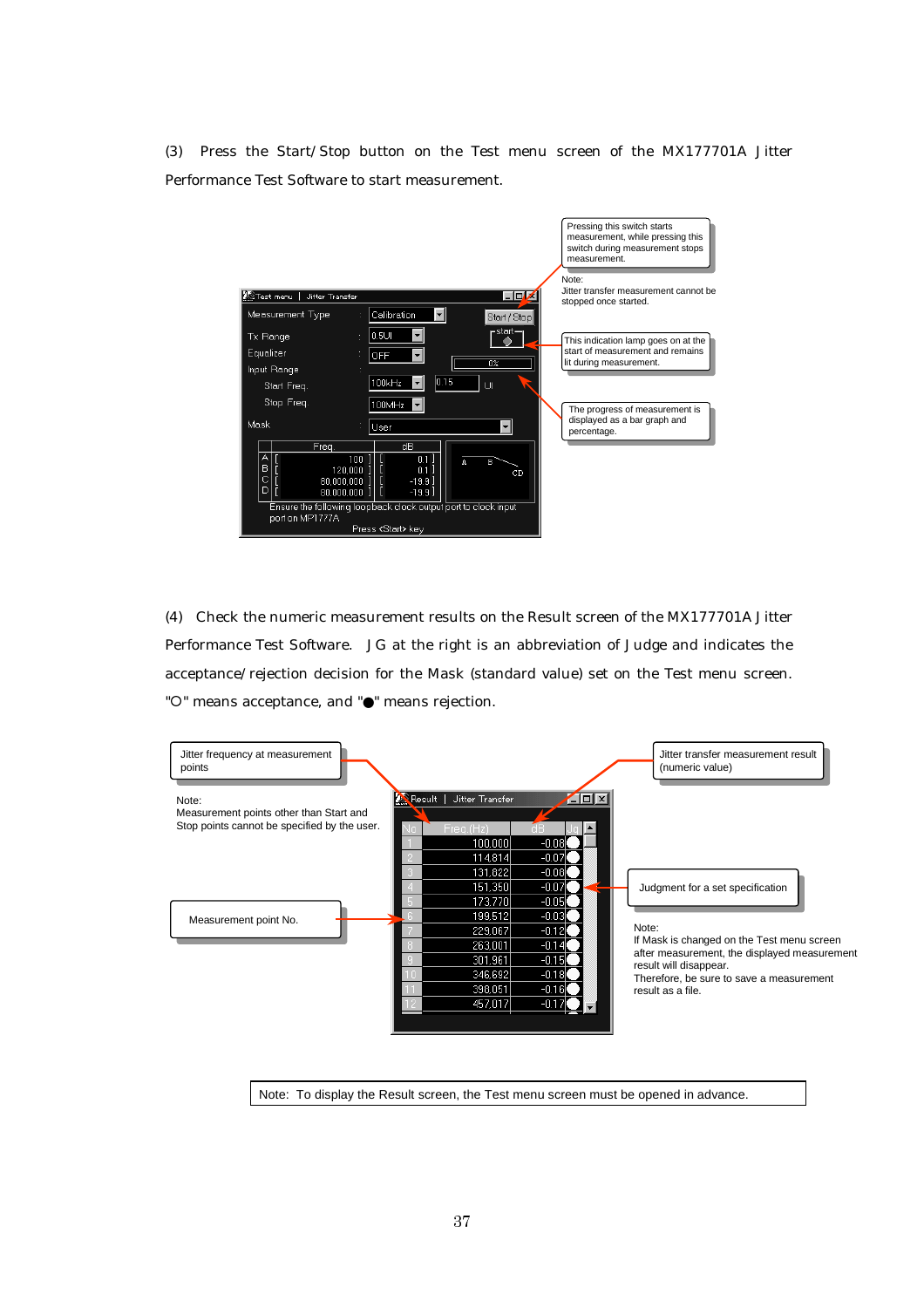(5) Display the measurement results as graphic data on the Analyze screen of the MX177701A Jitter Performance Test Software. The solid line indicates the measurement results, and the dotted line indicates the standard value (Mask).

![](_page_41_Figure_1.jpeg)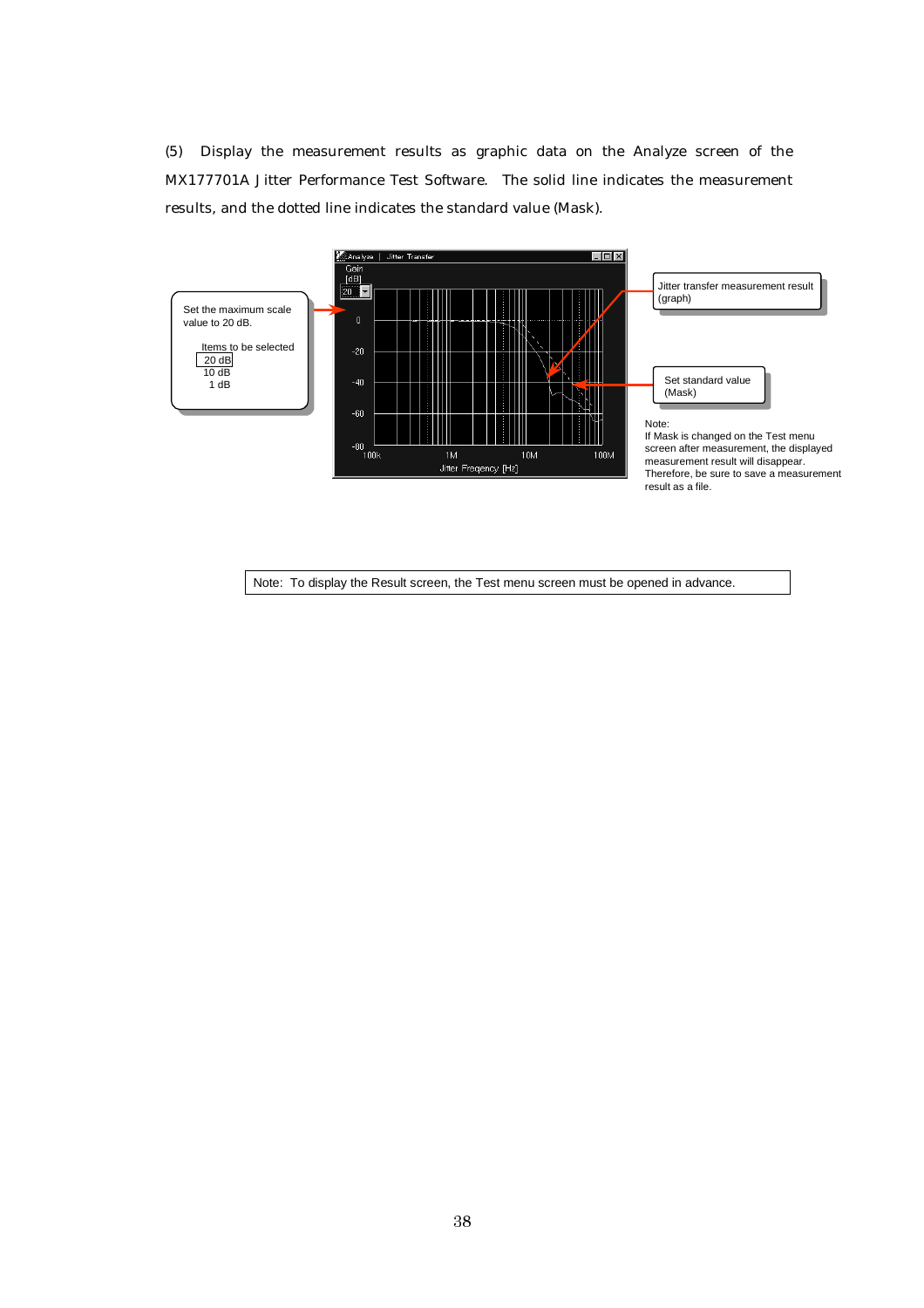6.9 Example of Jitter Generation Measurement for FEC Encoder/Decoder Module

This jitter generation measurement measures the jitter of the DUT when a data signal without jitter (Jitter = OFF) is input to an FEC encoder/decoder module.

The jitter standard related to submarine transmission equipment is not available. However, this section explains an example of measurement to which the SDH standard is applied based on conversion with SDH. Jitter generation measurement has generally been done using UIrms units. However, ITU-T has recently reviewed jitter generation measurement, and measurement using UIpp units is also requested. The MP1777A enables measurement that satisfies a jitter band of 80 MHz in UIpp and UIrms units.

#### 6.9.1 Example of measurement connection

![](_page_42_Figure_4.jpeg)

Figure 6-9-1 Connection for jitter generation measurement

Notes:

(1) The MX177701A Jitter Performance Test Software does not exercise control related to the interface with the ME3630A SDH/SONET Analyzer. Before automatic jitter measurement is started, it must be set to the optimum condition.

(2) For jitter generation measurement, the jitter generator does not require a modulated signal. When the MX177701A Jitter Performance Test Software is not used, the MS4630B Network Analyzer is not required for measurement.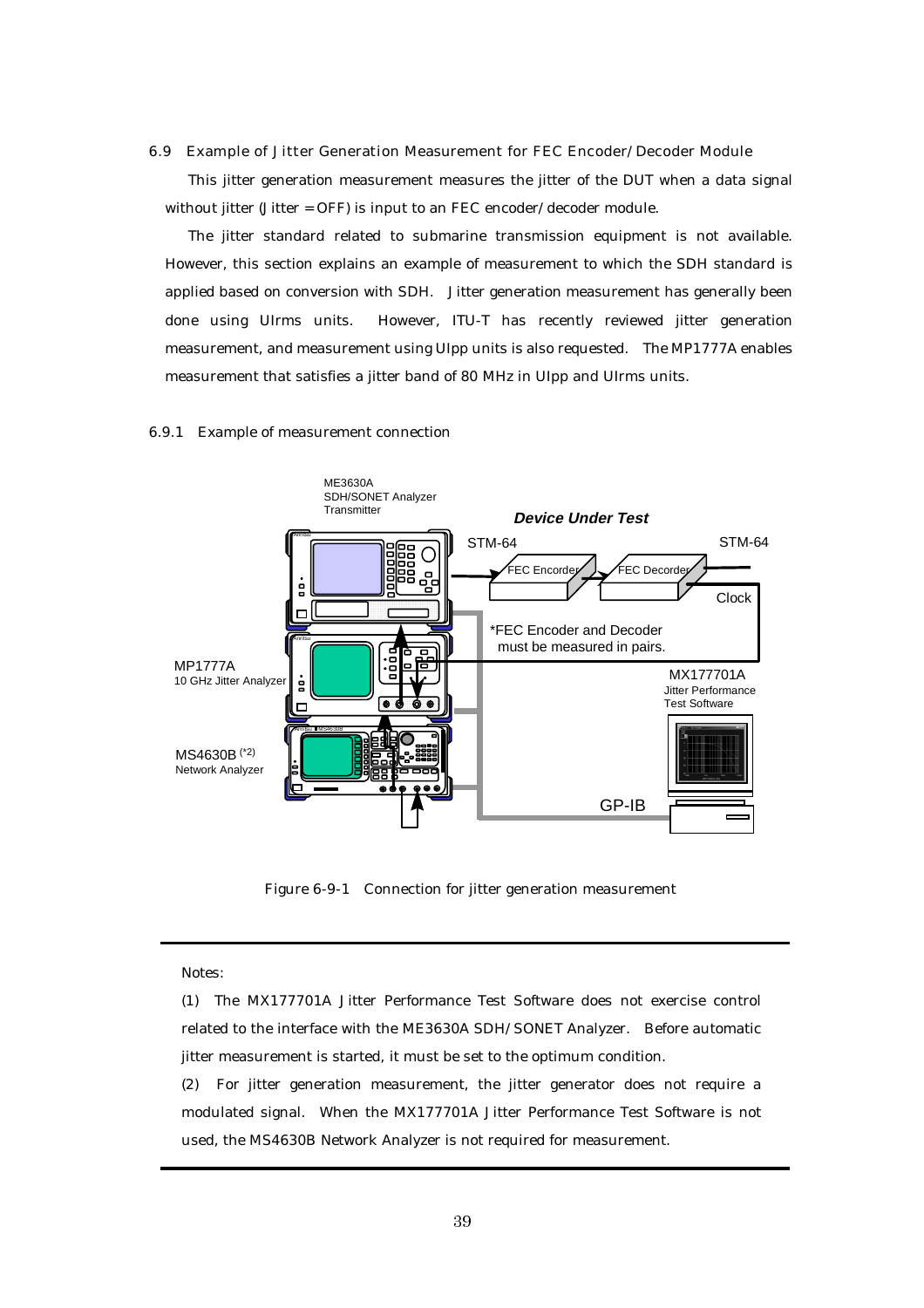#### 6.9.2 Measurement procedure

This section explains the procedure for jitter generation measurement for an EFC encoder and decoder module (reference standard Bellcore GR-1377).

#### [Measurement procedure]

(1) Set the bit rate and clock conditions on the main screen of the MX177701A Jitter Performance Test Software.

![](_page_43_Figure_4.jpeg)

(2) Set the measurement conditions on the Test menu screen of the MX177701A Jitter Performance Test Software.

![](_page_43_Figure_6.jpeg)

If output jitter is measured in units of UIpp, perform measurement after setting the measurement time to 60 s.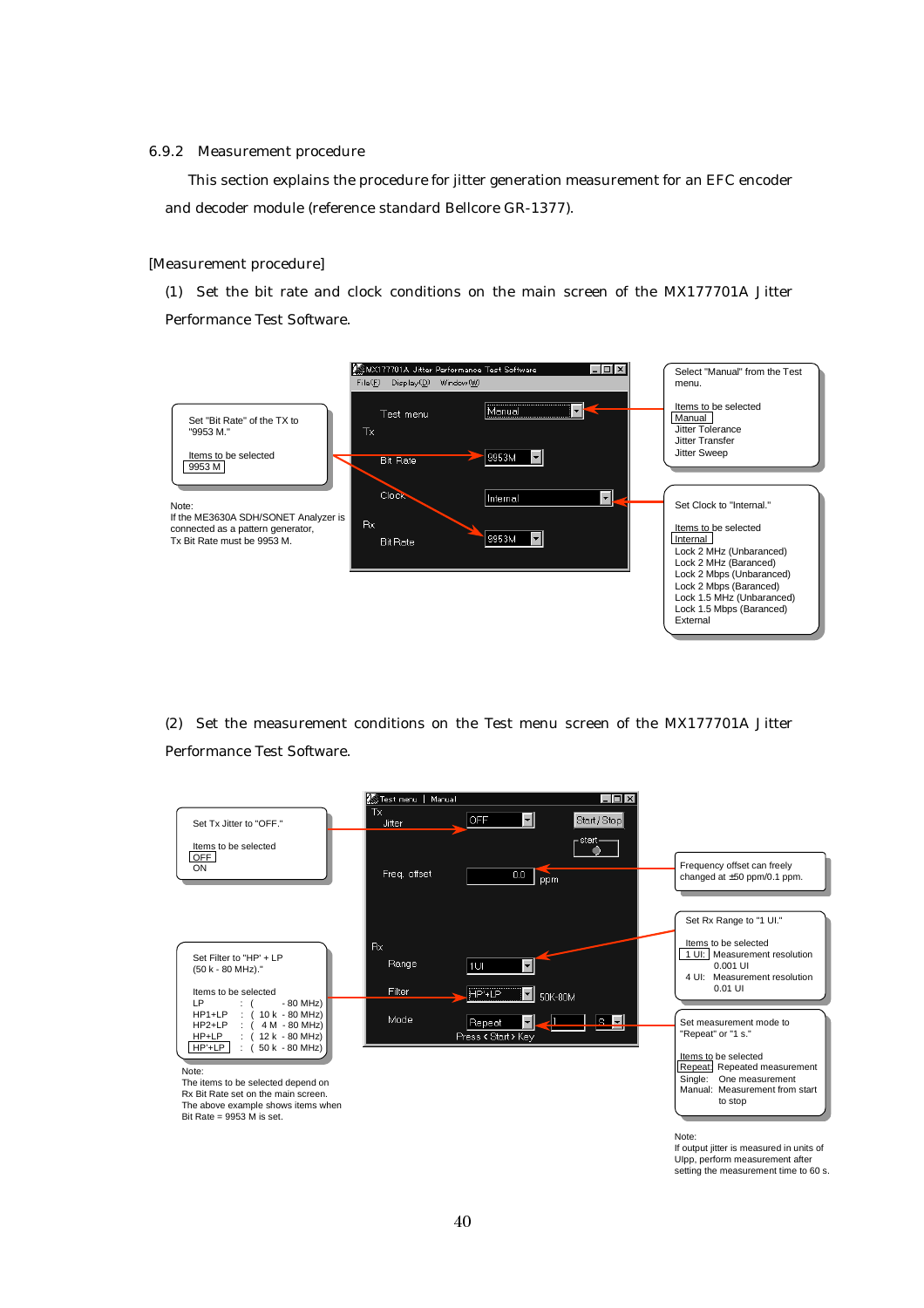(3) Press the Start/Stop button on the Test menu screen of the MX177701A Jitter Performance Test Software to start measurement.

| Nanual Manual | I – I OI                                           |                                                                                                                    |
|---------------|----------------------------------------------------|--------------------------------------------------------------------------------------------------------------------|
| Тx<br>Jitter  | <b>OFF</b><br>Start / Stop<br>– start <sub>i</sub> | Pressing this switch starts<br>measurement, while pressing this<br>switch during measurement stops<br>measurement. |
| Freq. offset  | 0.0<br>ppm                                         |                                                                                                                    |
|               |                                                    | This indication lamp goes on at the<br>start of measurement and remains<br>lit during measurement.                 |
| Rx.           |                                                    |                                                                                                                    |
| Range         | 1UI                                                |                                                                                                                    |
| Filter        | <br>HP'+I P<br>50K-80M                             |                                                                                                                    |
| Mode          | Repeat<br>S<br>Press < Start > Key                 |                                                                                                                    |

(4) Check the numeric measurement results on the Result screen of the MX177701A Jitter Performance Test Software.

![](_page_44_Figure_3.jpeg)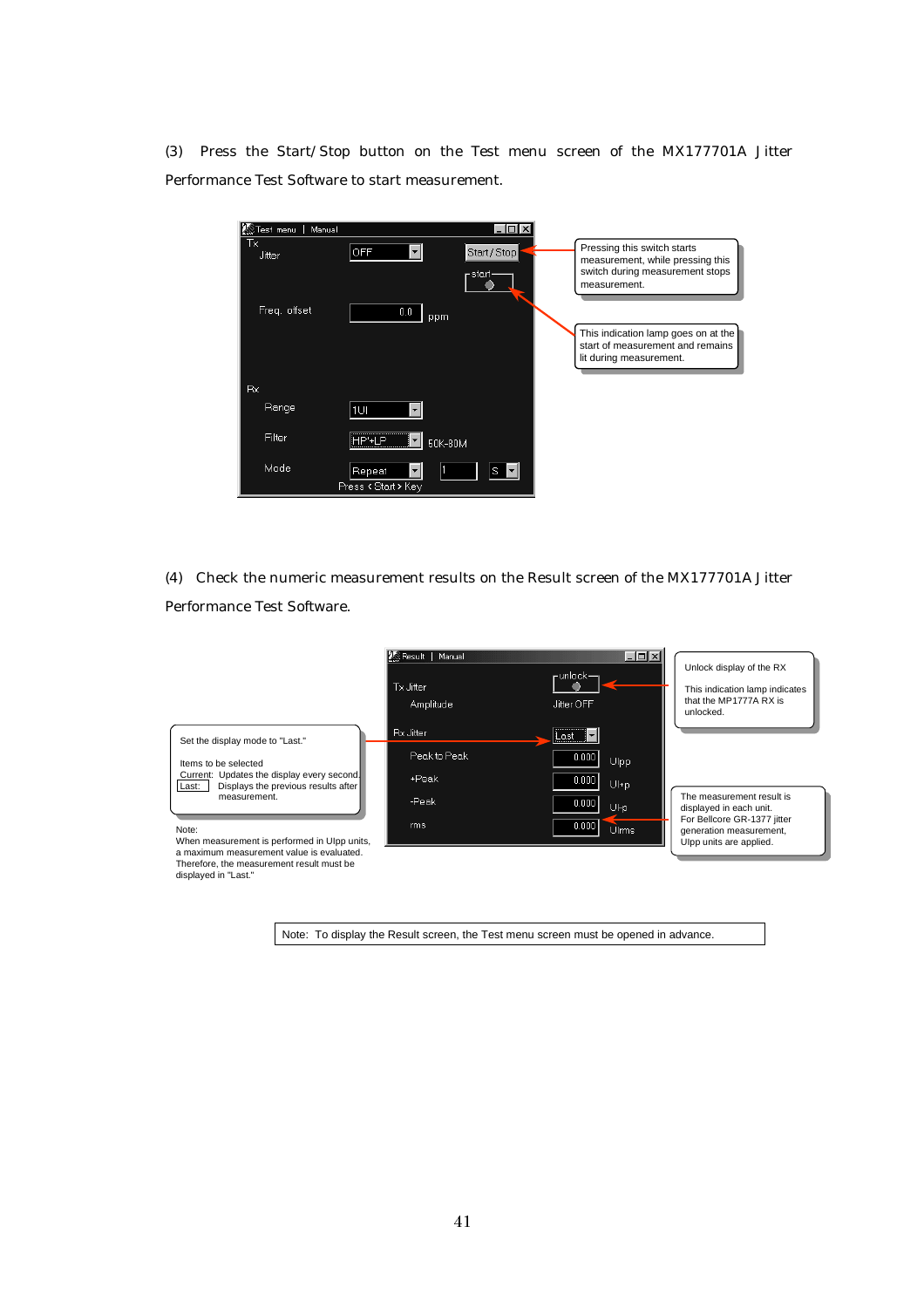#### 6.10 Example of Jitter Sweep Measurement for MUX/DEMUX Module

This jitter sweep measurement checks the jitter tolerance point at which an error occurs when a jitter-modulated data signal is input to a MUX/DEMUX module.

The MX177701A Jitter Performance Test Software enables use of a measurement method (jitter tolerance measurement) that finds and evaluates the jitter tolerance point. This software also enables use of a measurement method (jitter sweep measurement) that adds a preset jitter value to check only whether an error occurs. The former method (jitter tolerance measurement) is suitable for applications such as performance evaluation for the DUT in research and development departments. The latter method (jitter sweep measurement) is suitable for applications such as shipment inspection during mass production of the DUT in manufacturing departments.

![](_page_45_Figure_3.jpeg)

#### 6.10.1 Example of measurement connection

Figure 6-10-1 Connection for jitter sweep measurement

Note: The MX177701A Jitter Performance Test Software does not exercise control related to the interfaces with the MP1763B Pulse Pattern Generator and MP1764A Error Detector. Before measurement, they must be set to the optimum condition.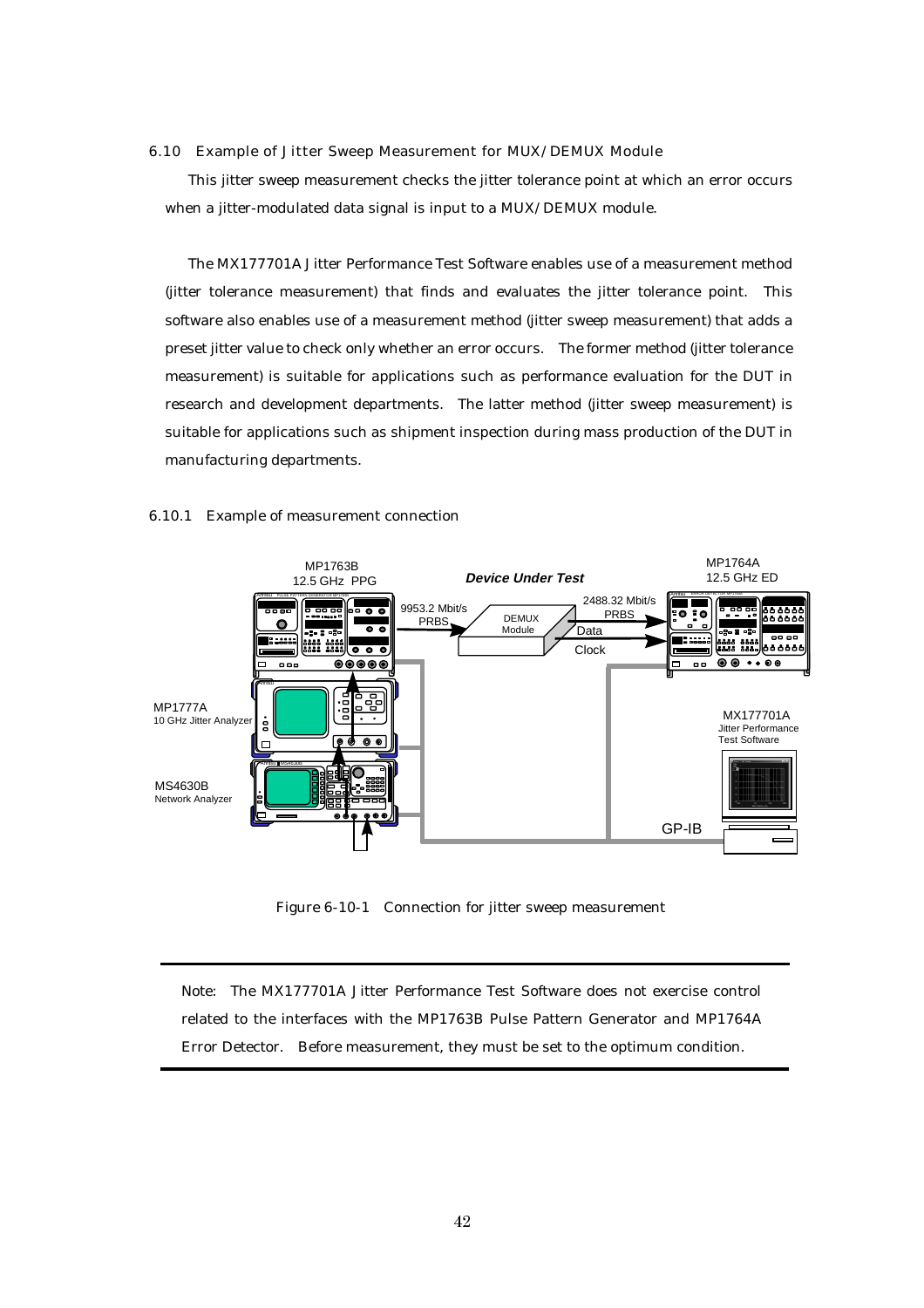#### 6.10.2 Measurement procedure

This section explains an example of measurement (jitter sweep measurement) that adds a preset jitter value to check only whether an error occurs.

#### [Measurement procedure]

(1) Set the bit rate and clock conditions on the main screen of the MX177701A Jitter Performance Test Software.

![](_page_46_Figure_4.jpeg)

(2) Set the measurement point (Sweep Table) on the Test menu screen of the MX177701A Jitter Performance Test Software.

![](_page_46_Figure_6.jpeg)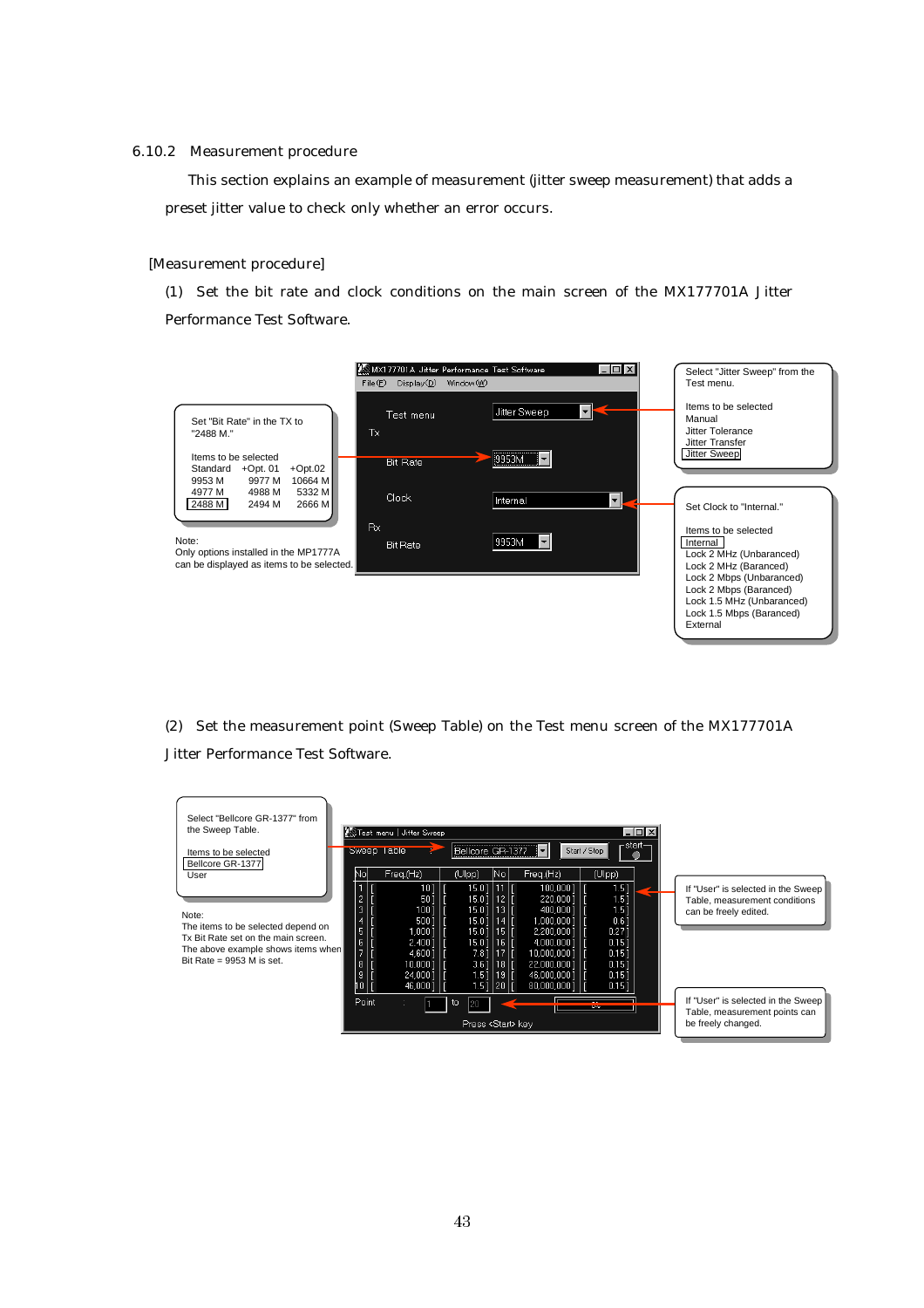(3) Press the Start/Stop button on the Test menu screen of the MX177701A Jitter Performance Test Software to start measurement.

![](_page_47_Figure_1.jpeg)

(4) Check the numeric measurement results on the Result screen of the MX177701A Jitter Performance Test Software. JG at the right is an abbreviation of Judge and indicates whether an error occurs when the quantity of jitter with the Sweep Table value set on the Test menu screen is generated.  $"O"$  means that no error occurs, and  $"O"$  means that an error occurs.

![](_page_47_Figure_3.jpeg)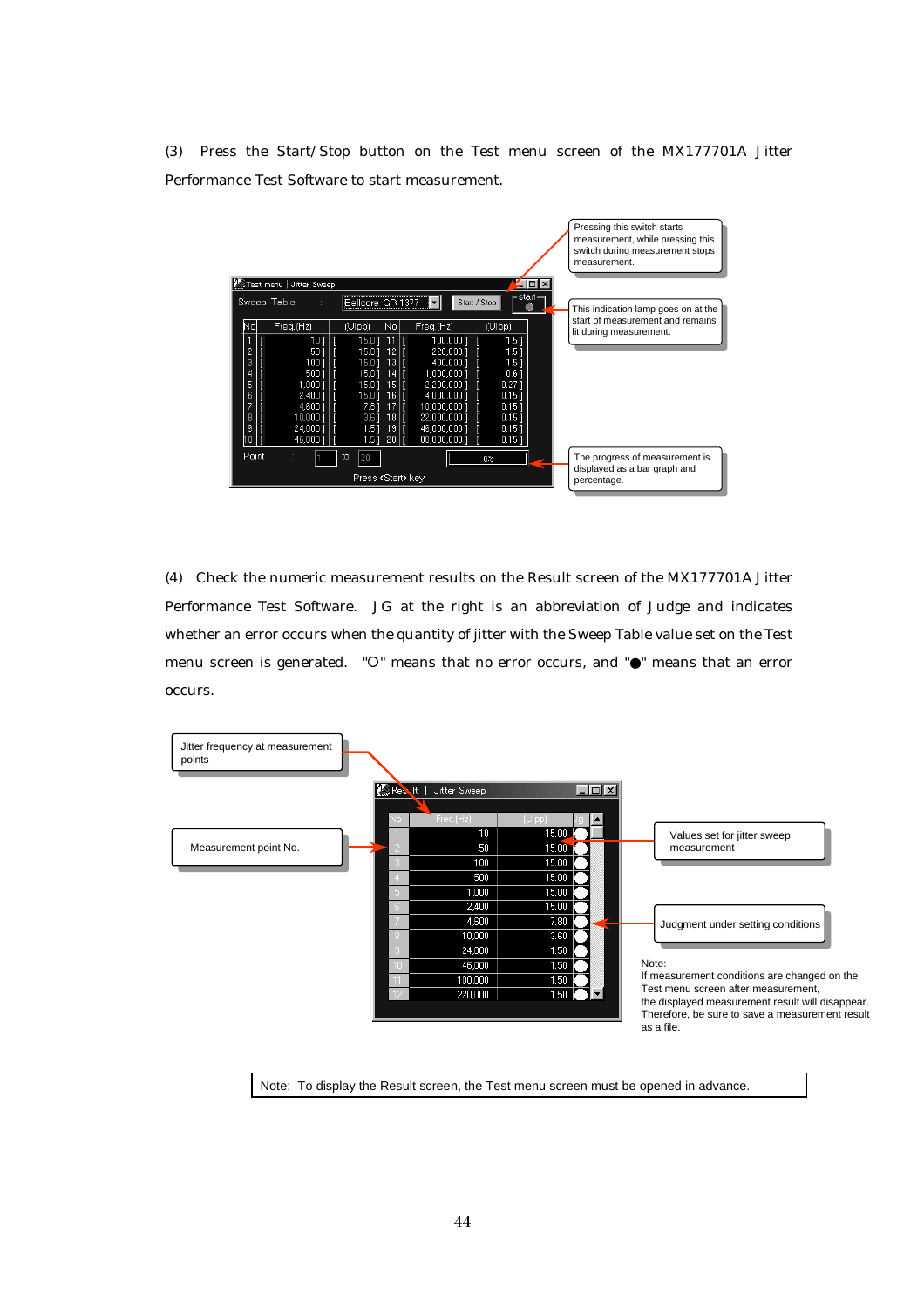(5) Display the measurement results as graphic data on the Analyze screen of the MX177701A Jitter Performance Test Software.  $\circ$  or  $\times$  indicates the measurement point. { indicates that no error occurs, and ✕ indicates that an error occurs.

![](_page_48_Figure_1.jpeg)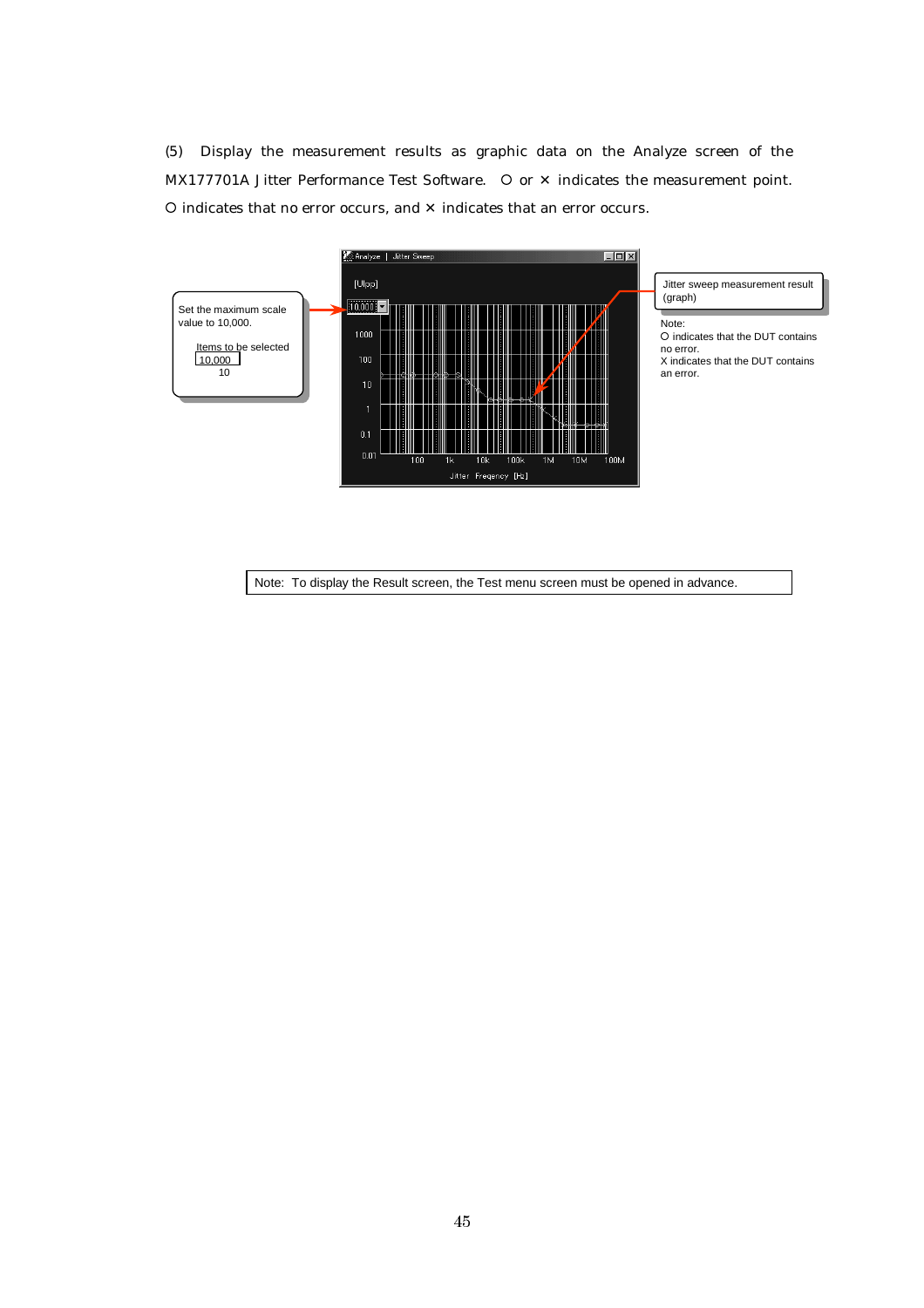#### 6.11 Example of Jitter Generation Measurement for MUX/DEMUX Module

This jitter generation measurement measures the jitter of the DUT when a data signal without jitter (Jitter = OFF) is input to a MUX/DEMUX module.

When the module has different input and output bit rates, jitter generation measurement evaluates jitter in the jitter band specified by the output bit rate. Jitter generation measurement has generally been done using UIrms units. However, ITU-T has recently reviewed jitter generation measurement, and measurement using UIpp units is also required. The MP1777A enables measurement that satisfies a jitter band of 80 MHz in UIpp and UIrms units.

![](_page_49_Figure_3.jpeg)

#### 6.11.1 Example of measurement connection

Figure 6-11-1 Connection for jitter generation measurement

#### Notes:

(1) The MX177701A Jitter Performance Test Software does not exercise control related to the interface with the MP1763B 12.5 GHz Pulse Pattern Generator. Before automatic jitter measurement is started, it must be set to the optimum condition. (2) For jitter generation measurement, the jitter generator does not require a modulated signal. When the MX177701A Jitter Performance Test Software is not used, the MS4630B Network Analyzer is not required for measurement.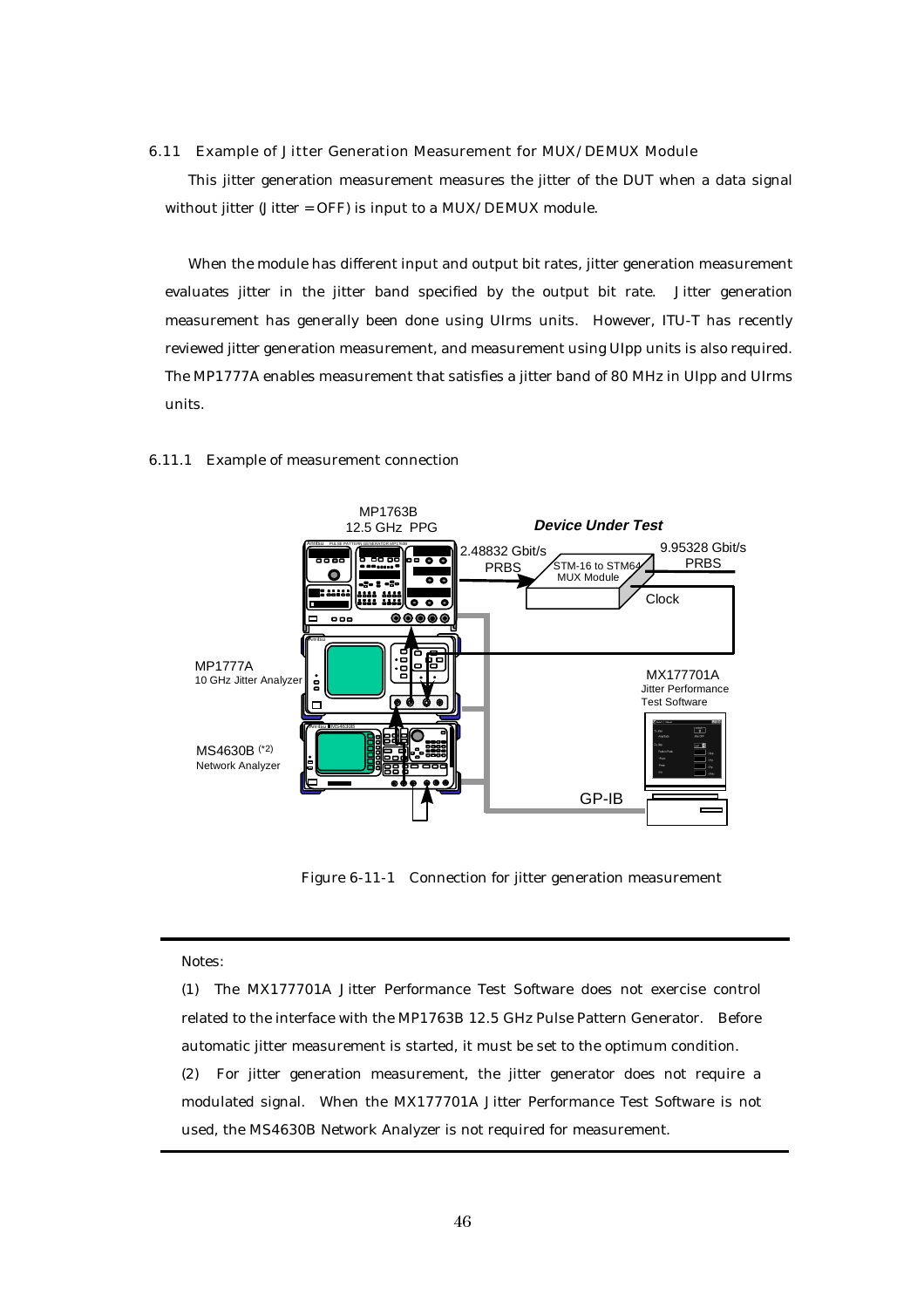#### 6.11.2 Measurement procedure

This section explains the procedure for jitter generation measurement for a MUX/DEMUX module (reference standard Bellcore GR-1377).

#### [Measurement procedure]

(1) Set the bit rate and clock conditions on the main screen of the MX177701A Jitter Performance Test Software.

![](_page_50_Figure_4.jpeg)

(2) Set the measurement conditions on the Test menu screen of the MX177701A Jitter Performance Test Software.

![](_page_50_Figure_6.jpeg)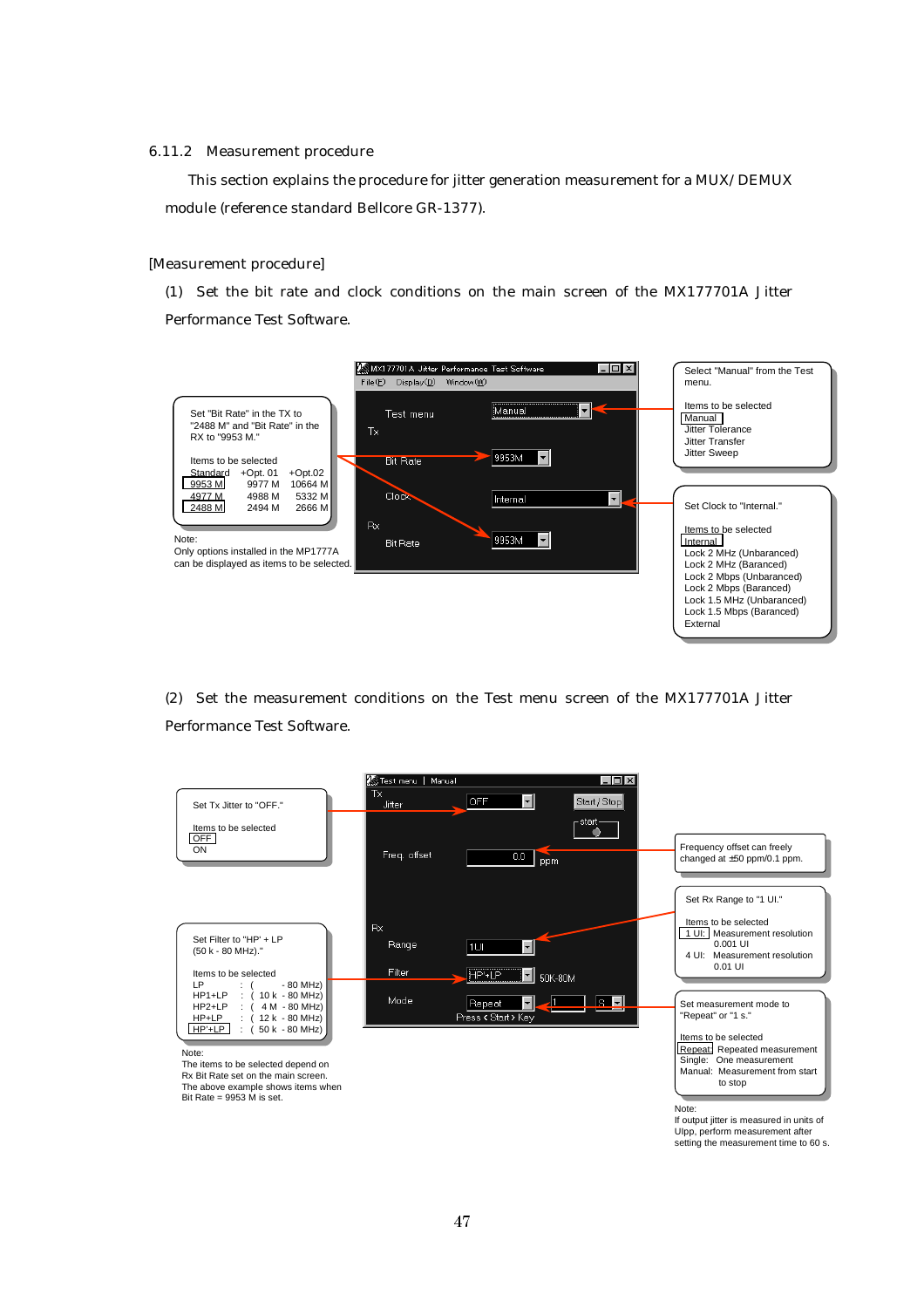(3) Press the Start/Stop button on the Test menu screen of the MX177701A Jitter Performance Test Software to start measurement.

| Test menu<br>Manual | - 10                                  |                                                                                                                    |
|---------------------|---------------------------------------|--------------------------------------------------------------------------------------------------------------------|
| Тx<br>Jitter        | <b>OFF</b><br>Start / Stop<br>-start- | Pressing this switch starts<br>measurement, while pressing this<br>switch during measurement stops<br>measurement. |
| Freq. offset        | 0.0<br>ppm                            |                                                                                                                    |
|                     |                                       | This indication lamp goes on at the<br>start of measurement and remains<br>lit during measurement.                 |
| Rx.                 |                                       |                                                                                                                    |
| Range               | $1$ UI                                |                                                                                                                    |
| Filter              | $\triangleright$<br>1P'+1<br>50K-80M  |                                                                                                                    |
| Mode                | Repeat<br>S<br>Press < Start > Key    |                                                                                                                    |

(4) Check the numeric measurement results on the Result screen of the MX177701A Jitter Performance Test Software.

![](_page_51_Figure_3.jpeg)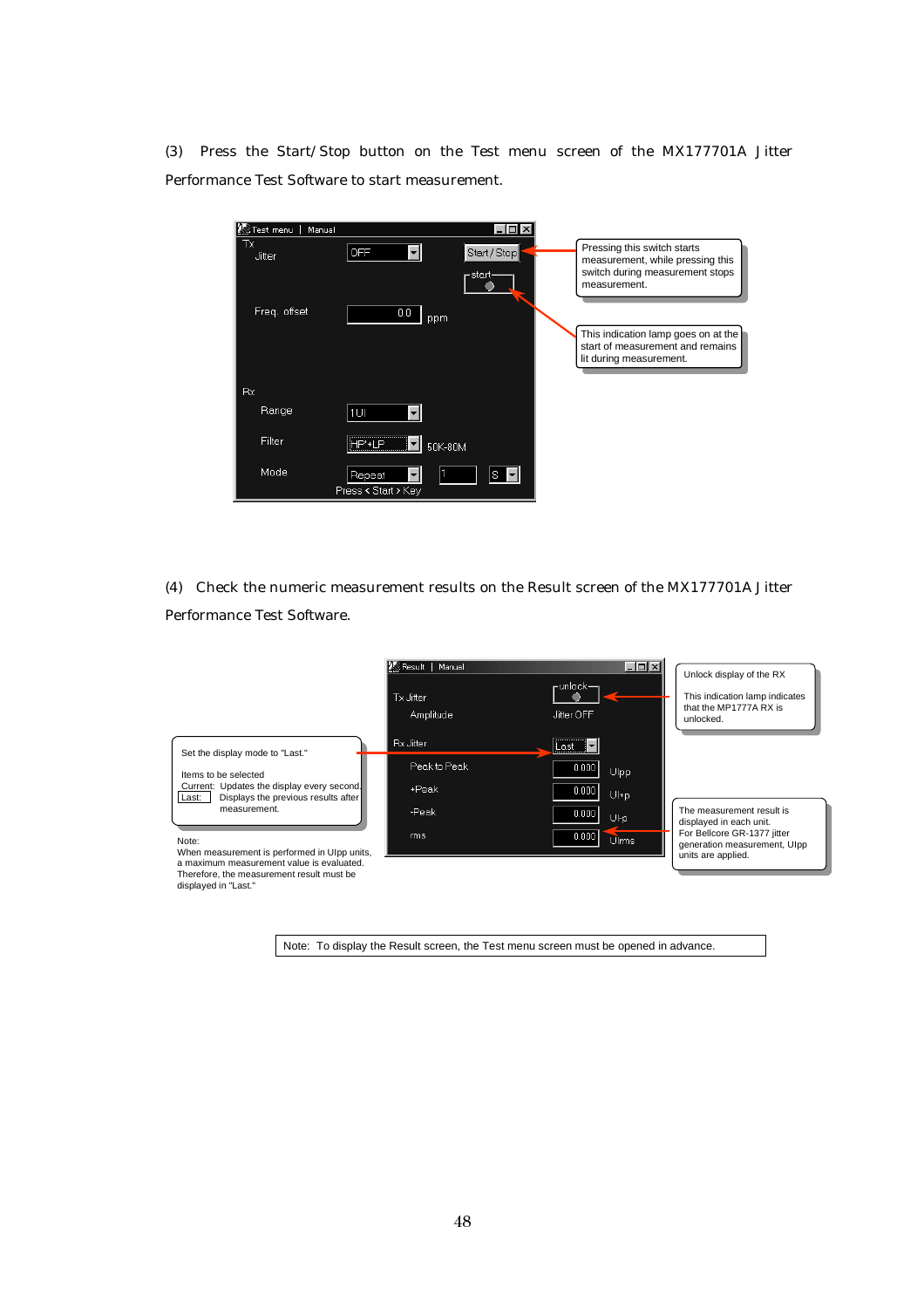6.12 Example of Frequency Tolerance Measurement for SDH/SONET Transmission Equipment

This frequency tolerance measurement checks whether an error occurs when a frequency-offset data signal is input to SDH/SONET transmission equipment.

The MP1777A 10 GHz Jitter Analyzer can be adjusted to a ±50 ppm frequency offset in steps of 0.1 ppm. This function enables checking of the frequency tolerance of transmission equipment.

![](_page_52_Figure_3.jpeg)

6.12.1 Example of measurement connection

Figure 6-12-1 Connection for frequency tolerance measurement

Note: The MX177701A Jitter Performance Test Software does not control the setting related to the interfaces with the ME3630A SDH/SONET Analyzer and the MP9659B E/O O/E Converter. Before measurement, it must be set to the optimum condition.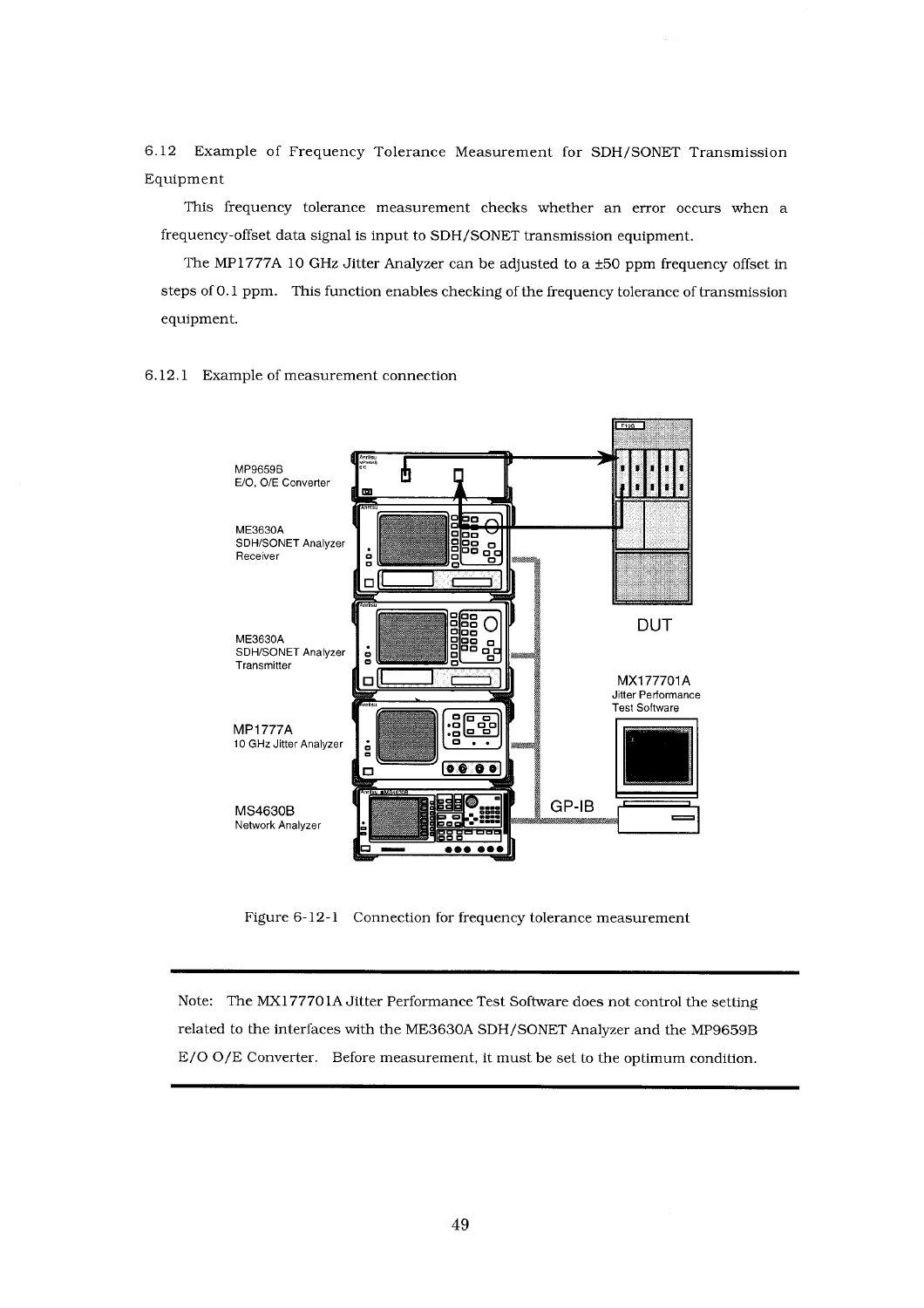#### 6.12.2 Measurement procedure

This section explains an example of frequency tolerance measurement that checks whether an error occurs when a frequency-offset data signal is input to SDH/SONET transmission equipment.

#### [Measurement procedure]

(1) Set the bit rate and clock conditions on the main screen of the MX177701A Jitter Performance Test Software.

![](_page_53_Figure_4.jpeg)

(2) Change the frequency offset, and check whether an ME3630A SDH/SONET Analyzer receiver error occurs on the Test menu screen of the MX177701A Jitter Performance Test Software.

|                                   | Test menu   Manual  | $ \Box$ $\times$                                                                      |                                                                                                                                                             |
|-----------------------------------|---------------------|---------------------------------------------------------------------------------------|-------------------------------------------------------------------------------------------------------------------------------------------------------------|
| Set Tx Jitter to "OFF."           | Тx<br><b>Jitter</b> | $\vert \cdot \vert$<br>Start / Stop<br>OFF                                            |                                                                                                                                                             |
| Items to be selected<br>OFF<br>ON | Freq. offset        | $r$ start $-$<br>$0.0\,$<br>ppm                                                       | Set frequency offset in the range of<br>$-50$ ppm to $+50$ ppm.<br>Check for error occurrence on the<br>receiver side of the ME3630A<br>SDH/SONET Analyzer. |
|                                   | Rx                  |                                                                                       |                                                                                                                                                             |
|                                   | Range               | $\vert \cdot \vert$<br> 1UI                                                           |                                                                                                                                                             |
|                                   | Filter              | HP'+LP<br>−∥<br>50K-80M                                                               |                                                                                                                                                             |
|                                   | Mode                | $\overline{\mathbf{s} \cdot}$<br>$\vert \cdot \vert$<br>Repeat<br>Press < Start > Key |                                                                                                                                                             |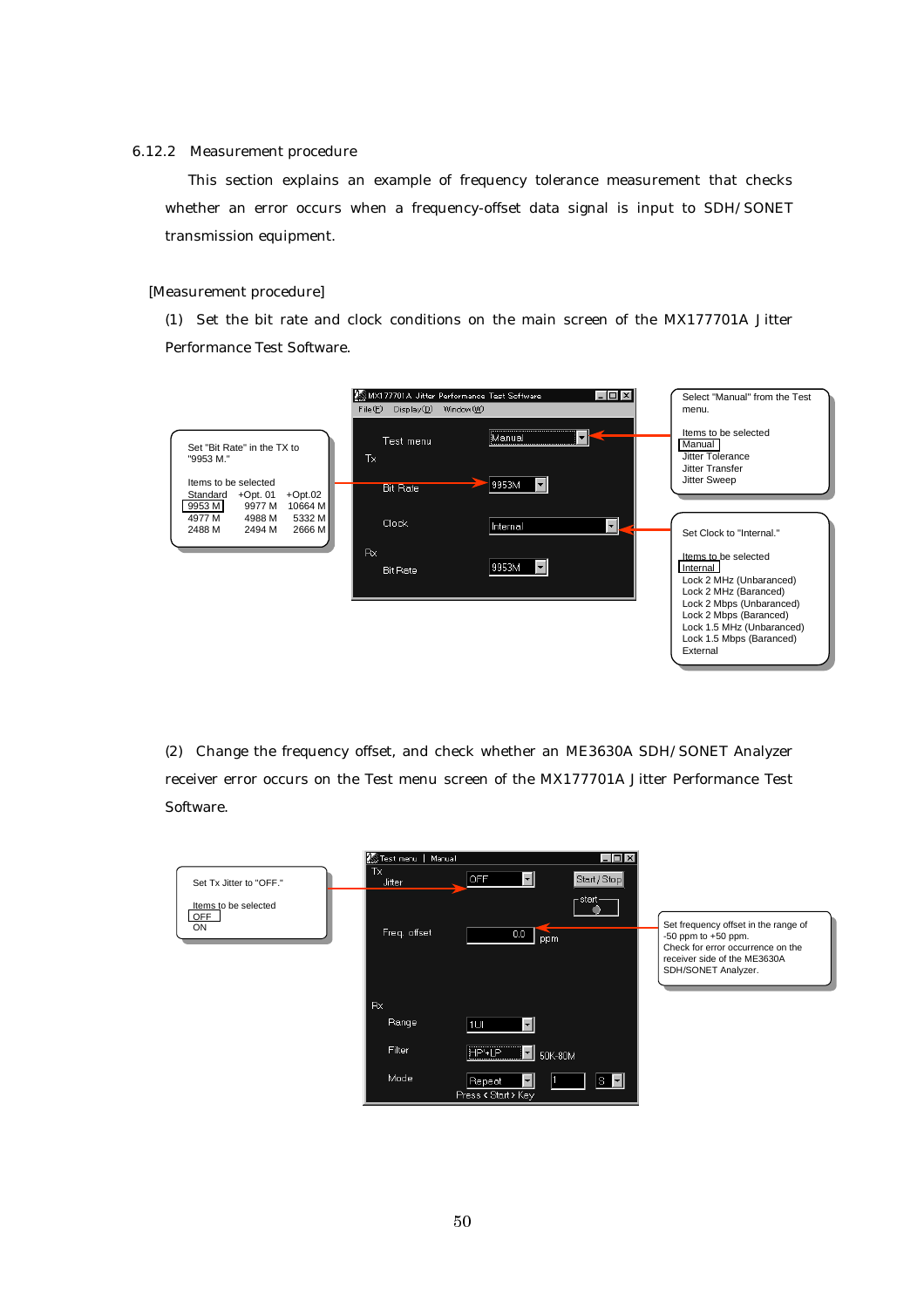6.13 Example of Jitter Tolerance Measurement for SDH/SONET Transmission Equipment

This jitter tolerance measurement measures the jitter tolerance point at which an error occurs when a jitter-modulated data signal is input to SDH/SONET transmission equipment.

The MX177701A Jitter Performance Test Software enables use of a measurement method (jitter tolerance measurement) that finds and evaluates the jitter tolerance point. This software also enables use of a measurement method (jitter sweep measurement) that adds a preset jitter value to check only whether an error occurs. The former method (jitter tolerance measurement) is suitable for applications such as performance evaluation for the DUT in research and development departments. The latter method (jitter sweep measurement) is suitable for applications such as shipment inspection during mass production of the DUT in manufacturing departments.

![](_page_54_Figure_3.jpeg)

#### 6.13.1 Example of measurement connection

Figure 6-13-1 Connection for jitter tolerance measurement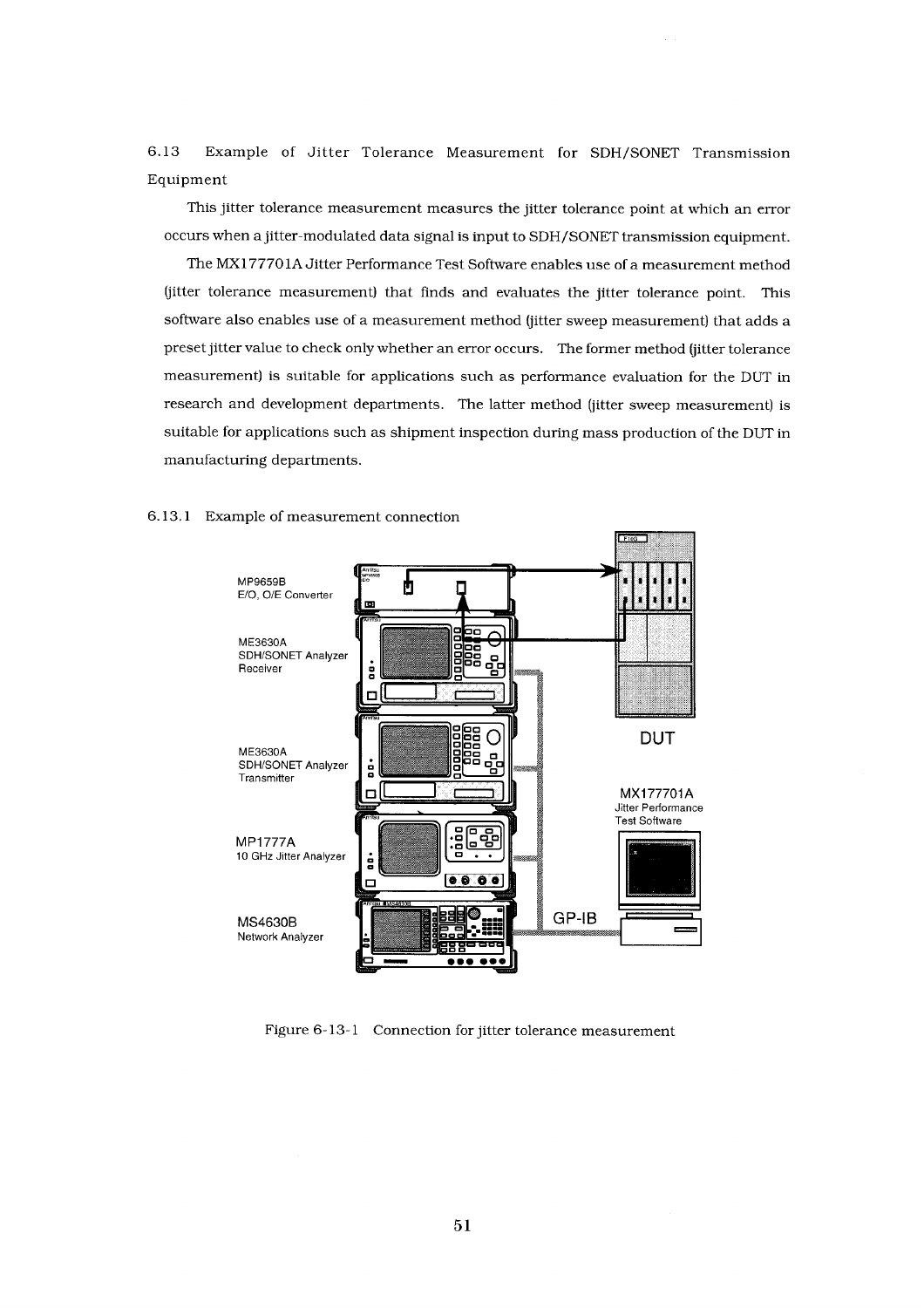Note: The MX177701A Jitter Performance Test Software does not exercise control related to the interface with the ME3630A SDH/SONET Analyzer. Before automatic jitter measurement is started, it must be set to the optimum condition.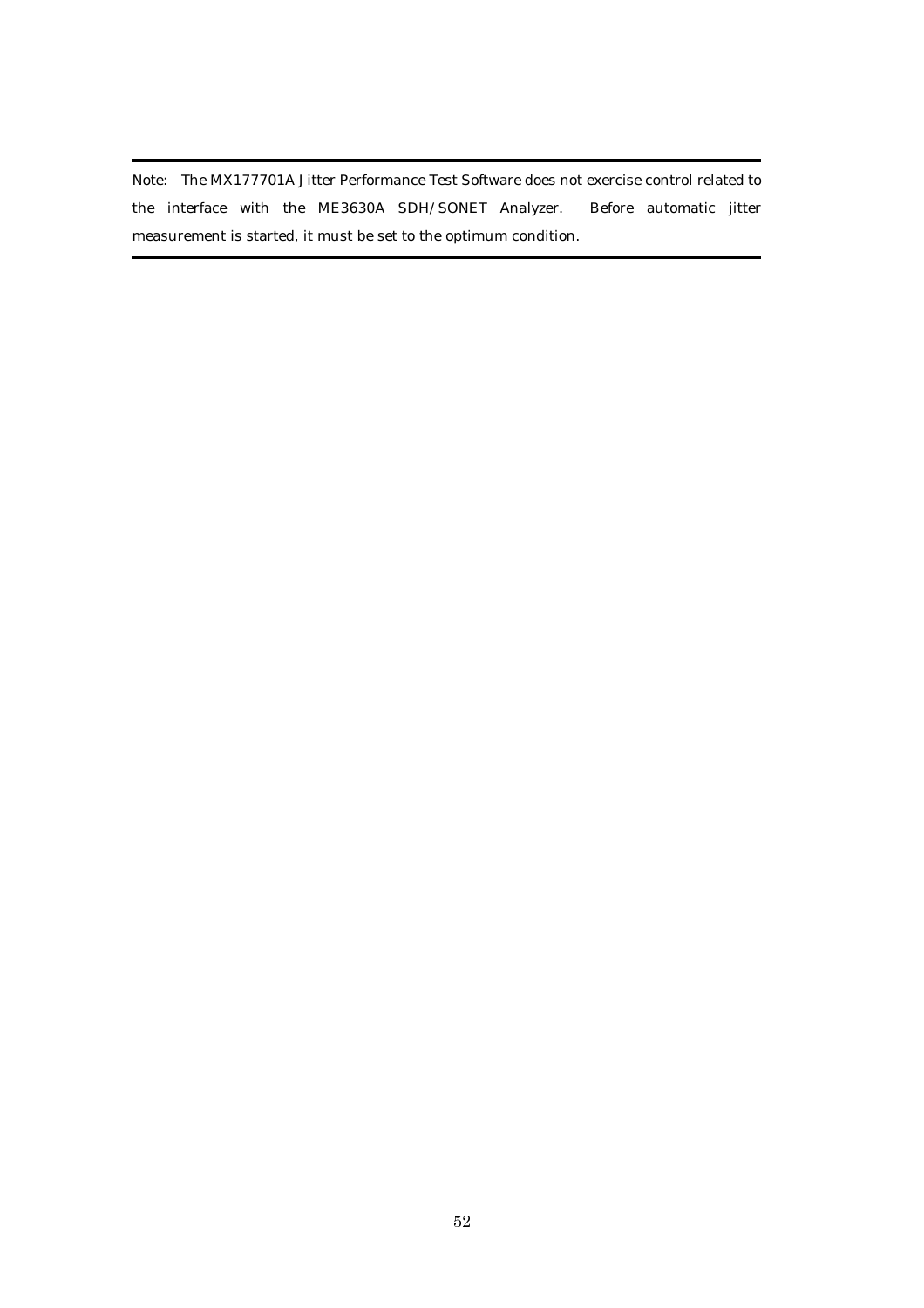#### 6.13.2 Measurement procedure

This section explains the measurement procedure for the measurement method (jitter tolerance measurement) that finds and evaluates the jitter tolerance point.

#### [Measurement procedure]

(1) Set the bit rate and clock conditions on the Set-up screen of the MX177701A Jitter Performance Test Software.

![](_page_56_Figure_4.jpeg)

(2) Set the measurement point (Tolerance Table) and applicable standard (Mask) on the Test menu screen of the MX177701A Jitter Performance Test Software.

![](_page_56_Figure_6.jpeg)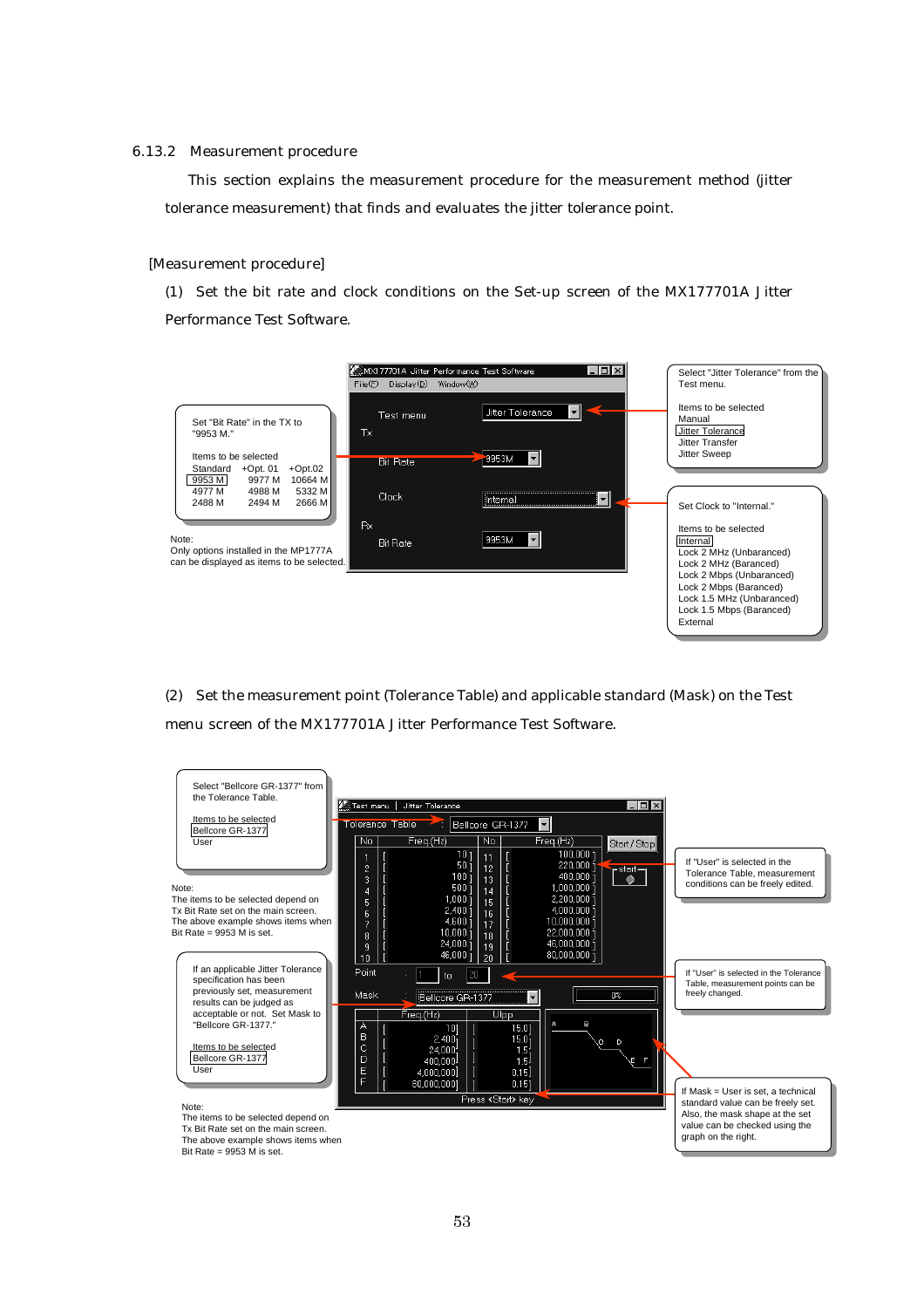(3) Press the Start/Stop button on the Test menu screen of the MX177701A Jitter Performance Test Software to start measurement.

![](_page_57_Figure_1.jpeg)

(4) Check the numeric measurement results on the Result screen of the MX177701A Jitter Performance Test Software. JG at the right is an abbreviation of Judge and indicates the acceptance/rejection decision for the Mask (standard value) set on the Test menu screen. "O" means acceptance, and "●" means rejection.

![](_page_57_Figure_3.jpeg)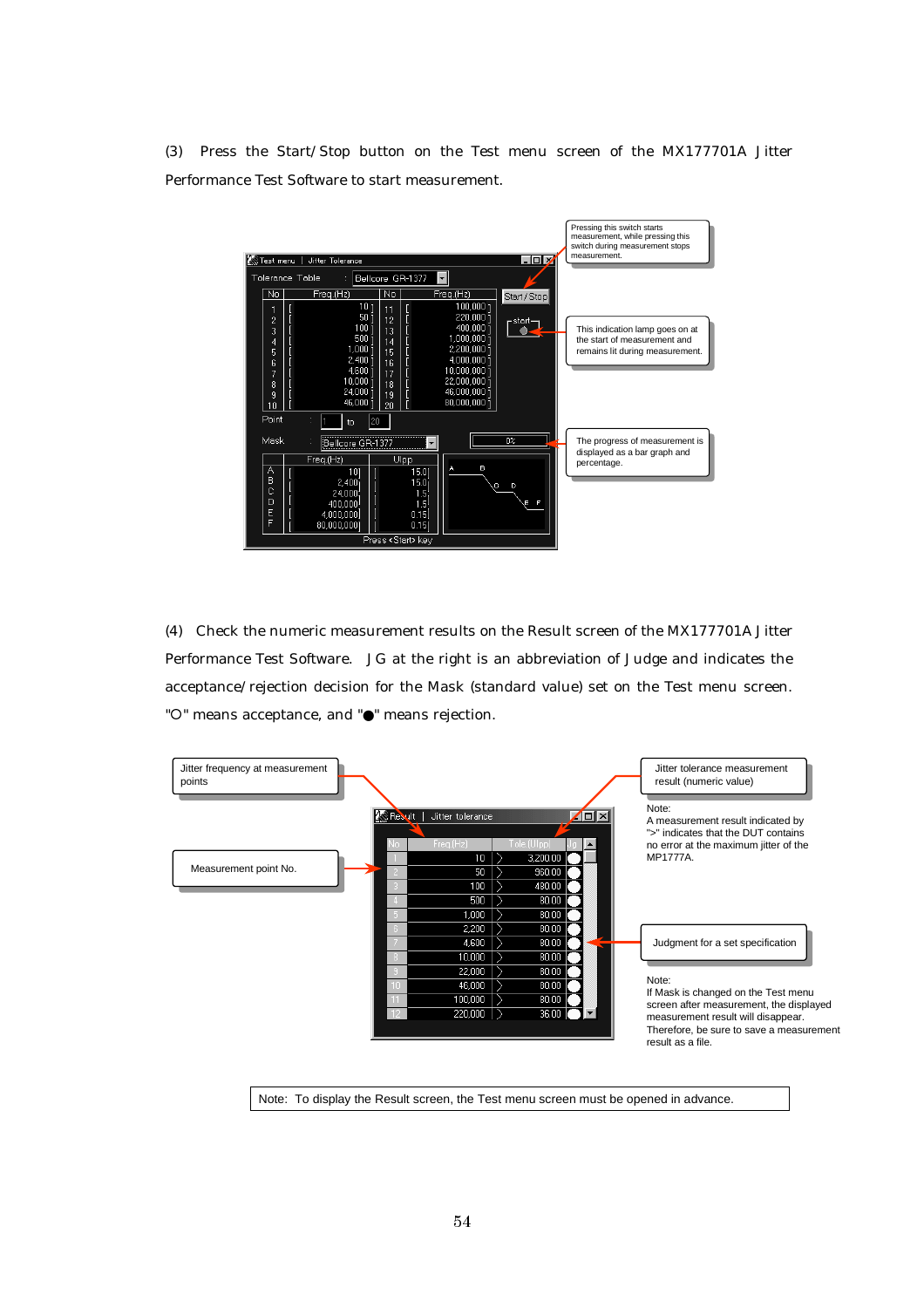(5) Display the measurement results as graphic data on the Analyze screen of the MX177701A Jitter Performance Test Software. The solid line indicates the measurement results, and the dotted line indicates the standard value (Mask).

![](_page_58_Figure_1.jpeg)

55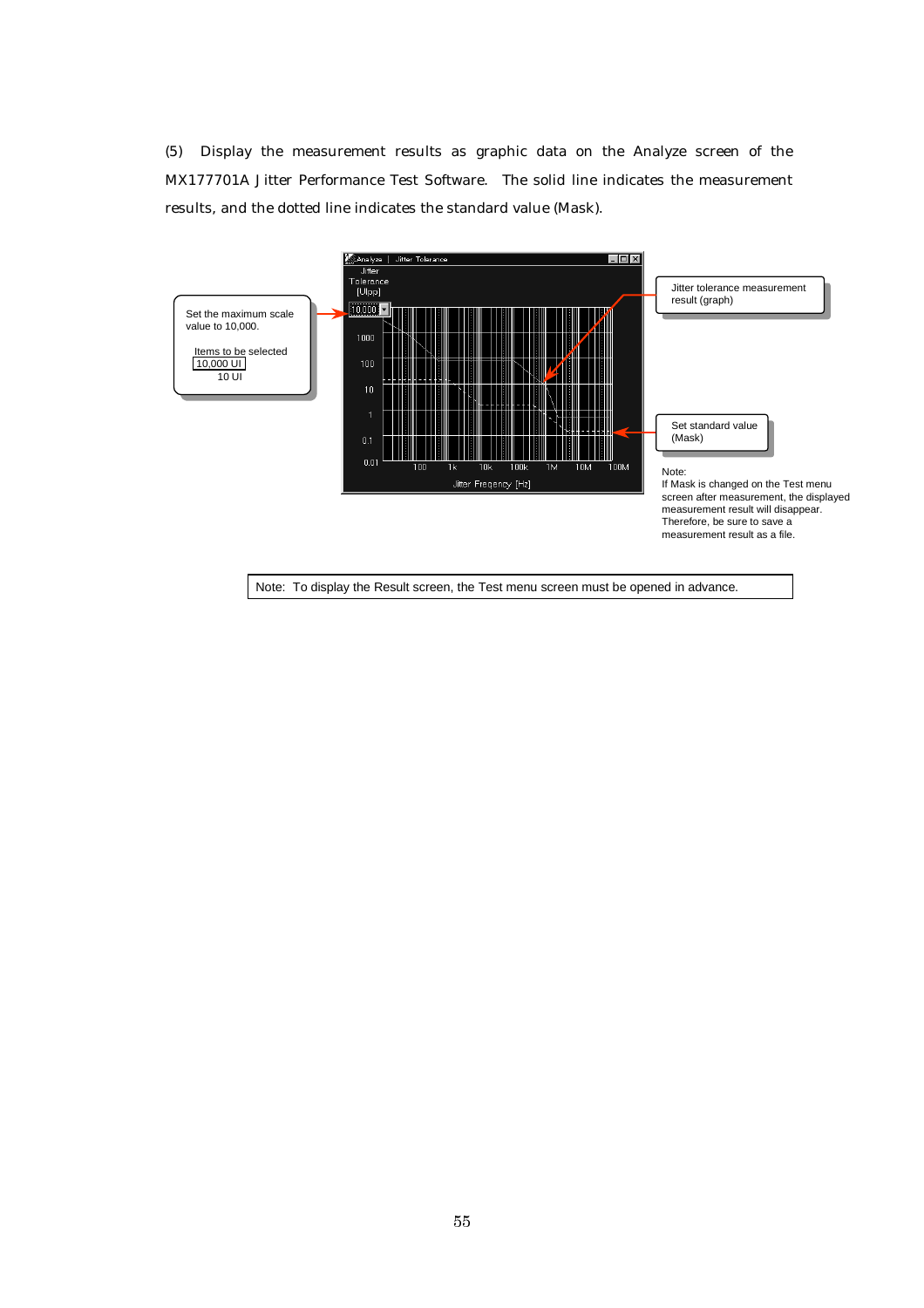6.14 Example of Frequency Tolerance Measurement for Submarine Transmission Equipment

This frequency tolerance measurement checks whether an error occurs when a frequency-offset data signal is input from the SDH side to submarine transmission equipment and returned to the SDH.

The MP1777A 10 GHz Jitter Analyzer can be adjusted to a ±50 ppm frequency offset in steps of 0.1 ppm. This function enables checking of the frequency tolerance of transmission equipment.

6.14.1 Example of measurement connection

![](_page_59_Figure_4.jpeg)

Figure 6-14-1 Connection for frequency tolerance measurement

Note: The MX177701A Jitter Performance Test Software does not control the setting related to the interfaces with the ME3630A SDH/SONET Analyzer and MP9659B E/O O/E Converter. Before measurement, they must be set to the optimum condition.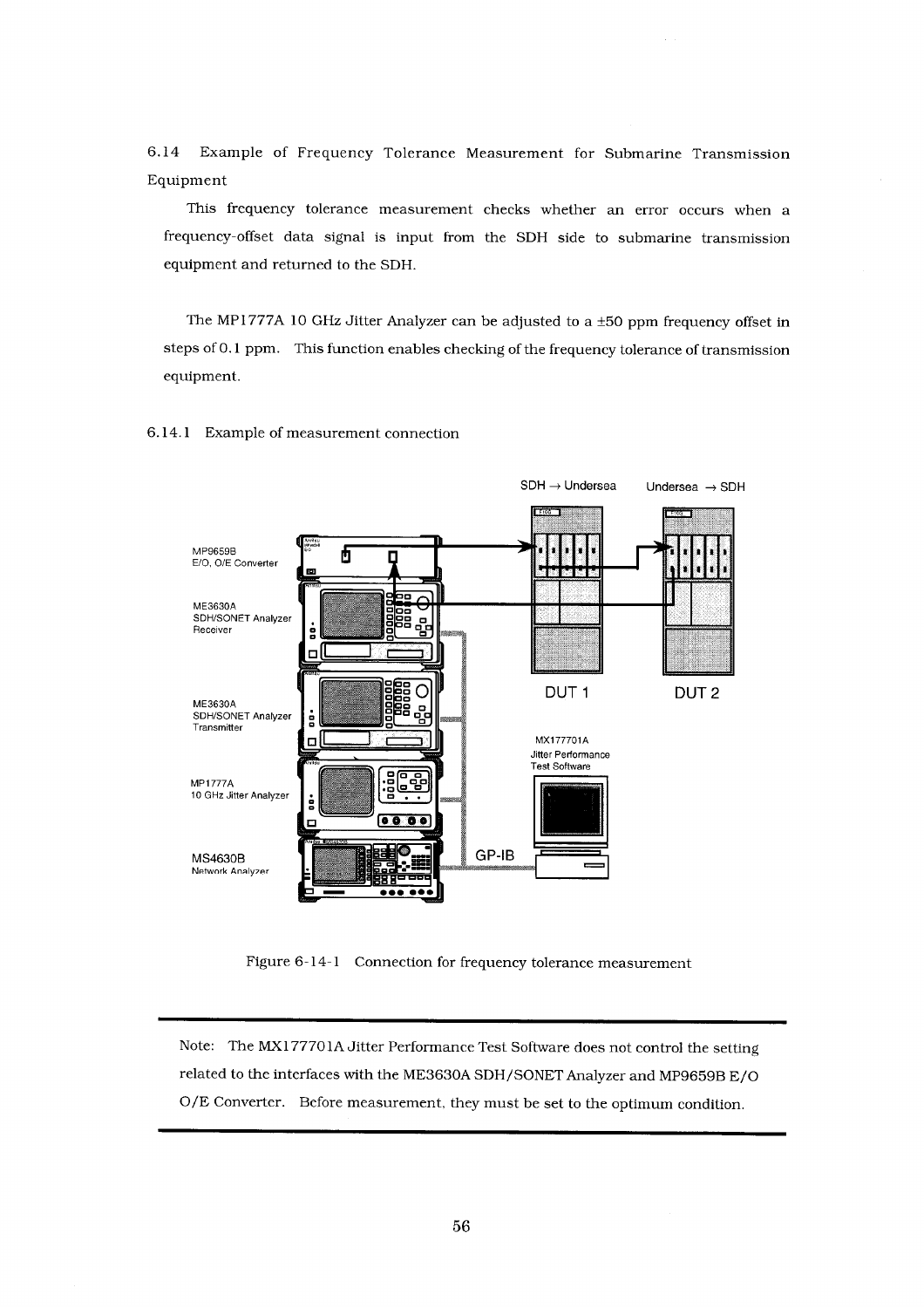#### 6.14.2 Measurement procedure

This section explains an example of frequency tolerance measurement that checks whether an error occurs when a frequency-offset data signal is input from the SDH side to submarine transmission equipment and returned to the SDH.

#### [Measurement procedure]

(1) Set the bit rate and clock conditions on the main screen of the MX177701A Jitter Performance Test Software.

![](_page_60_Figure_4.jpeg)

(2) Change the frequency offset, and check whether an ME3630A SDH/SONET Analyzer receiver error occurs on the Test menu screen of the MX177701A Jitter Performance Test Software.

|                                   | Test menu   Manual | $ \Box$ $\times$                                         |                                                                                                                                                             |
|-----------------------------------|--------------------|----------------------------------------------------------|-------------------------------------------------------------------------------------------------------------------------------------------------------------|
| Set Tx Jitter to "OFF."           | Tx<br>Jitter       | $\vert \cdot \vert$<br>OFF<br>Start / Stop               |                                                                                                                                                             |
| Items to be selected<br>OFF<br>ON | Freq. offset       | $_{\Box}$ start $-$<br>0.0<br>ppm                        | Set frequency offset in the range of<br>$-50$ ppm to $+50$ ppm.<br>Check for error occurrence on the<br>receiver side of the ME3630A<br>SDH/SONET Analyzer. |
|                                   | Rx                 |                                                          |                                                                                                                                                             |
|                                   | Range              | ы<br>1UI                                                 |                                                                                                                                                             |
|                                   | Filter             | HP'+LP<br>▾║<br>50K-80M                                  |                                                                                                                                                             |
|                                   | Mode               | 1s - I.<br>Repeat<br>$\mathbf{r}$<br>Press < Start > Key |                                                                                                                                                             |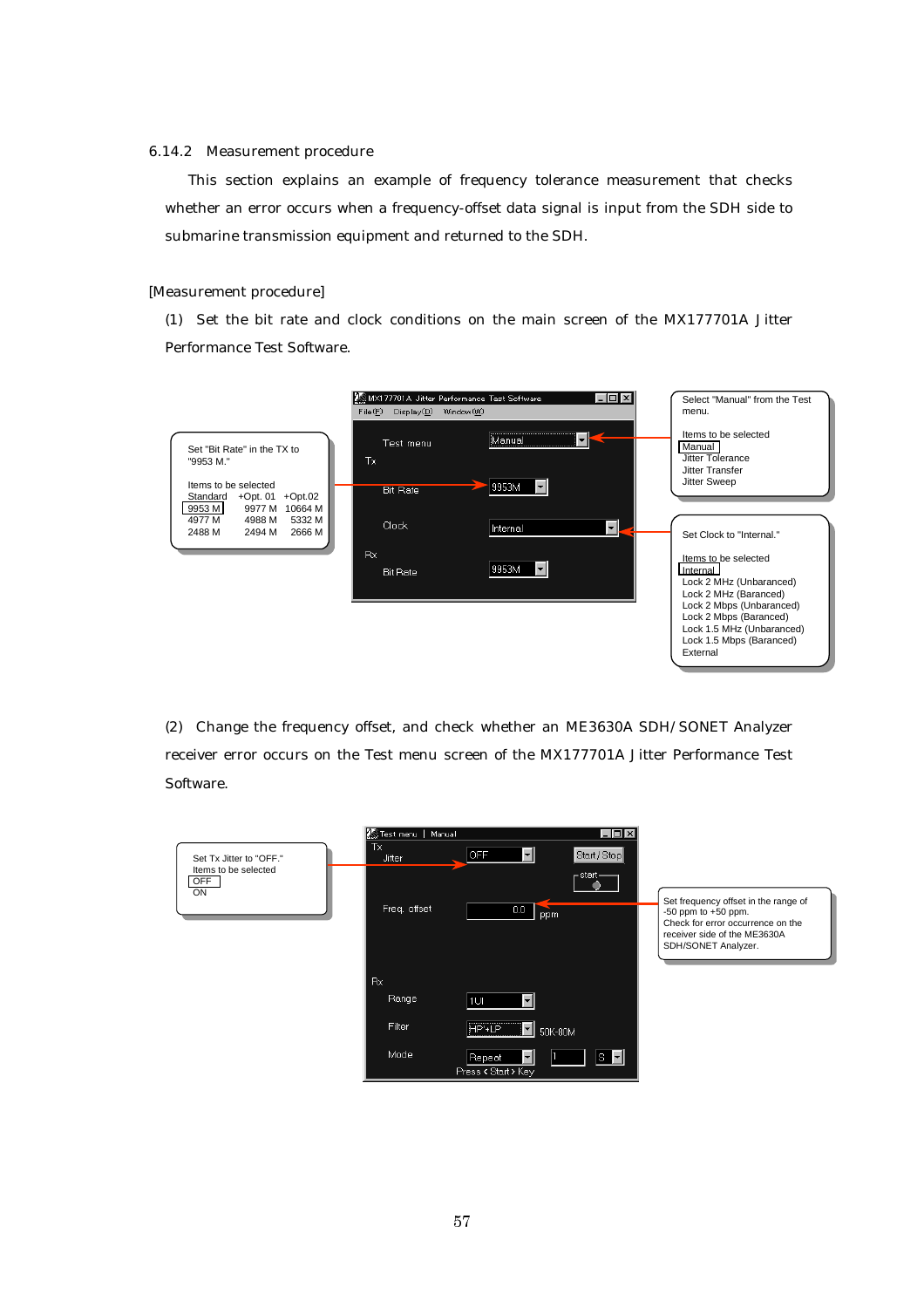6.15 Example of Jitter Tolerance Measurement for Submarine Transmission Equipment This jitter tolerance measurement measures the jitter tolerance point at which an error occurs when a jitter-modulated data signal is input from the SDH side to the submarine transmission equipment and returned to the SDH.

The MX177701A Jitter Performance Test Software enables use of a measurement method (jitter tolerance measurement) that finds and evaluates the jitter tolerance point. This software also enables use of a measurement method (jitter sweep measurement) that adds a preset jitter value to check only whether an error occurs. The former method (jitter tolerance measurement) is suitable for applications such as performance evaluation for the DUT in research and development departments. The latter method (jitter sweep measurement) is suitable for applications such as shipment inspection during mass production of the DUT in manufacturing departments.

![](_page_61_Figure_2.jpeg)

#### 6.15.1 Example of measurement connection

Figure 6-15-1 Connection for jitter tolerance measurement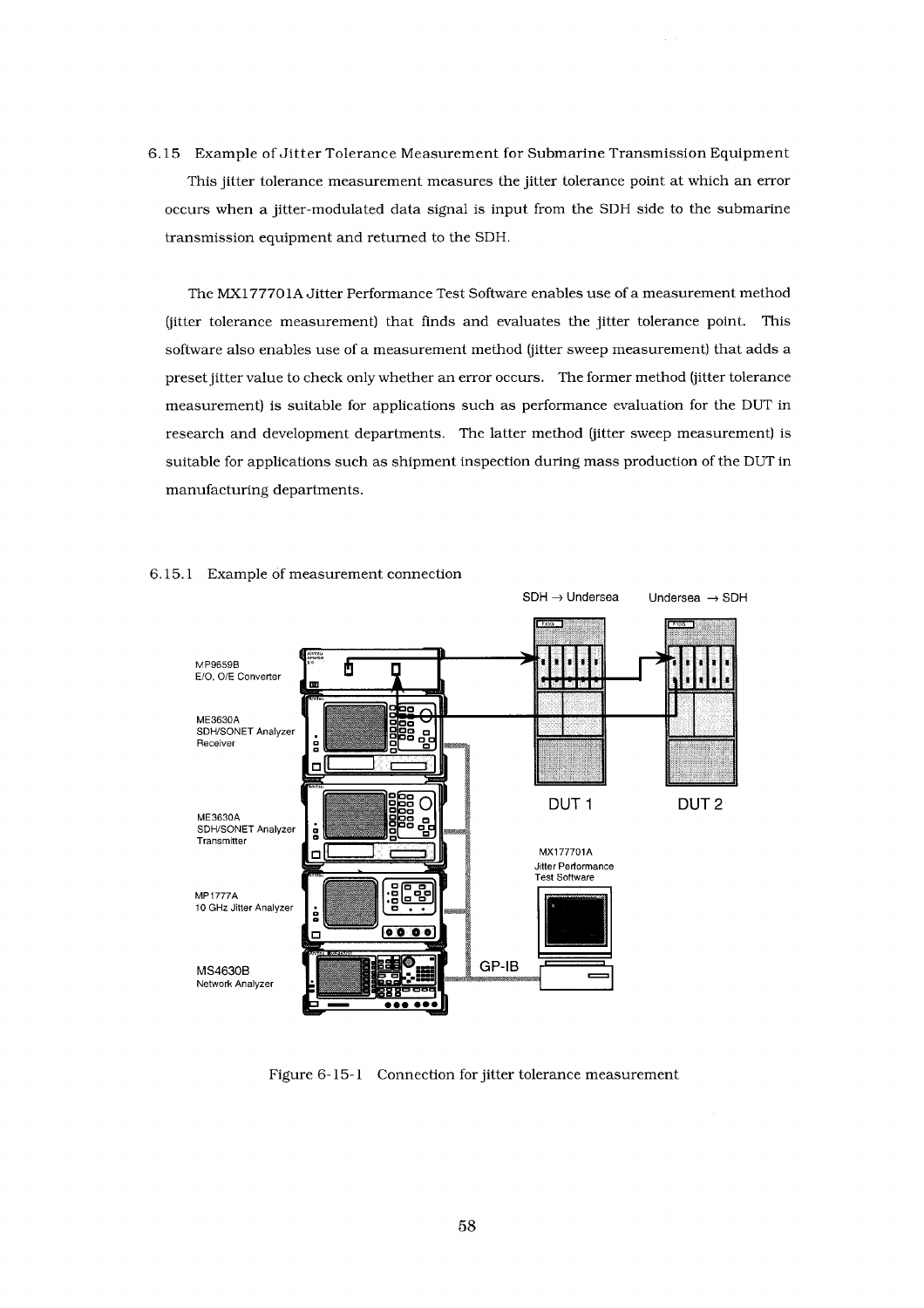Note: The MX177701A Jitter Performance Test Software does not exercise control related to the interface with the ME3630A SDH/SONET Analyzer. Before automatic jitter measurement is started, it must be set to the optimum condition.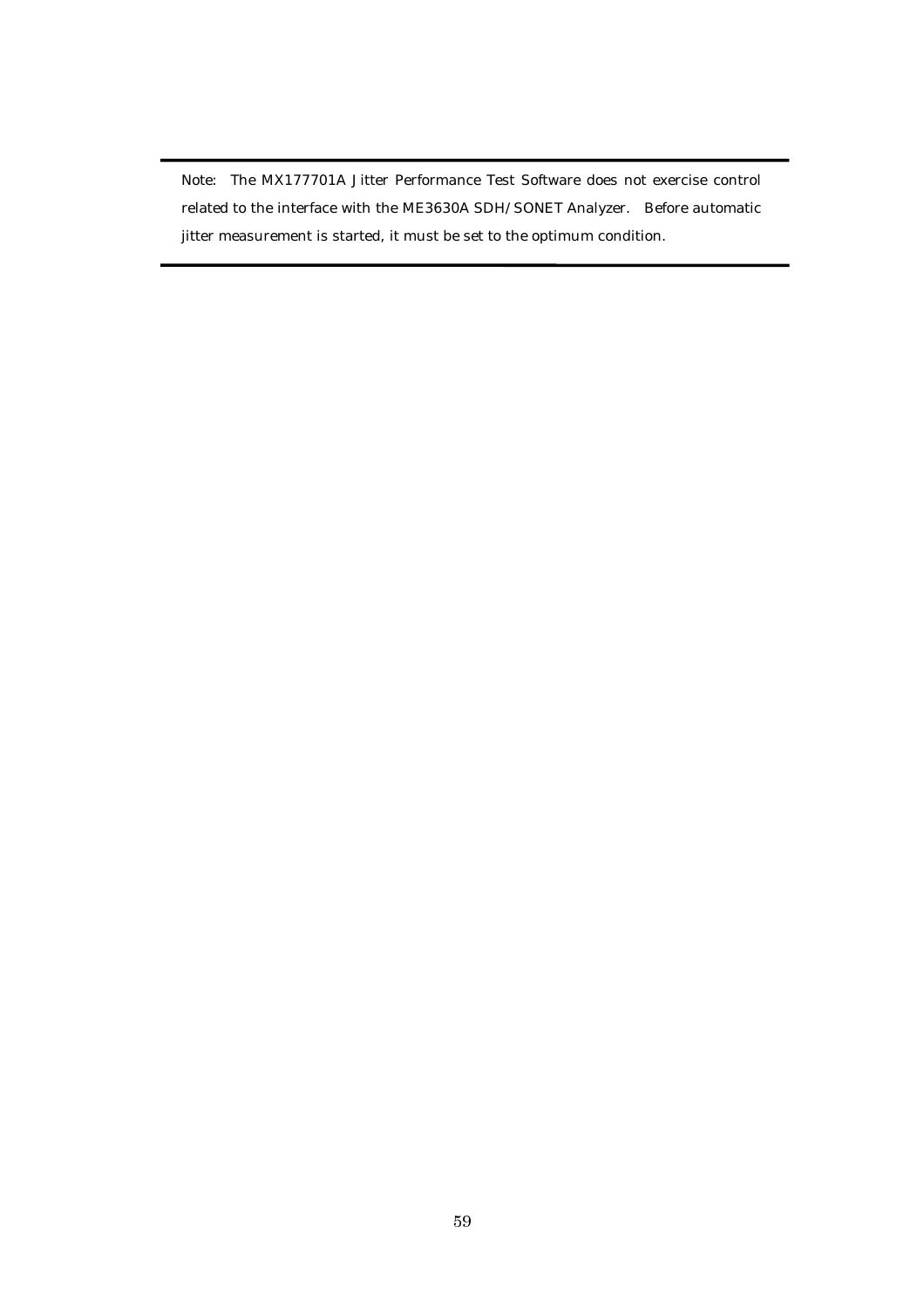#### 6.15.2 Measurement procedure

This section explains the measurement procedure for the measurement method (jitter tolerance measurement) that finds and evaluates the jitter tolerance point.

#### [Measurement procedure]

(1) Set the bit rate and clock conditions on the Set-up screen of the MX177701A Jitter Performance Test Software.

![](_page_63_Figure_4.jpeg)

(2) Set the measurement point (Tolerance Table) and applicable standard (Mask) on the Test menu screen of the MX177701A Jitter Performance Test Software.

![](_page_63_Figure_6.jpeg)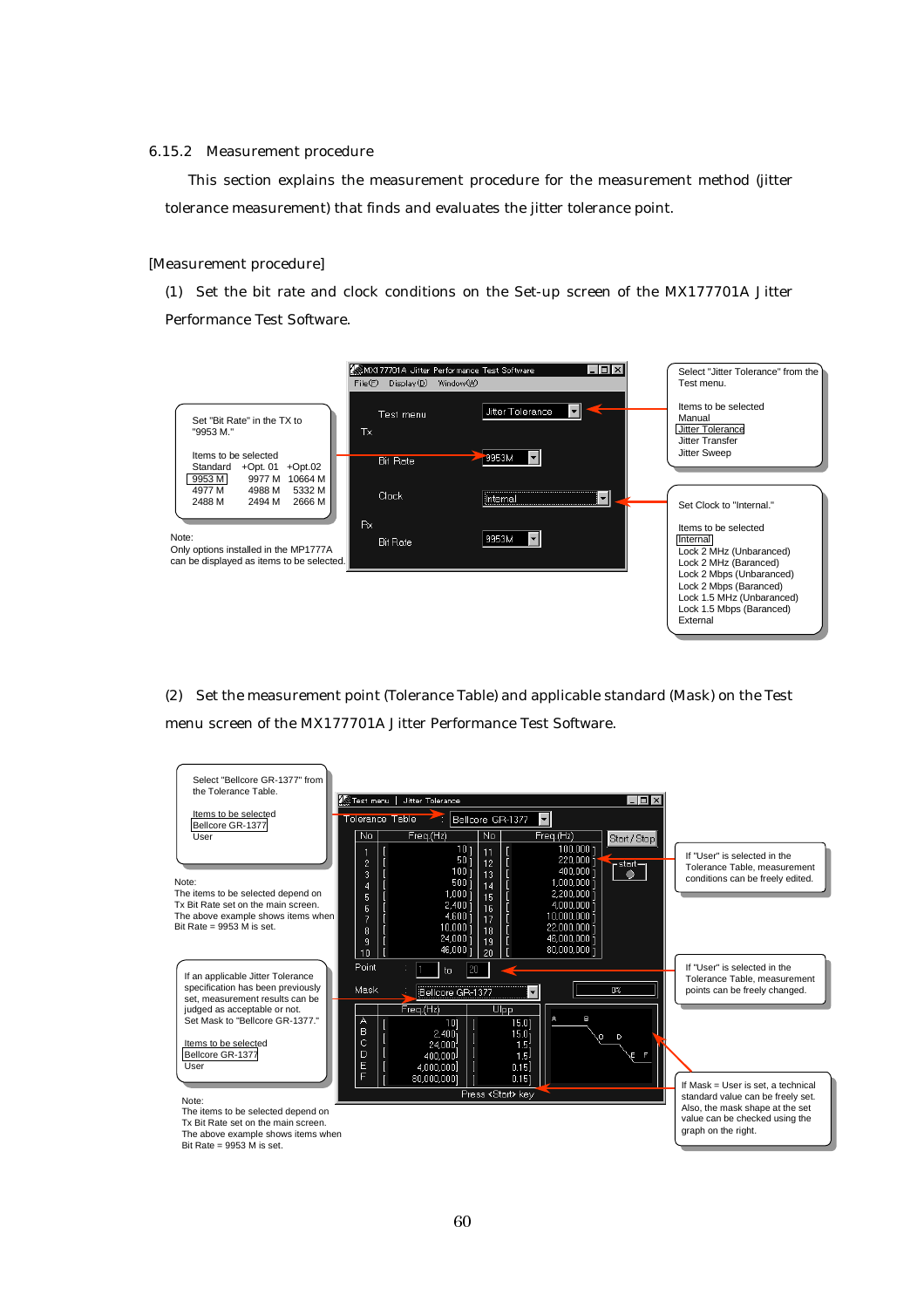(3) Press the Start/Stop button on the Test menu screen of the MX177701A Jitter Performance Test Software to start measurement.

![](_page_64_Figure_1.jpeg)

(4) Check the numeric measurement results on the Result screen of the MX177701A Jitter Performance Test Software JG at the right is an abbreviation of Judge and indicates the acceptance/rejection decision for the Mask (standard value) set on the Test menu screen. "O" means acceptance, and "●" means rejection.

![](_page_64_Figure_3.jpeg)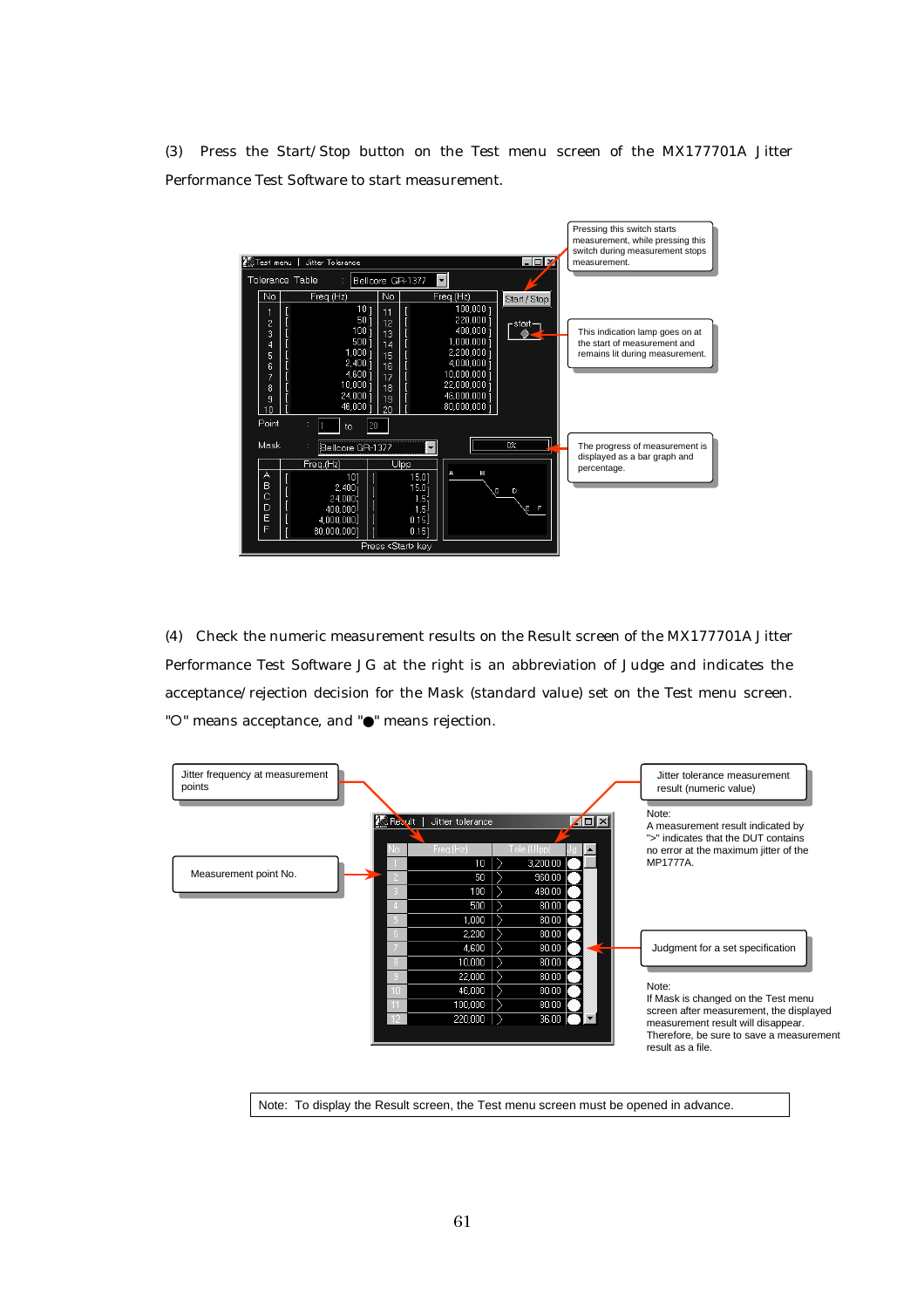(5) Display the measurement results as graphic data on the Analyze screen of the MX177701A Jitter Performance Test Software. The solid line indicates the measurement results, and the dotted line indicates the standard value (Mask).

![](_page_65_Figure_1.jpeg)